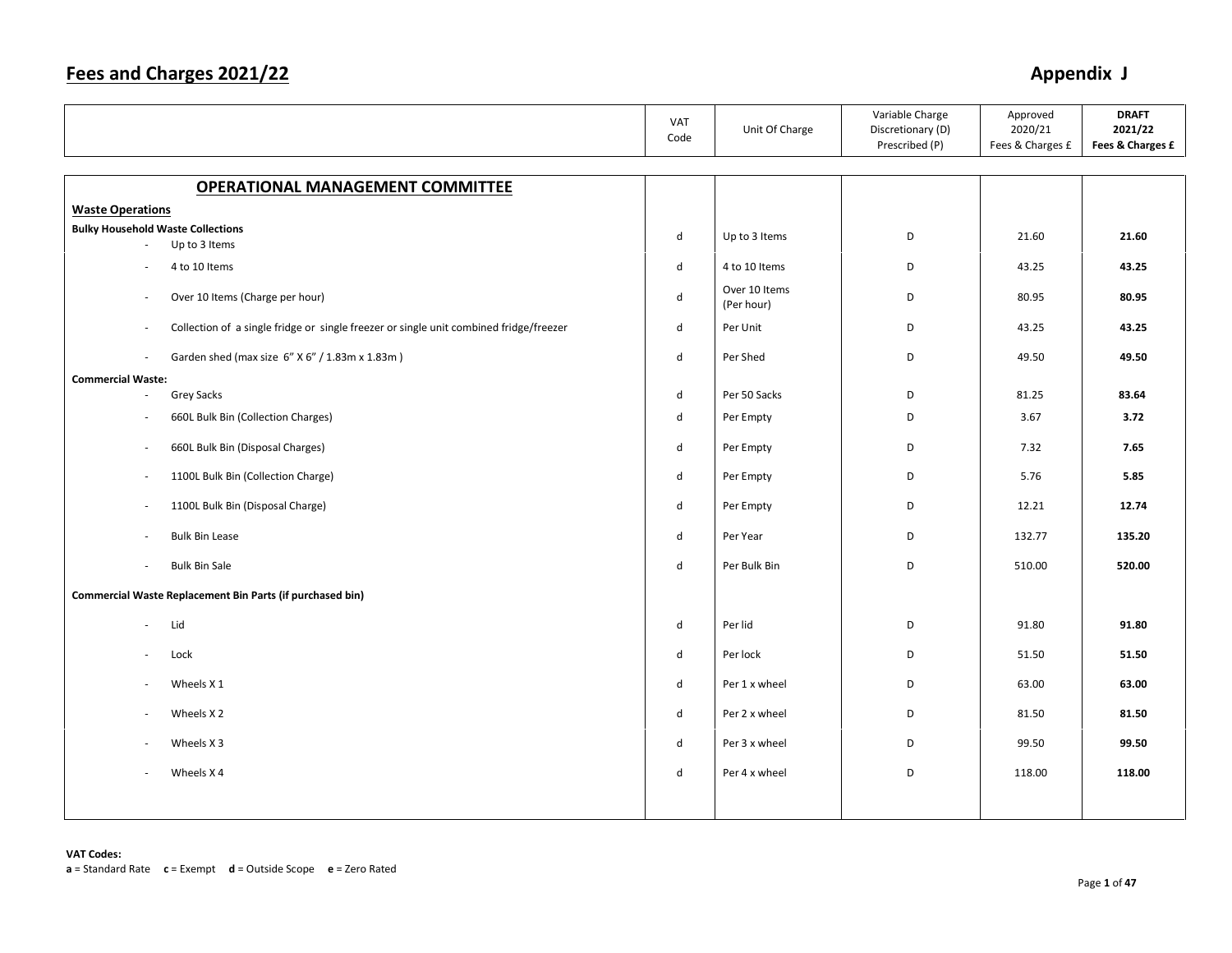|                              |                                                                                                                      | VAT<br>Code  | Unit Of Charge | Variable Charge<br>Discretionary (D)<br>Prescribed (P) | Approved<br>2020/21<br>Fees & Charges £ | <b>DRAFT</b><br>2021/22<br>Fees & Charges £ |
|------------------------------|----------------------------------------------------------------------------------------------------------------------|--------------|----------------|--------------------------------------------------------|-----------------------------------------|---------------------------------------------|
| <b>Schedule 2 Waste</b>      |                                                                                                                      |              |                |                                                        |                                         |                                             |
|                              | <b>Grey Sacks</b>                                                                                                    | d            | Per 50 Sacks   | D                                                      | 42.25                                   | 43.10                                       |
|                              | 660L Bulk Bin                                                                                                        | d            | Per Empty      | D                                                      | 3.67                                    | 3.72                                        |
| $\overline{\phantom{a}}$     | 1100L Bulk Bin                                                                                                       | d            | Per Empty      | D                                                      | 5.63                                    | 5.85                                        |
|                              | <b>Bulk Bin Lease</b>                                                                                                | d            | Per Year       | D                                                      | 132.77                                  | 135.20                                      |
|                              | <b>Bulk Bin Sale</b>                                                                                                 | d            | Per Bulk Bin   | D                                                      | 510.00                                  | 520.00                                      |
| <b>Recycling 4 Business:</b> |                                                                                                                      |              |                |                                                        |                                         |                                             |
|                              | Blue Sacks-Paper/Card                                                                                                | d            | Per 50 Sacks   | D                                                      | 46.70                                   | 47.65                                       |
| <b>Wheeled Bin Rates:</b>    |                                                                                                                      |              |                |                                                        |                                         |                                             |
| ÷,                           | Provision of Green Box to household still on original recycling scheme                                               | N/A          |                | D                                                      | Free                                    | Free                                        |
| J.                           | Provision of Blue Bag to household still on original recycling scheme                                                | N/A          |                | D                                                      | Free                                    | Free                                        |
| $\overline{\phantom{a}}$     | Provision of one Wheeled bin (grey, green, blue or brown) at new build properties                                    | $\mathsf{d}$ | Per Bin        | D                                                      | 34.00                                   | 34.00                                       |
| ÷,                           | Provision of full set of wheeled bins (grey, green, blue and brown) at a new build property                          | d            | Per Set        | D                                                      | 105.00                                  | 105.00                                      |
| ä,                           | Provision of full set of three wheeled bins (grey, blue and brown) at a new build property                           | d            | Per Set        | D                                                      | 80.00                                   | 80.00                                       |
| $\overline{\phantom{a}}$     | Provision of lost, stolen, damaged or additional (if eligible) wheeled bin including delivery                        | d            | Per Bin        | D                                                      | 34.00                                   | 34.00                                       |
| ÷,                           | Provision of lost, stolen, damaged grey and green wheeled bins lid or wheels (including delivery<br>and fitting)     | d            | Per Bin        | D                                                      | 13.75                                   | 13.75                                       |
| ÷,                           | Provision of second hand replacement bin (grey, green, blue or brown) where available                                | d            | Per Bin        | D                                                      | 17.00                                   | 17.00                                       |
| ٠                            | Provision of a bulk bin to multiple-occupancy properties for recycling                                               | d            | Per bin        | D                                                      | 510.00                                  | 510.00                                      |
| ٠                            | Provision of a bulk bin to multiple-occupancy properties for the collection of residual waste                        | d            | Per bin        | D                                                      | 510.00                                  | 510.00                                      |
| $\overline{\phantom{a}}$     | Provision of two black sacks per week to properties unsuitable for wheeled bins for collection of<br>residual waste. | N/A          | Per 2 Sacks    | D                                                      | Free                                    | Free                                        |
|                              |                                                                                                                      |              |                |                                                        |                                         |                                             |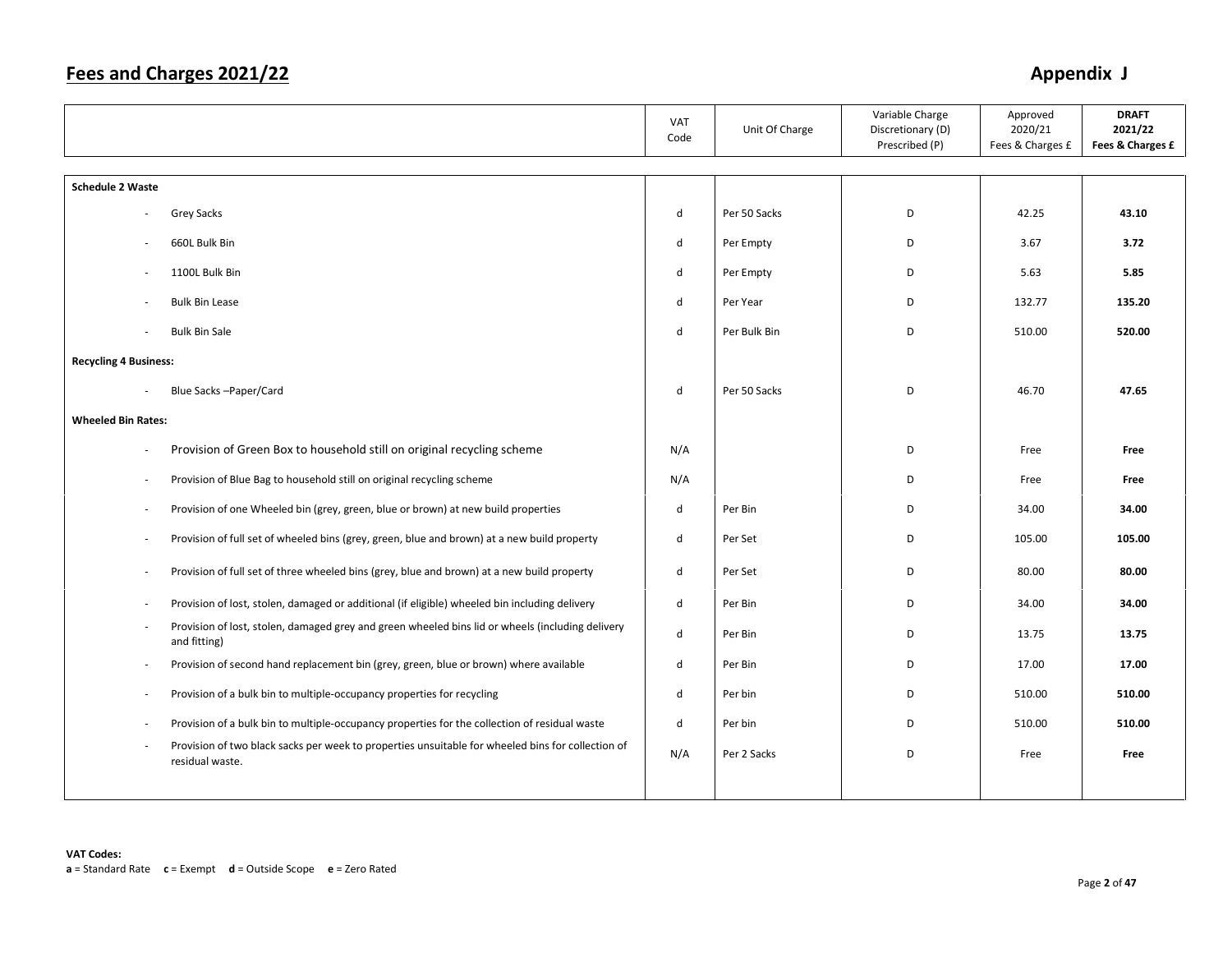|                                                                                                | VAT<br>Code | Unit Of Charge | Variable Charge<br>Discretionary (D)<br>Prescribed (P) | Approved<br>2020/21<br>Fees & Charges £ | <b>DRAFT</b><br>2021/22<br>Fees & Charges £ |
|------------------------------------------------------------------------------------------------|-------------|----------------|--------------------------------------------------------|-----------------------------------------|---------------------------------------------|
|                                                                                                |             |                |                                                        |                                         |                                             |
|                                                                                                |             |                |                                                        |                                         |                                             |
| <b>Green Waste Subscription Service:</b>                                                       |             |                |                                                        |                                         |                                             |
| Annual Subscription Fee                                                                        | d           | Per 240L bin   | D                                                      | 30.00                                   | 30.00                                       |
| Charges for replacement subscription sticker                                                   | d           | Per sticker    | D                                                      | 5.00                                    | 5.00                                        |
|                                                                                                |             |                |                                                        |                                         |                                             |
| <b>Fleet Management Services:</b>                                                              |             |                |                                                        |                                         |                                             |
| MOT Class 1 - One off customer                                                                 | d           | Per MOT        | P                                                      | 25.00                                   | 25.00                                       |
| MOT Class 1 - Motor Trade Customers<br>÷,                                                      | d           | Per MOT        | P                                                      | 25.00                                   | 25.00                                       |
| MOT Class 1 - FBC Staff, relatives, members<br>$\overline{\phantom{a}}$                        | d           | Per MOT        | P                                                      | 25.00                                   | 25.00                                       |
| MOT Class 2 - One off customer<br>$\overline{\phantom{a}}$                                     | d           | Per MOT        | P                                                      | 25.00                                   | 25.00                                       |
| MOT Class 2 - Motor Trade Customers<br>$\overline{\phantom{a}}$                                | d           | Per MOT        | P                                                      | 25.00                                   | 25.00                                       |
| MOT Class 2 - FBC Staff, relatives, members<br>$\overline{\phantom{a}}$                        | d           | Per MOT        | P                                                      | 25.00                                   | 25.00                                       |
| MOT Class 3 - One off customer<br>$\overline{\phantom{a}}$                                     | d           | Per MOT        | P                                                      | 35.00                                   | 35.00                                       |
| MOT Class 3 - Motor Trade Customers<br>$\overline{\phantom{a}}$                                | d           | Per MOT        | P                                                      | 35.00                                   | 35.00                                       |
| MOT Class 3 - FBC Staff, relatives, members<br>$\overline{\phantom{a}}$                        | d           | Per MOT        | P                                                      | 35.00                                   | 35.00                                       |
| MOT Class 4 - One off Customer<br>÷,                                                           | d           | Per MOT        | p                                                      | 42.00                                   | 42.00                                       |
| MOT Class 4 - Motor Trade Customers<br>$\overline{\phantom{a}}$                                | d           | Per MOT        | P                                                      | 37.00                                   | 37.00                                       |
| MOT Class 4 - FBC Staff, relatives, members<br>$\overline{\phantom{a}}$                        | d           | Per MOT        | P                                                      | 37.00                                   | 37.00                                       |
| MOT Class 4 – Repeat customers (5 or more tests in 12 months)<br>$\overline{\phantom{a}}$      | d           | Per MOT        | P                                                      | 37.00                                   | 37.00                                       |
| MOT Class 4 - Fylde Licenced Taxi-drivers (must be FBC registered)<br>$\overline{\phantom{a}}$ | d           | Per MOT        | P                                                      | 37.00                                   | 37.00                                       |
| MOT Class 5 - One off Customer                                                                 | d           | Per MOT        | P                                                      | 55.00                                   | 55.00                                       |
| MOT Class 5 - Motor Trade Customers<br>$\overline{\phantom{a}}$                                | d           | Per MOT        | P                                                      | 50.00                                   | 50.00                                       |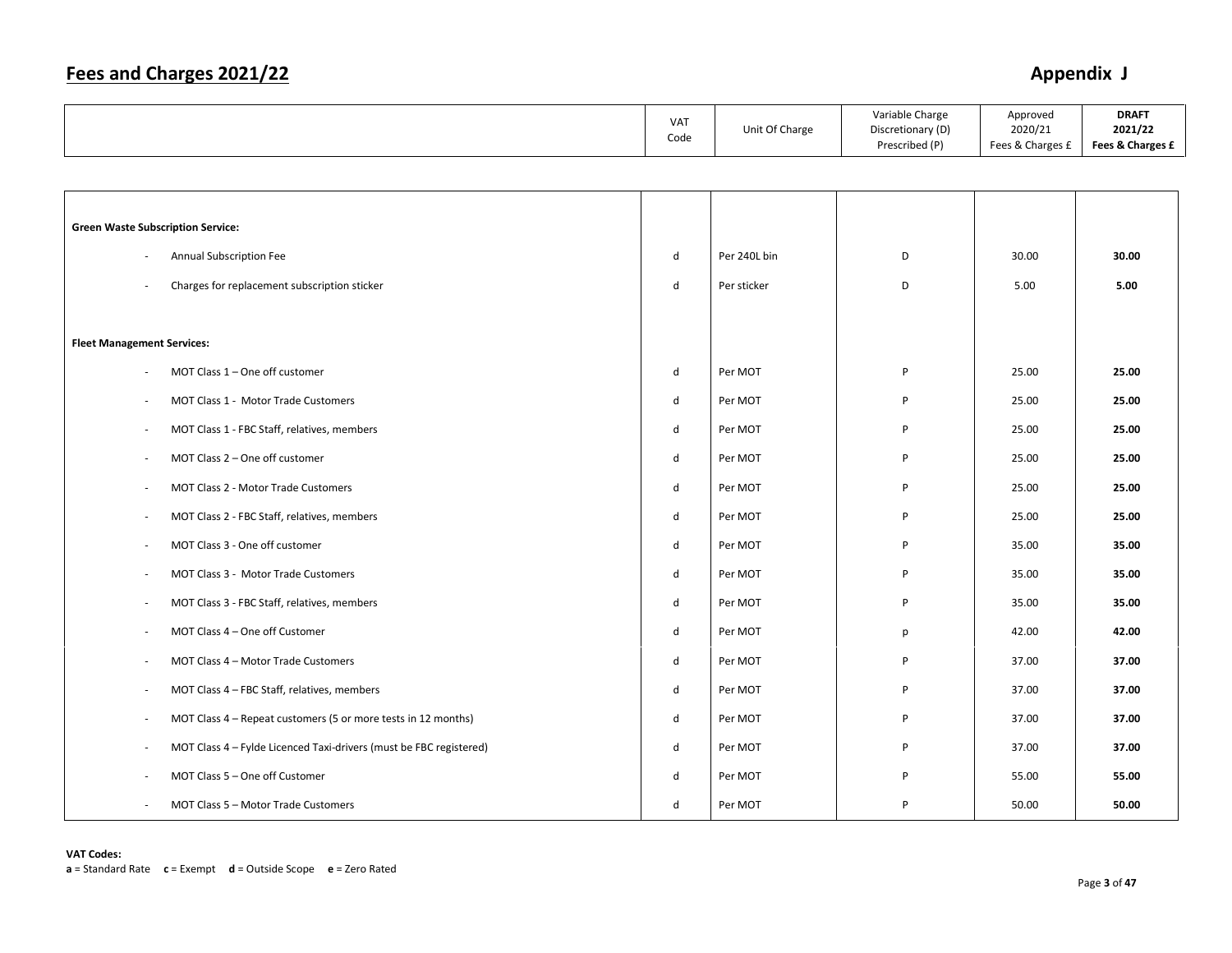|                                                                                                                                                                                                                         | VAT<br>Code | Unit Of Charge              | Variable Charge<br>Discretionary (D)<br>Prescribed (P) | Approved<br>2020/21<br>Fees & Charges £ | <b>DRAFT</b><br>2021/22<br>Fees & Charges £ |
|-------------------------------------------------------------------------------------------------------------------------------------------------------------------------------------------------------------------------|-------------|-----------------------------|--------------------------------------------------------|-----------------------------------------|---------------------------------------------|
| <b>Fleet Management Services continued:</b>                                                                                                                                                                             |             |                             |                                                        |                                         |                                             |
| MOT Class 5 - FBC Staff, relatives, members<br>$\overline{\phantom{a}}$                                                                                                                                                 | d           | Per MOT                     | P                                                      | 50.00                                   | 50.00                                       |
| MOT Class 5 - Repeat customers (5 or more tests in 12 months)<br>$\overline{\phantom{a}}$                                                                                                                               | d           | Per MOT                     | P                                                      | 50.00                                   | 50.00                                       |
| MOT Class 7 - One off customer<br>$\overline{\phantom{a}}$                                                                                                                                                              | d           | Per MOT                     | P                                                      | 55.00                                   | 55.00                                       |
| MOT Class 7 - Motor Trade Customer<br>$\overline{\phantom{a}}$                                                                                                                                                          | d           | Per MOT                     | P                                                      | 50.00                                   | 50.00                                       |
| MOT Class 7 - FBC Staff, relatives, members                                                                                                                                                                             | d           | Per MOT                     | P                                                      | 50.00                                   | 50.00                                       |
| MOT Class 7 - Repeat Customers<br>$\overline{\phantom{a}}$                                                                                                                                                              | d           | Per MOT                     | P                                                      | 50.00                                   | 50.00                                       |
| Taxi Test - Retest (If applicable)                                                                                                                                                                                      | d           | Per MOT                     | D                                                      | 18.50                                   | 18.50                                       |
| Minor Repairs - Labour Per hour (Plus parts)                                                                                                                                                                            | a           | Per hour labour             | D                                                      | 37.00                                   | 37.00                                       |
| Use of Diagnostics                                                                                                                                                                                                      | a           | Per Use                     | D                                                      | 40.00                                   | 40.00                                       |
| <b>Public Conveniences</b>                                                                                                                                                                                              |             |                             |                                                        |                                         |                                             |
| Public convenience charge                                                                                                                                                                                               | a           | Per Use                     | D                                                      | 0.20                                    | 0.20                                        |
| Dog Control Charges:                                                                                                                                                                                                    |             |                             |                                                        |                                         |                                             |
| Cost of collection and kennelling                                                                                                                                                                                       | d           | Per Day                     | D                                                      | 20.00                                   | 20.00                                       |
| Cost to collect stray dog from Kennels                                                                                                                                                                                  | d           | Per Collection of Stray     | D                                                      | 70.00                                   | 70.00                                       |
| Cost of return of stray dog by dog warden                                                                                                                                                                               | d           | Per Return of Stray         | D                                                      | 30.00                                   | 30.00                                       |
| Fixed Penalty Notice for PSPO Breach                                                                                                                                                                                    | d           | Per Fixed Penalty<br>Notice | P                                                      | 100.00                                  | 100.00                                      |
| <b>Land Charges</b>                                                                                                                                                                                                     |             |                             |                                                        |                                         |                                             |
| Note: Land Charges Fees will be in accordance with Local Authority Property Search Services Costing and Guidance and<br>Guidance for Registering Authorities on setting fees for Local Land Charge Services in England. |             |                             |                                                        |                                         |                                             |
| <b>Local Land Charges</b>                                                                                                                                                                                               |             |                             |                                                        |                                         |                                             |
|                                                                                                                                                                                                                         |             |                             |                                                        |                                         |                                             |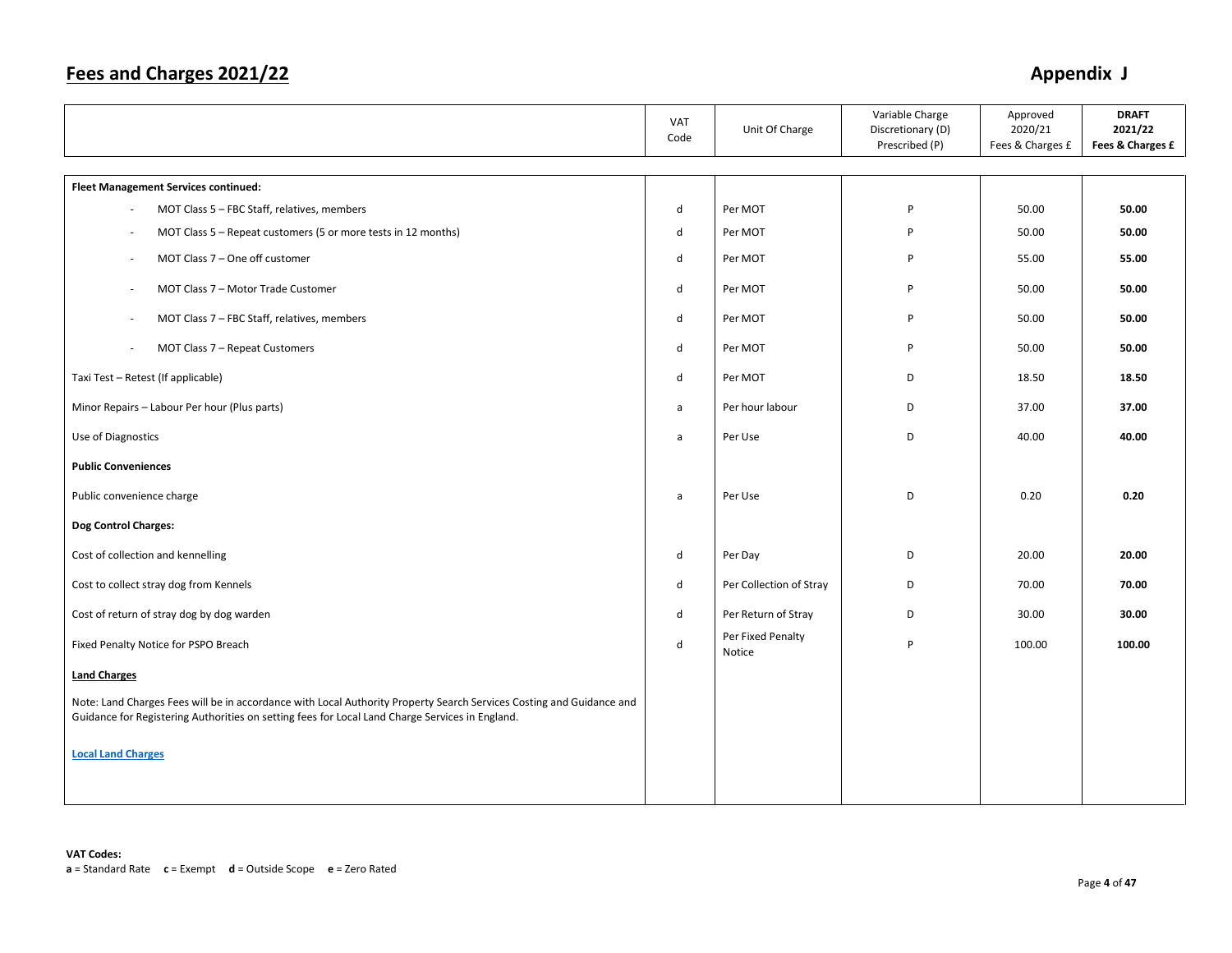|                                                                                                       | VAT<br>Code  | Unit Of Charge | Variable Charge<br>Discretionary (D)<br>Prescribed (P) | Approved<br>2020/21<br>Fees & Charges £ | <b>DRAFT</b><br>2021/22<br>Fees & Charges £ |
|-------------------------------------------------------------------------------------------------------|--------------|----------------|--------------------------------------------------------|-----------------------------------------|---------------------------------------------|
| <b>Car Parks</b>                                                                                      |              |                |                                                        |                                         |                                             |
| <b>St Annes</b>                                                                                       |              |                |                                                        |                                         |                                             |
| St. Annes Square:                                                                                     |              |                |                                                        |                                         |                                             |
| 9:00 a.m. to 6:00 p.m. (All Days)                                                                     |              |                |                                                        |                                         |                                             |
| Cars etc. $-$ up to 0.5 Hours<br>$\overline{\phantom{a}}$                                             | a            | Per Session    | D                                                      | 0.80                                    | 0.80                                        |
| Cars etc. $-0.5$ to 1 hour<br>$\sim$                                                                  | a            | Per Session    | D                                                      | 1.40                                    | 1.40                                        |
| Cars etc. $-1$ to 2 hours<br>$\sim$                                                                   | a            | Per session    | D                                                      | 2.50                                    | 2.50                                        |
| Car etc. $-2$ to 3 hours<br>$\overline{\phantom{a}}$                                                  | a            | Per session    | D                                                      | 3.80                                    | 3.80                                        |
| At other times<br>$\sim$                                                                              | N/A          | Free           | D                                                      | Free                                    | Free                                        |
| <b>St. Annes Swimming Pool:</b><br>9:00 a.m. to 6:00 p.m.                                             |              |                |                                                        |                                         |                                             |
| Cars etc. - up to 1 hour<br>$\sim$                                                                    | a            | Per Session    | D                                                      | 1.20                                    | 1.20                                        |
|                                                                                                       |              |                |                                                        |                                         |                                             |
| Cars etc. - 1 to 2 hours<br>$\sim$                                                                    | a            | Per Session    | D                                                      | 2.20                                    | 2.20                                        |
| Cars etc. - 2 to 3 hours<br>$\overline{\phantom{a}}$                                                  | a            | Per Session    | D                                                      | 2.90                                    | 2.90                                        |
| Cars etc. - 3 to 4 hours<br>$\overline{\phantom{a}}$                                                  | a            | Per Session    | D                                                      | 3.40                                    | 3.40                                        |
| Cars etc. - over 4 hours<br>$\overline{\phantom{a}}$                                                  | a            | Per Session    | D                                                      | 4.50                                    | 4.50                                        |
| At Other times for passenger vehicles:<br>$\overline{\phantom{a}}$                                    | N/A          | Free           | D                                                      | Free                                    | Free                                        |
| Overnight Motorhome Parking (per vehicle 6 p.m. to 10 a.m. following day)<br>$\overline{\phantom{a}}$ | a            | Per Session    | D                                                      | $\sim$                                  | $\overline{\phantom{a}}$                    |
| Motorhome Up to 24 hours (1 day)<br>$\overline{\phantom{a}}$                                          | $\mathsf{a}$ | Per Session    | D                                                      | 10.00                                   | 15.00                                       |
| Motorhome 24 to 48 hours (1 to 2 days)<br>$\overline{\phantom{a}}$                                    | a            | Per Session    | D                                                      | 18.00                                   | 25.00                                       |
| Motorhome 48 to 72 hours (2 to 3 days)<br>$\sim$                                                      | a            | Per Session    | D                                                      | 25.00                                   | 35.00                                       |
| YMCA staff permit<br>$\overline{\phantom{a}}$                                                         | a            | Annual         | D                                                      | $\overline{\phantom{a}}$                | $\blacksquare$                              |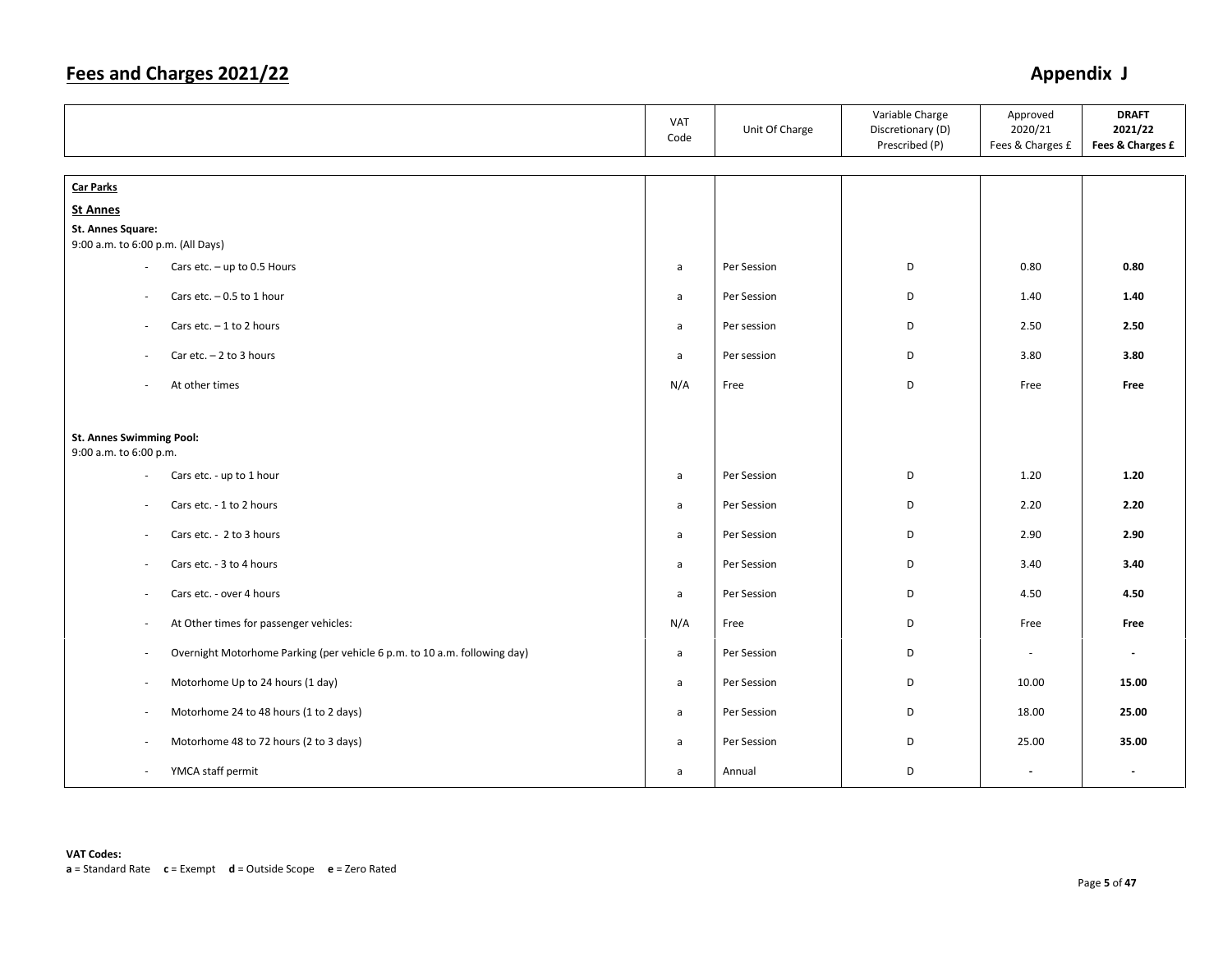|                                                                                                       | VAT<br>Code  | Unit Of Charge | Variable Charge<br>Discretionary (D)<br>Prescribed (P) | Approved<br>2020/21<br>Fees & Charges £ | <b>DRAFT</b><br>2021/22<br>Fees & Charges £ |
|-------------------------------------------------------------------------------------------------------|--------------|----------------|--------------------------------------------------------|-----------------------------------------|---------------------------------------------|
| <b>Wood Street:</b>                                                                                   |              |                |                                                        |                                         |                                             |
| 9:00 a.m. to 6:00 p.m. (All Days)                                                                     |              |                |                                                        |                                         |                                             |
| Cars etc. - up to 0.5 hour<br>$\overline{\phantom{a}}$                                                | $\mathsf{a}$ | Per Session    | D                                                      | 0.80                                    | 0.80                                        |
| Cars etc. - 0.5 to 1 hour<br>$\overline{\phantom{a}}$                                                 | $\mathsf{a}$ | Per Session    | D                                                      | 1.40                                    | 1.40                                        |
| Cars etc. $-1$ to 2 hours<br>$\sim$                                                                   | $\mathsf{a}$ | Per Session    | D                                                      | 2.50                                    | 2.50                                        |
| Cars etc. $-2$ to 3 hours<br>÷                                                                        | a            | Per Session    | D                                                      | 3.80                                    | 3.80                                        |
| At Other times<br>$\overline{\phantom{a}}$                                                            | N/A          | Free           | D                                                      | Free                                    | Free                                        |
|                                                                                                       |              |                |                                                        |                                         |                                             |
| North Beach:<br>9:00 a.m. to 6 p.m. (All Days)                                                        |              |                |                                                        |                                         |                                             |
| Cars etc. - up to 1 hour<br>$\sim$                                                                    | $\mathsf{a}$ | Per Session    | D                                                      | 0.90                                    | 0.90                                        |
| Cars etc. - 1 to 2 hours<br>$\overline{\phantom{a}}$                                                  | $\mathsf{a}$ | Per Session    | D                                                      | 1.50                                    | 1.50                                        |
| Cars etc.- 2 to 4 hours<br>$\sim$                                                                     | $\mathsf{a}$ | Per Session    | D                                                      | 2.30                                    | 2.30                                        |
| Cars etc.- Over 4 hours<br>$\sim$                                                                     | $\mathsf{a}$ | Per Session    | D                                                      | 4.00                                    | 2.90                                        |
| At other times for passenger vehicles<br>$\overline{\phantom{a}}$                                     | N/A          | Free           | D                                                      | Free                                    | Free                                        |
| Overnight Motorhome Parking (per vehicle 6 p.m. to 10 a.m. following day)<br>$\overline{\phantom{a}}$ | $\mathsf{a}$ | Per Session    | D                                                      | $\overline{\phantom{a}}$                | $\blacksquare$                              |
| Motorhome Up to 24 hours (1 day)<br>$\overline{\phantom{a}}$                                          | $\mathsf{a}$ | Per Session    | D                                                      | 7.00                                    | 10.00                                       |
| Motorhome 24 to 48 hours (1 to 2 days)<br>$\overline{\phantom{a}}$                                    | a            | Per Session    | D                                                      | 14.00                                   | 15.00                                       |
| Motorhome 48 to 72 hours (2 to 3 days)<br>$\bar{a}$                                                   | $\mathsf{a}$ | Per Session    | D                                                      | 20.00                                   | 25.00                                       |
|                                                                                                       |              |                |                                                        |                                         |                                             |
| <b>St. Albans Road</b>                                                                                | N/A          | Free           | D                                                      | Free                                    | Free                                        |
|                                                                                                       |              |                |                                                        |                                         |                                             |
|                                                                                                       |              |                |                                                        |                                         |                                             |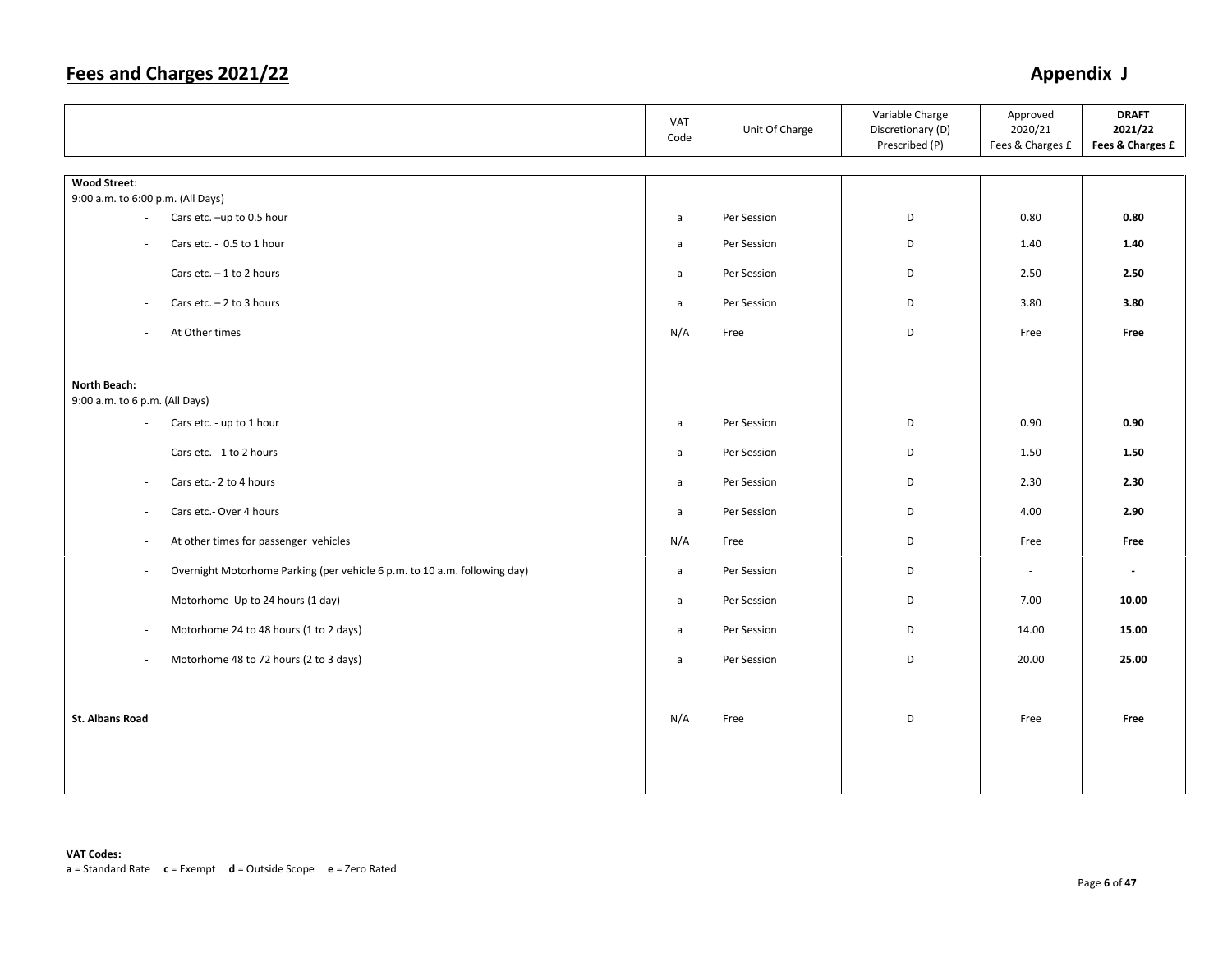|                                                        | VAT<br>Code  | Unit Of Charge | Variable Charge<br>Discretionary (D)<br>Prescribed (P) | Approved<br>2020/21<br>Fees & Charges £ | <b>DRAFT</b><br>2021/22<br>Fees & Charges £ |
|--------------------------------------------------------|--------------|----------------|--------------------------------------------------------|-----------------------------------------|---------------------------------------------|
|                                                        |              |                |                                                        |                                         |                                             |
| <b>North Promenade:</b><br>9:00 a.m. to 6:00 p.m.      |              |                |                                                        |                                         |                                             |
| Cars etc. - up to 1 hour<br>$\sim$                     | $\mathsf{a}$ | Per Session    | D                                                      | 1.20                                    | 1.20                                        |
| Cars etc. - 1 to 2 hours<br>$\overline{\phantom{a}}$   | $\mathsf{a}$ | Per Session    | D                                                      | 2.20                                    | 2.20                                        |
| $\sim$                                                 |              | Per Session    | D                                                      | 2.90                                    | 2.90                                        |
| Cars etc.- 2 to 3 hours                                | a            |                |                                                        |                                         |                                             |
| Cars etc.- 3 to 4 hours<br>$\sim$                      | $\mathsf{a}$ | Per Session    | D                                                      | 3.40                                    | 3.40                                        |
| Cars etc.- Over 4 hours<br>$\overline{\phantom{a}}$    | a            | Per Session    | D                                                      | 4.50                                    | 4.50                                        |
| At other times<br>$\sim$                               | N/A          | Free           | D                                                      | Free                                    | Free                                        |
| Fairhaven Road:                                        |              |                |                                                        |                                         |                                             |
| 9:00 a.m. to 6:00 p.m. (All Days)                      |              |                |                                                        |                                         |                                             |
| Cars etc. - up to 1 hour<br>$\sim$                     | $\mathsf{a}$ | Per Session    | D                                                      | 1.20                                    | 1.20                                        |
| Cars etc. - 1 to 2 hours<br>$\sim$                     | $\mathsf{a}$ | Per Session    | D                                                      | 2.20                                    | 2.20                                        |
| Cars etc.- 2 to 3 hours<br>$\overline{\phantom{a}}$    | a            | Per Session    | D                                                      | 2.90                                    | 2.90                                        |
| Cars etc.- 3 to 4 hours<br>$\overline{\phantom{a}}$    | $\mathsf{a}$ | Per Session    | D                                                      | 3.40                                    | 3.40                                        |
| Cars etc.- Over 4 hours<br>$\overline{\phantom{a}}$    | $\mathsf{a}$ | Per Session    | D                                                      | 4.50                                    | 4.50                                        |
| At other times<br>$\overline{\phantom{a}}$             | N/A          | Free           | D                                                      | Free                                    | Free                                        |
| Coaches<br>$\sim$                                      | $\mathsf{a}$ | Per day        | D                                                      | 5.00                                    | 10.00                                       |
|                                                        |              |                |                                                        |                                         |                                             |
| <b>Fairhaven</b>                                       |              |                |                                                        |                                         |                                             |
| <b>St. Pauls Avenue:</b>                               |              |                |                                                        |                                         |                                             |
| 9:00 a.m. to 6:00 p.m. (All Days)                      |              |                |                                                        |                                         |                                             |
| Cars etc. - up to 1 hour<br>$\overline{\phantom{a}}$   | a            | Per Session    | D                                                      | 1.20                                    | 1.20                                        |
| Cars etc. - 1 to 2 hours<br>$\overline{\phantom{a}}$   | $\mathsf{a}$ | Per Session    | D                                                      | 2.20                                    | 2.20                                        |
| Cars etc.- 2 to 3 hours<br>$\mathcal{L}_{\mathcal{A}}$ | a            | Per Session    | D                                                      | 2.90                                    | 2.90                                        |
|                                                        |              |                |                                                        |                                         |                                             |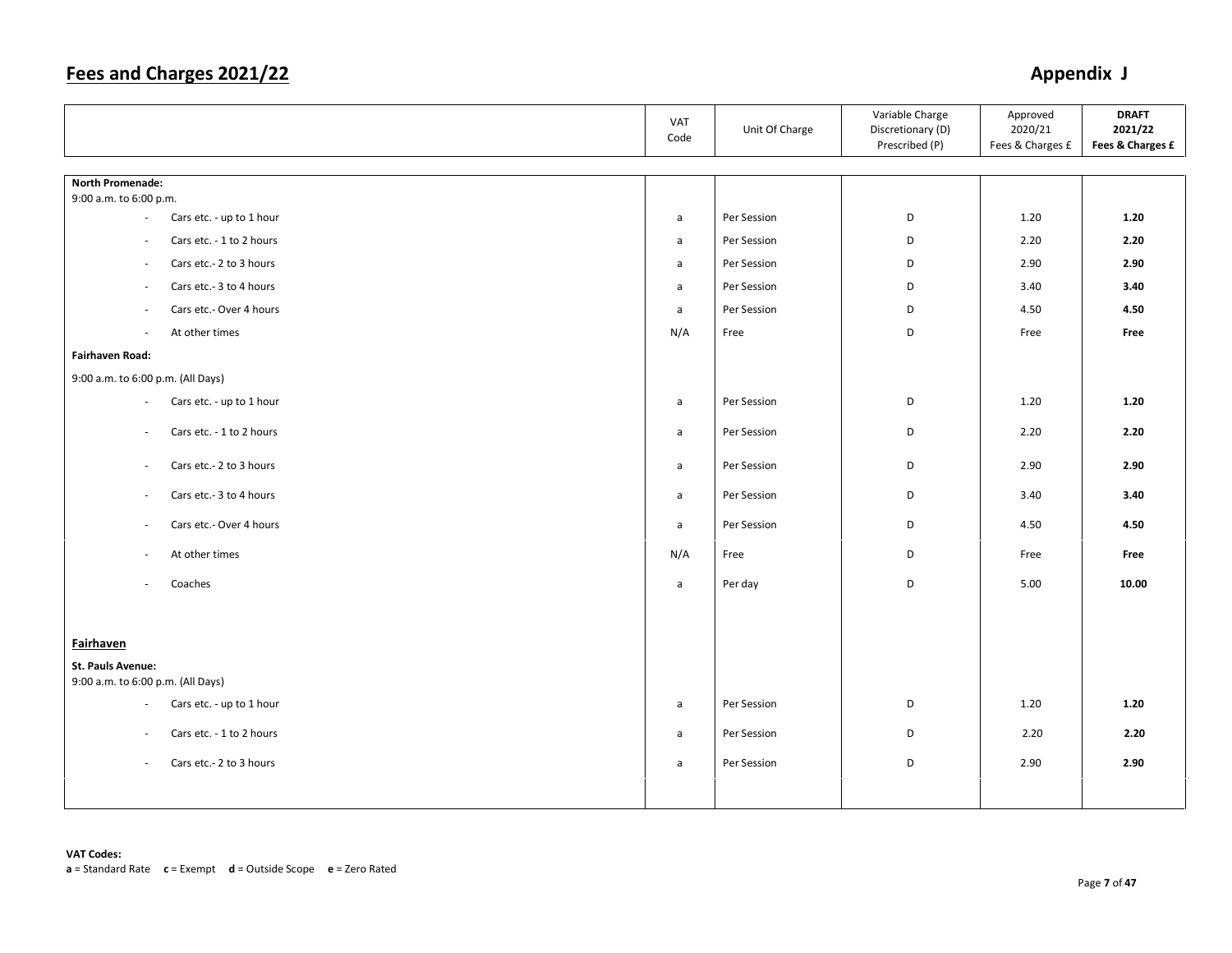|                                                           | VAT<br>Code  | Unit Of Charge | Variable Charge<br>Discretionary (D)<br>Prescribed (P) | Approved<br>2020/21<br>Fees & Charges £ | <b>DRAFT</b><br>2021/22<br>Fees & Charges £ |
|-----------------------------------------------------------|--------------|----------------|--------------------------------------------------------|-----------------------------------------|---------------------------------------------|
| St. Pauls Avenue continued:                               |              |                |                                                        |                                         |                                             |
| Cars etc.- 3 to 4 hours<br>$\bar{a}$                      | $\mathsf{a}$ | Per Session    | D                                                      | 3.40                                    | 3.40                                        |
| Cars etc.- Over 4 hours<br>$\overline{\phantom{a}}$       | $\mathsf{a}$ | Per Session    | D                                                      | 4.50                                    | 4.50                                        |
| At other times<br>$\sim$                                  | N/A          | Free           | D                                                      | Free                                    | Free                                        |
| <b>Fairhaven Lake</b>                                     | N/A          | Free           | D                                                      | Free                                    | Free                                        |
| <b>Stanner Bank:</b>                                      |              |                |                                                        |                                         |                                             |
| 9:00 a.m. to 6:00 p.m. (All Days)                         |              |                |                                                        |                                         |                                             |
| Cars etc. - up to 0.5 hour<br>$\mathcal{L}_{\mathcal{A}}$ | a            | Per Session    | D                                                      | 0.60                                    | 0.60                                        |
| Cars etc. - 0.5 to 1 hour<br>$\overline{\phantom{a}}$     | $\mathsf{a}$ | Per Session    | D                                                      | 1.20                                    | 1.20                                        |
| Cars etc. - 1 to 2 hours<br>$\overline{\phantom{a}}$      | $\mathsf{a}$ | Per Session    | D                                                      | 2.20                                    | 2.20                                        |
| Cars etc.- 2 to 3 hours<br>$\bar{a}$                      | $\mathsf{a}$ | Per Session    | D                                                      | 2.90                                    | 2.90                                        |
| Cars etc.- 3 to 4 hours<br>$\sim$                         | a            | Per Session    | D                                                      | 3.40                                    | 3.40                                        |
| Cars etc.- Over 4 hour<br>$\sim$                          | $\mathsf{a}$ | Per Session    | D                                                      | 4.50                                    | 4.50                                        |
| At other times<br>$\overline{\phantom{a}}$                | N/A          | Free           | D                                                      | Free                                    | Free                                        |
| <b>Business Permit</b><br>$\sim$                          | $\mathsf{a}$ | Annual         | D                                                      | $\mathcal{L}_{\mathcal{A}}$             | $\overline{\phantom{a}}$                    |
| Lost ticket/vehicle release charge<br>$\bar{a}$           | $\mathsf{a}$ | Per Session    | D                                                      | 4.50                                    | 4.50                                        |
| Lytham                                                    |              |                |                                                        |                                         |                                             |
| <b>Pleasant Street:</b>                                   |              |                |                                                        |                                         |                                             |
| 9:00 a.m. to 6:00 p.m. (All Days)                         |              |                |                                                        |                                         | 0.80                                        |
| Cars etc. - up to 0.5 hour<br>$\overline{\phantom{a}}$    | $\mathsf{a}$ | Per Session    | D                                                      | 0.80                                    |                                             |
| Cars etc. - 0.5 to 1 hour<br>$\sim$                       | $\mathsf{a}$ | Per Session    | D                                                      | 1.40                                    | 1.40                                        |
| Cars etc. - 1 to 2 hours<br>$\overline{\phantom{a}}$      | $\mathsf{a}$ | Per Session    | D                                                      | 2.50                                    | 2.50                                        |
| Cars etc.- 2 to 3 hours<br>$\bar{a}$                      | $\mathsf{a}$ | Per Session    | D                                                      | 3.80                                    | 3.80                                        |
| Cars etc.- 3 to 5 hours<br>$\sim$                         | a            | Per Session    | D                                                      | 6.30                                    | 6.30                                        |
|                                                           |              |                |                                                        |                                         |                                             |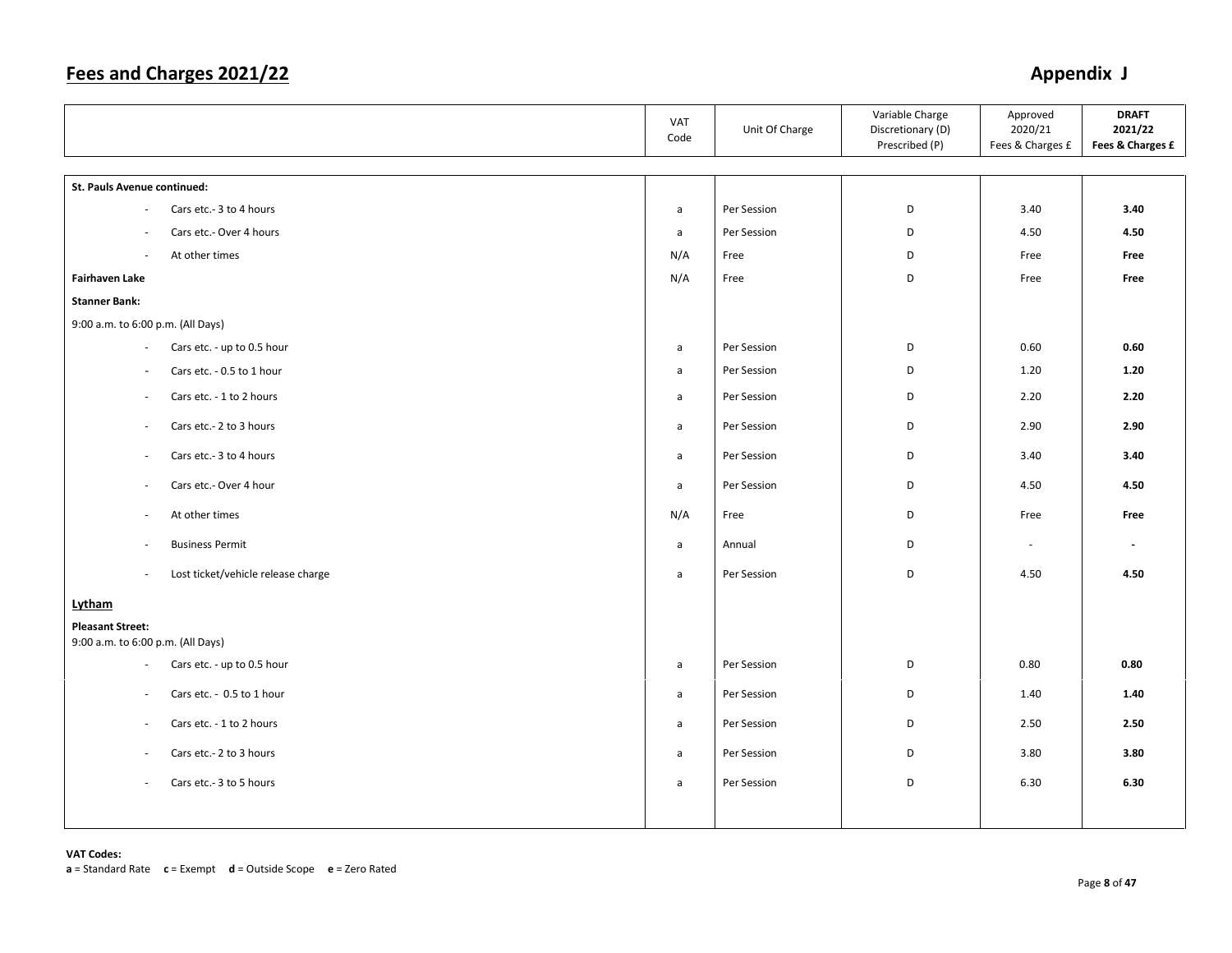|  | <b>VAT</b><br>Code | Unit Of Charge | Variable Charge<br>Discretionary (D)<br>Prescribed (P) | Approved<br>2020/21<br>Fees & Charges £ | <b>DRAFT</b><br>2021/22<br>Fees & Charges £ |
|--|--------------------|----------------|--------------------------------------------------------|-----------------------------------------|---------------------------------------------|
|--|--------------------|----------------|--------------------------------------------------------|-----------------------------------------|---------------------------------------------|

| <b>Pleasant Street continued:</b>                                |              |             |   |        |        |
|------------------------------------------------------------------|--------------|-------------|---|--------|--------|
| Cars etc.- 5 to 7 hours<br>$\sim$                                | a            | Per Session | D | 8.40   | 8.40   |
| Cars etc. $-7-9$ hours<br>$\overline{\phantom{a}}$               | a            | Per Session | D | 10.50  | 10.50  |
| At other times<br>$\overline{\phantom{a}}$                       | N/A          | Free        | D | Free   | Free   |
| <b>Business Permit</b><br>$\overline{\phantom{a}}$               | a            | Annual      | D | 350.00 | 350.00 |
| <b>Resident Permit</b><br>$\overline{\phantom{a}}$               | a            | Annual      | D | 300.00 | 300.00 |
| North Clifton Street Restricted permit (1995)<br>$\sim$          | a            | Annual      | D | 25.00  | 25.00  |
| <b>Lytham Station:</b>                                           |              |             |   |        |        |
| 9:00 a.m. to 6:00 p.m. (All Days)                                |              |             |   |        |        |
| Cars etc. - up to 1 hour<br>$\overline{\phantom{a}}$             | a            | Per Session | D | 0.90   | 0.90   |
| Cars etc. - 1 to 2 hours<br>$\overline{\phantom{a}}$             | a            | Per Session | D | 1.50   | 1.50   |
| Cars etc.- 2 to 4 hours<br>$\sim$                                | $\mathsf{a}$ | Per Session | D | 2.30   | 2.30   |
| Cars etc.- Over 4 hours up to 6 p.m.<br>$\overline{\phantom{a}}$ | $\mathsf{a}$ | Per Session | D | 2.90   | 2.90   |
| At other times<br>$\overline{\phantom{a}}$                       | N/A          | Free        | D | Free   | Free   |
| Cars etc. $-1$ to 2 days<br>$\sim$                               | a            | Per Session | D | 5.30   | 5.30   |
| Cars etc. $-2$ to 3 days<br>$\overline{\phantom{a}}$             | $\mathsf{a}$ | Per Session | D | 7.90   | 7.90   |
| Cars etc. $-3$ to 4 days<br>$\overline{\phantom{a}}$             | $\mathsf{a}$ | Per Session | D | 10.50  | 10.50  |
| Cars etc. $-5$ to 7 days<br>$\overline{\phantom{a}}$             | a            | Per Session | D | 12.60  | 12.60  |
| Annual Permits (All)<br>$\overline{\phantom{a}}$                 | $\mathsf{a}$ | Annual      | D | 170.00 | 170.00 |
| Lytham Green (Bath Street & Dicconson Terrace):                  |              |             |   |        |        |
| 9:00 a.m. to 6:00 p.m. (All Days)                                |              |             |   |        |        |
| Cars etc. - up to 1 hour<br>$\overline{\phantom{a}}$             | a            | Per Session | D | 1.20   | 1.20   |
| Cars etc. - 1 to 2 hours<br>$\sim$                               | a            | Per Session | D | 2.20   | 2.20   |
| Cars etc.- 2 to 3 hours<br>$\sim$                                | a            | Per Session | D | 2.90   | 2.90   |
|                                                                  |              |             |   |        |        |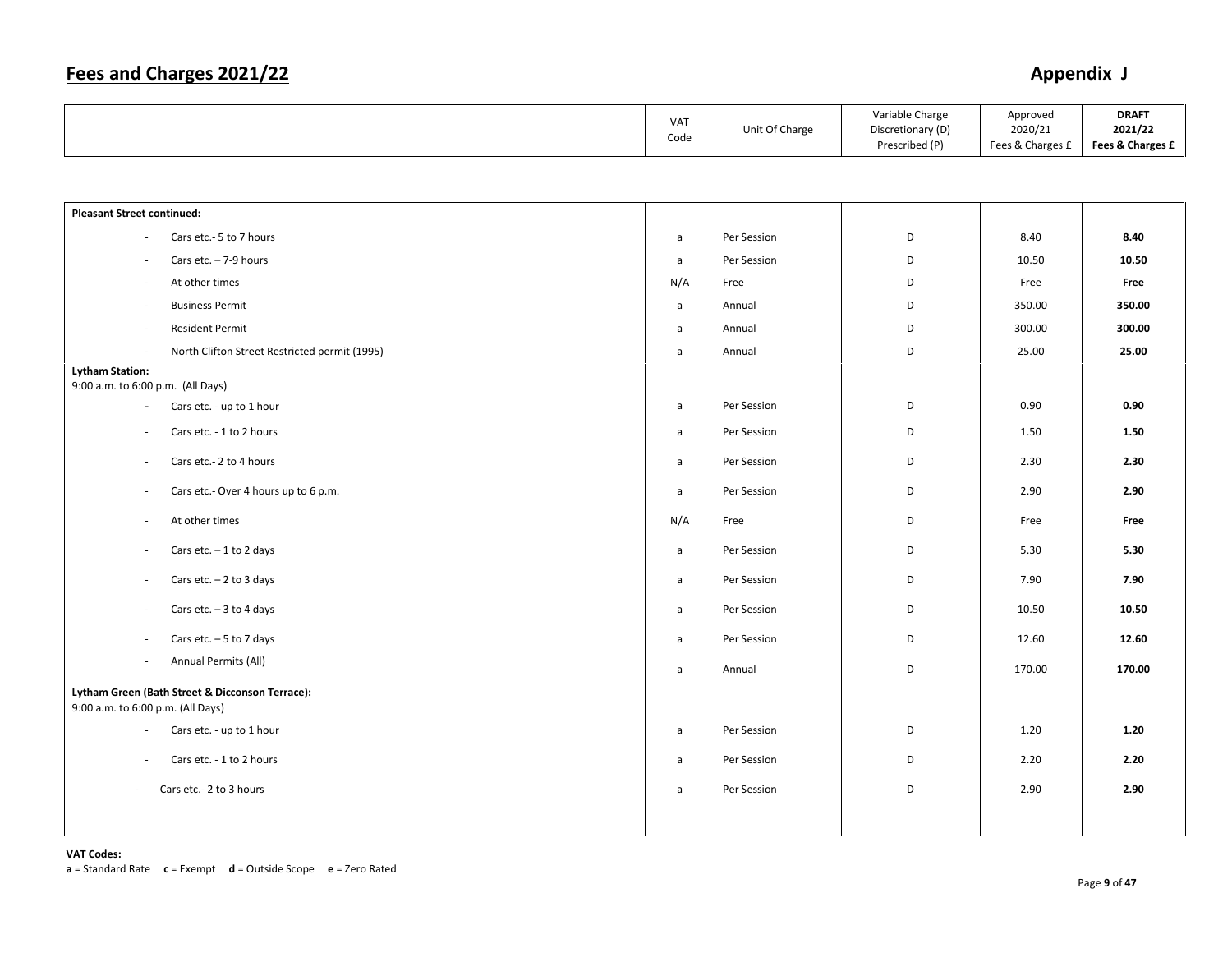|                                                                              | VAT<br>Code  | Unit Of Charge | Variable Charge<br>Discretionary (D)<br>Prescribed (P) | Approved<br>2020/21<br>Fees & Charges £ | <b>DRAFT</b><br>2021/22<br>Fees & Charges £ |
|------------------------------------------------------------------------------|--------------|----------------|--------------------------------------------------------|-----------------------------------------|---------------------------------------------|
| Lytham Green (Bath Street & Dicconson Terrace) continued                     |              |                |                                                        |                                         |                                             |
| Cars etc.- 3 to 4 hours                                                      | a            | Per Session    | D                                                      | 3.40                                    | 3.40                                        |
| Cars etc.- Over 4 hours                                                      | a            | Per Session    | D                                                      | 4.50                                    | 4.50                                        |
| At other times                                                               | N/A          | Free           | D                                                      | Free                                    | Free                                        |
|                                                                              |              |                |                                                        |                                         |                                             |
| <b>Administrative Buildings</b>                                              |              |                |                                                        |                                         |                                             |
| Town Hall, St.Annes:<br>9:00 a.m. to 6:00 p.m. (Sat - Sun and Bank holidays) |              |                |                                                        |                                         |                                             |
| Cars etc. $-$ up to 1 hour<br>$\sim$                                         | $\mathsf{a}$ | Per Session    | D                                                      | 1.20                                    | 1.20                                        |
| Cars etc. $-1$ to 2 hours<br>$\overline{\phantom{a}}$                        | a            | Per Session    | D                                                      | 2.20                                    | 2.20                                        |
| Cars etc. $-2$ to 3 hours<br>$\sim$                                          | a            | Per Session    | D                                                      | 2.90                                    | 2.90                                        |
| Cars etc. - 3to 4 hours<br>$\overline{\phantom{a}}$                          | a            | Per Session    | D                                                      | 3.40                                    | 3.40                                        |
| Cars etc. - Over 4 hours<br>$\overline{\phantom{a}}$                         | a            | Per Session    | D                                                      | 4.50                                    | 4.50                                        |
| At other times<br>$\overline{\phantom{a}}$                                   | N/A          | Free           | D                                                      | Free                                    | Free                                        |
| <b>Public Offices, St.Annes:</b><br>9:00 a.m. to 6:00 p.m. (All days)        |              |                |                                                        |                                         |                                             |
| Cars etc. - up to 1 hour<br>$\sim$                                           | a            | Per Session    | D                                                      | 1.20                                    | 1.20                                        |
| Cars etc. $-1$ to 2 hours<br>$\overline{\phantom{a}}$                        | a            | Per Session    | D                                                      | 2.20                                    | 2.20                                        |
| Cars etc. $-2$ to 3 hours<br>$\sim$                                          | a            | Per Session    | D                                                      | 2.90                                    | 2.90                                        |
| Cars etc. $-3$ to 4 hours<br>$\sim$                                          | $\mathsf{a}$ | Per Session    | D                                                      | 3.40                                    | 3.40                                        |
| Cars etc. - Over 4 hours<br>$\sim$                                           | $\mathsf{a}$ | Per Session    | D                                                      | 4.50                                    | 4.50                                        |
| At other times<br>$\sim$                                                     | N/A          | Free           | D                                                      | Free                                    | Free                                        |
|                                                                              |              |                |                                                        |                                         |                                             |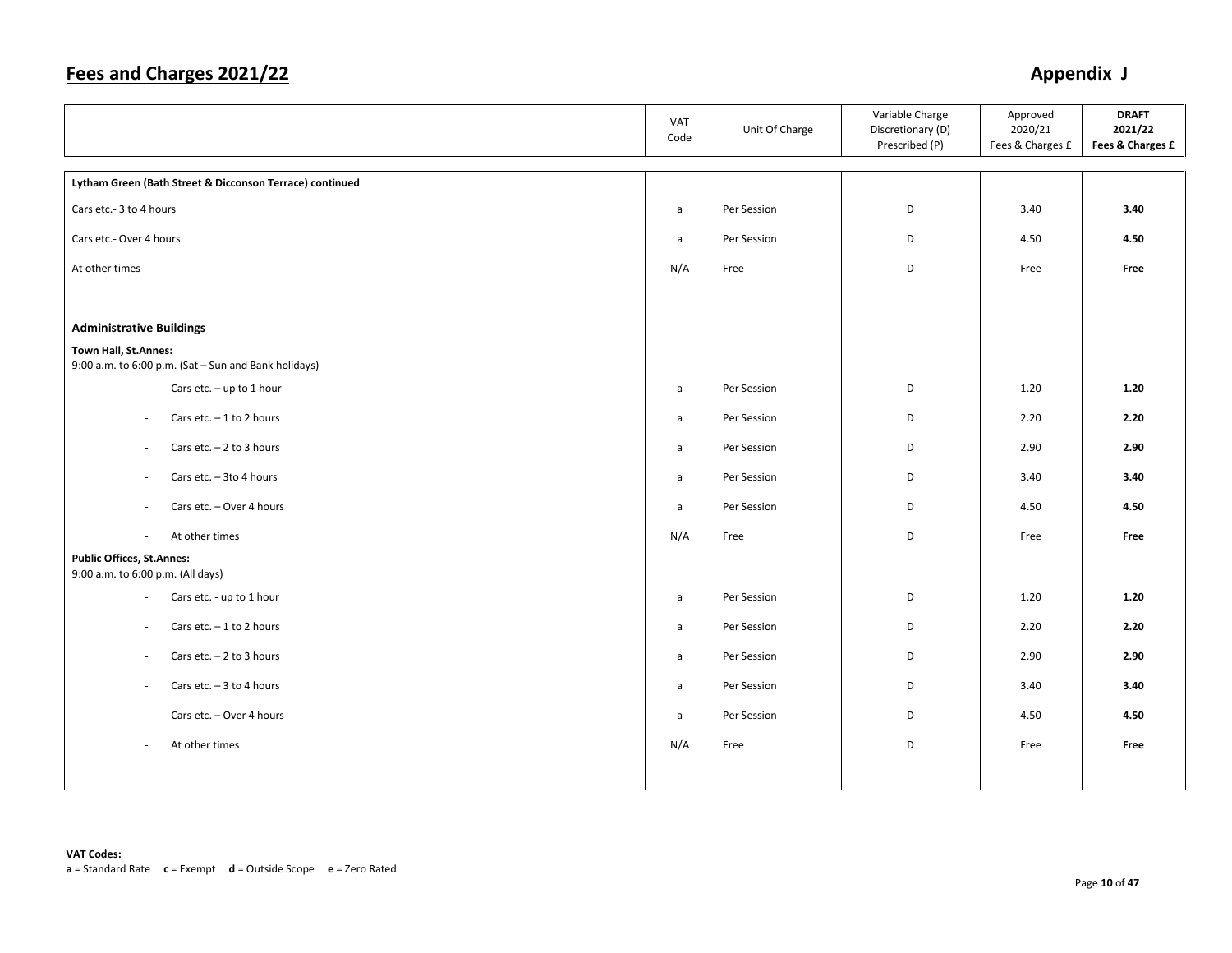|                                                                                                                                                                                                                                                                                                                                                                                                                         | VAT<br>Code  | Unit Of Charge    | Variable Charge<br>Discretionary (D)<br>Prescribed (P) | Approved<br>2020/21<br>Fees & Charges £ | <b>DRAFT</b><br>2021/22<br>Fees & Charges £ |
|-------------------------------------------------------------------------------------------------------------------------------------------------------------------------------------------------------------------------------------------------------------------------------------------------------------------------------------------------------------------------------------------------------------------------|--------------|-------------------|--------------------------------------------------------|-----------------------------------------|---------------------------------------------|
| General                                                                                                                                                                                                                                                                                                                                                                                                                 |              |                   |                                                        |                                         |                                             |
| Fylde Resident's Permit Scheme - Restricted to certain car parks                                                                                                                                                                                                                                                                                                                                                        | a            | Annual            | D                                                      | 25.00                                   | 25.00                                       |
| Long Stay Business Permit                                                                                                                                                                                                                                                                                                                                                                                               | a            | Annual            | D                                                      | 110.00                                  | 110.00                                      |
| Horse Box Permit (North Beach and Fairhaven Road)                                                                                                                                                                                                                                                                                                                                                                       | a            | Annual            | D                                                      | 15.00                                   | 20.00                                       |
| Any Permit Replacement                                                                                                                                                                                                                                                                                                                                                                                                  | a            | As Required       | D                                                      | 15.00                                   | 15.00                                       |
| Parking Dispensation                                                                                                                                                                                                                                                                                                                                                                                                    | a            | Per Agreed Period | D                                                      | As Negotiated<br>Max £16/day            | <b>As Negotiated</b><br>Max £16/day         |
| Penalty Charge Notices (PCNs)                                                                                                                                                                                                                                                                                                                                                                                           |              |                   |                                                        |                                         |                                             |
| PCNs are issued for a variety of contraventions. Contraventions are divided into less serious (Lower Rate)<br>and more serious (Higher Rate) with amounts set by Central Government. A full list of the various<br>contraventions and whether they are lower or higher rate can be viewed at www.patrol-<br>uk.info/contravention-codes-list. This list is subject to minor periodic variation. Only Off Street Parking |              |                   |                                                        |                                         |                                             |
| (Car Parks) contravention codes apply to Fylde Council.                                                                                                                                                                                                                                                                                                                                                                 |              |                   |                                                        |                                         |                                             |
| Lower Rate PCN                                                                                                                                                                                                                                                                                                                                                                                                          | d            | Per Offence       | P                                                      | 50.00<br>(14 day discount<br>25.00      | 50.00<br>(14 day discount<br>25.00)         |
| Higher Rate PCN<br>$\overline{\phantom{a}}$                                                                                                                                                                                                                                                                                                                                                                             | d            | Per Offence       | P                                                      | 70.00<br>(14 day discount<br>35.00)     | 70.00<br>(14 day discount<br>35.00)         |
| Additional Charge to PCN if Charge Certificate Issued                                                                                                                                                                                                                                                                                                                                                                   | d            | Per Offence       | P                                                      | 50% of PCN                              | 50% of PCN                                  |
| Additional Charge to PCN if registered with court as debt                                                                                                                                                                                                                                                                                                                                                               | $\mathsf{d}$ | Per Offence       | P                                                      | 8.00                                    | 8.00                                        |
|                                                                                                                                                                                                                                                                                                                                                                                                                         |              |                   |                                                        |                                         |                                             |
|                                                                                                                                                                                                                                                                                                                                                                                                                         |              |                   |                                                        |                                         |                                             |
|                                                                                                                                                                                                                                                                                                                                                                                                                         |              |                   |                                                        |                                         |                                             |
|                                                                                                                                                                                                                                                                                                                                                                                                                         |              |                   |                                                        |                                         |                                             |
|                                                                                                                                                                                                                                                                                                                                                                                                                         |              |                   |                                                        |                                         |                                             |
|                                                                                                                                                                                                                                                                                                                                                                                                                         |              |                   |                                                        |                                         |                                             |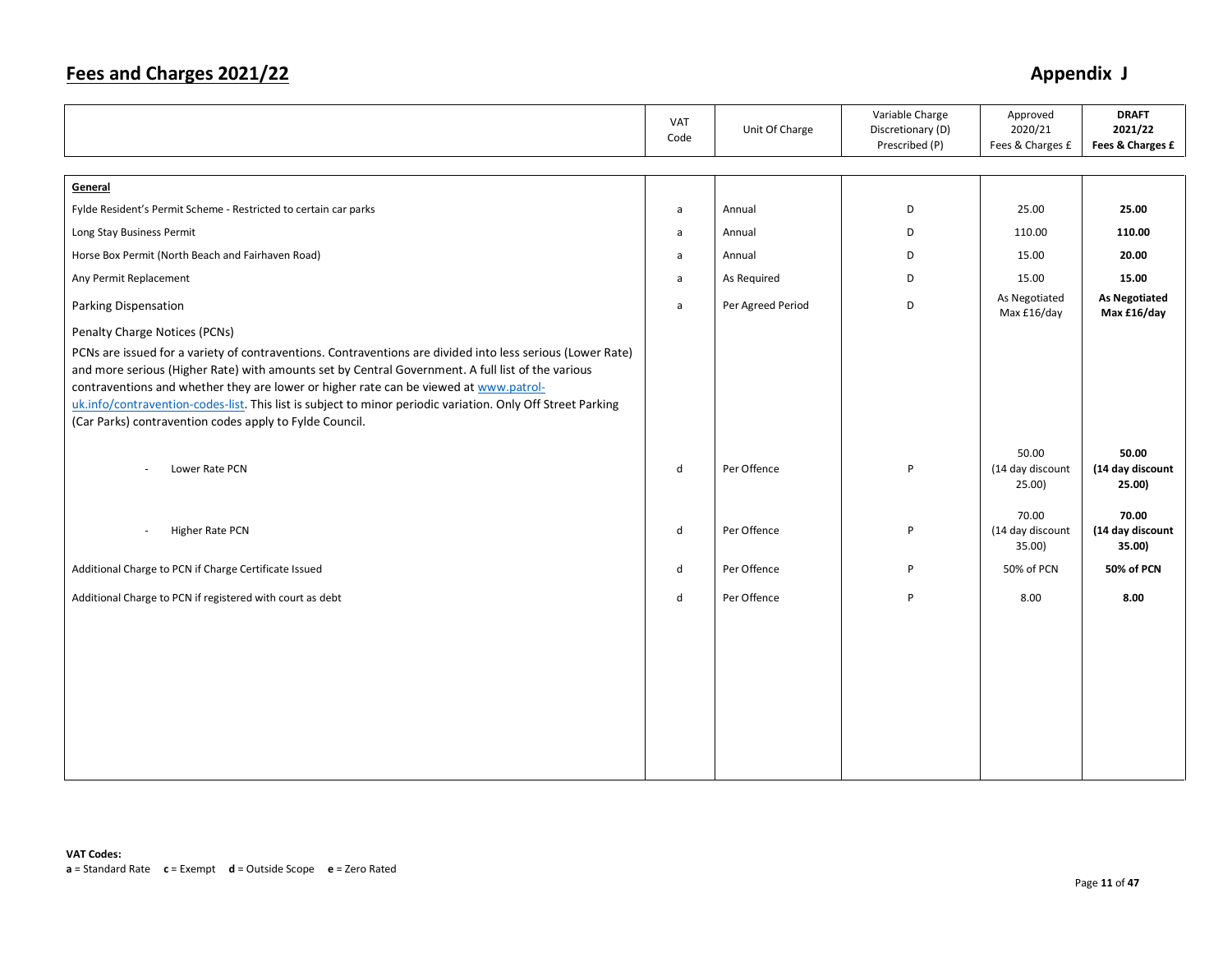|                                                                                                                                                                                   | VAT<br>Code       | Unit Of Charge | Variable Charge<br>Discretionary (D)<br>Prescribed (P) | Approved<br>2020/21<br>Fees & Charges £ | <b>DRAFT</b><br>2021/22<br>Fees & Charges £ |
|-----------------------------------------------------------------------------------------------------------------------------------------------------------------------------------|-------------------|----------------|--------------------------------------------------------|-----------------------------------------|---------------------------------------------|
|                                                                                                                                                                                   |                   |                |                                                        |                                         |                                             |
| <b>Cemetery &amp; Crematorium</b>                                                                                                                                                 |                   |                |                                                        |                                         |                                             |
| The fees for a 'resident' apply where the deceased, immediately before their death was an inhabitant of the Borough<br>of Fylde or a parishioner of any Parish comprised therein. |                   |                |                                                        |                                         |                                             |
| Interments:                                                                                                                                                                       |                   |                |                                                        |                                         |                                             |
| For the Interment of:                                                                                                                                                             |                   |                |                                                        |                                         |                                             |
| The body of a stillborn child, or a child whose age at the time of death did not exceed 17 years. In<br>$\bar{a}$<br>a child's grave allocated by the Authority                   | d                 | Per Interment  | D                                                      | 0.00                                    | 0.00                                        |
| The body of a non-resident whose age exceeded 17 years at the time of death<br>$\overline{\phantom{a}}$                                                                           | d                 | Per Interment  | D                                                      | 917.00                                  | 935.00                                      |
| The body of a resident whose age exceeded 17 years at the time of death<br>$\overline{\phantom{a}}$                                                                               | $\sf d$           | Per Interment  | D                                                      | 611.00                                  | 623.00                                      |
| For interment in a vault of a non-resident (exclusive of the charges for brickwork)<br>$\overline{\phantom{a}}$                                                                   | d<br>$\mathsf{d}$ | Per Interment  | D<br>D                                                 | 917.00                                  | 935.00<br>623.00                            |
| For the interment in a vault of a resident (exclusive of the charges for brickwork)<br>$\sim$                                                                                     |                   | Per Interment  |                                                        | 611.00                                  |                                             |
| Construction of a vault<br>$\sim$                                                                                                                                                 | d                 | Per Vault      | D                                                      | $\sim$                                  |                                             |
| For the interment of cremated remains in a grave for a non-resident<br>$\sim$                                                                                                     | d                 | Per Interment  | D                                                      | 232.00                                  | 236.00                                      |
| For the interment of cremated remains in a grave for a resident                                                                                                                   | $\mathsf{d}$      | Per Interment  | D                                                      | 155.00                                  | 158.00                                      |
| For the purchase of exclusive right of burial in:                                                                                                                                 |                   |                |                                                        |                                         |                                             |
| An earth grave, for 100 years for a non-resident<br>$\sim$                                                                                                                        | d                 | Per Grave      | D                                                      | 1212.00                                 | 1236.00                                     |
| An earth grave, for 100 years for a resident<br>$\sim$                                                                                                                            | $\mathsf{d}$      | Per Grave      | D                                                      | 808.00                                  | 824.00                                      |
| <b>Removal &amp; Re-fix of Memorials:</b>                                                                                                                                         |                   |                |                                                        |                                         |                                             |
| For removal and re-fix of memorials                                                                                                                                               | d                 | Per Memorial   | D                                                      | $Cost + 10\%$                           | $Cost + 10%$                                |
|                                                                                                                                                                                   |                   |                |                                                        |                                         |                                             |
|                                                                                                                                                                                   |                   |                |                                                        |                                         |                                             |
|                                                                                                                                                                                   |                   |                |                                                        |                                         |                                             |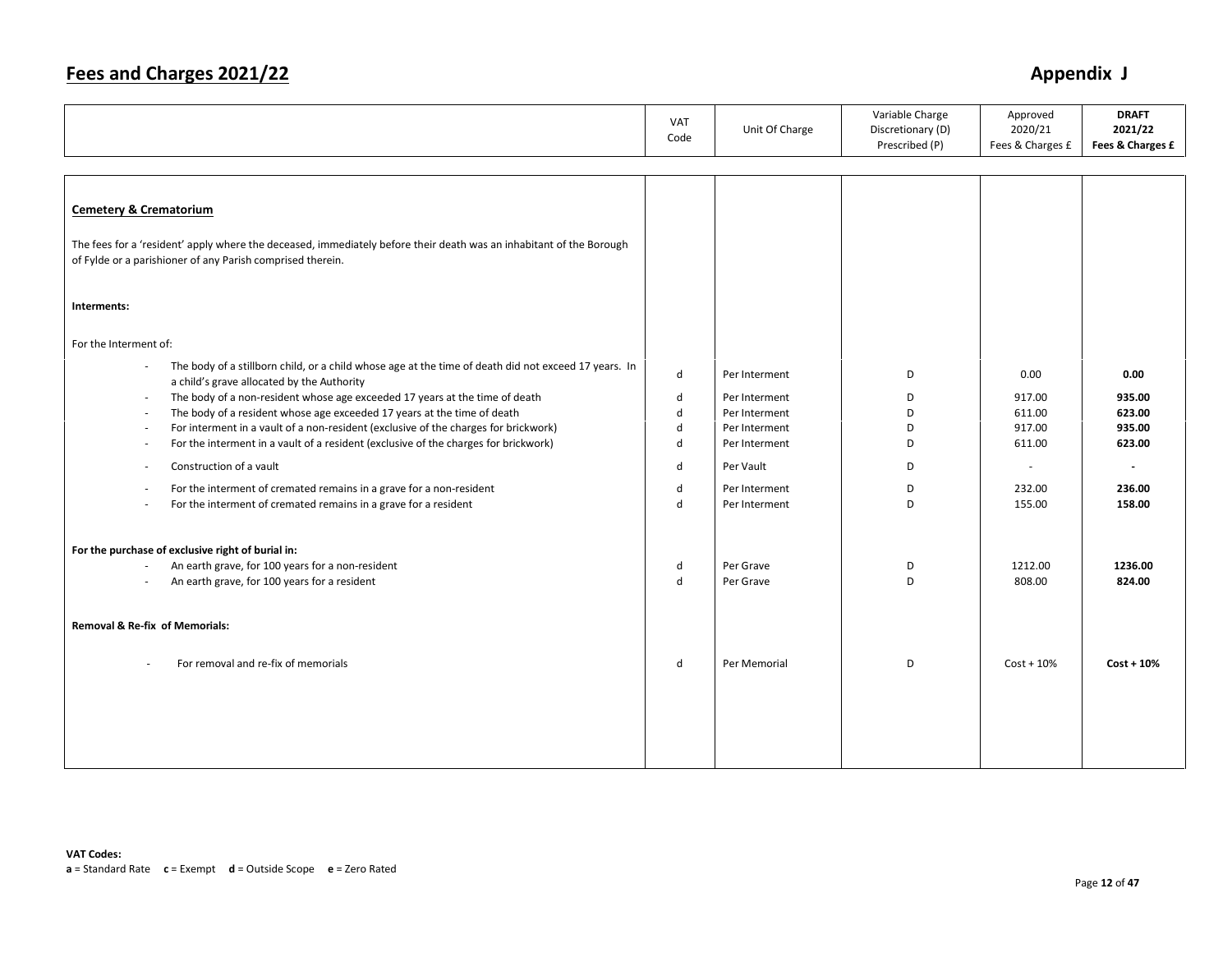|                                                                                        |                                                                                                  | VAT<br>Code  | Unit Of Charge  | Variable Charge<br>Discretionary (D)<br>Prescribed (P) | Approved<br>2020/21<br>Fees & Charges £ | <b>DRAFT</b><br>2021/22<br>Fees & Charges £ |
|----------------------------------------------------------------------------------------|--------------------------------------------------------------------------------------------------|--------------|-----------------|--------------------------------------------------------|-----------------------------------------|---------------------------------------------|
| <b>Cemetery &amp; Crematorium Continued:</b>                                           |                                                                                                  |              |                 |                                                        |                                         |                                             |
| <b>Memorials</b>                                                                       |                                                                                                  |              |                 |                                                        |                                         |                                             |
| For the right to erect:                                                                |                                                                                                  |              |                 |                                                        |                                         |                                             |
| A headstone not exceeding 3ft                                                          |                                                                                                  | $\mathsf{C}$ | Per Memorial    | D                                                      | 89.00                                   | 89.00                                       |
| A headstone on Foundation<br>÷                                                         |                                                                                                  | $\mathsf{C}$ | Per Memorial    | D                                                      | 158.00                                  | 158.00                                      |
| Kerbings on permitted graves                                                           |                                                                                                  | $\mathsf{C}$ | Per Memorial    | D                                                      | 77.00                                   | 77.00                                       |
| For each extra inscription (Inc. VAT)                                                  |                                                                                                  | a            | Per Inscription | D                                                      | 38.50                                   | 38.50                                       |
| <b>Cremations:</b>                                                                     |                                                                                                  |              |                 |                                                        |                                         |                                             |
| For the cremation:                                                                     |                                                                                                  |              |                 |                                                        |                                         |                                             |
| $\overline{\phantom{a}}$<br>but did not exceed 17 years.                               | Of the body of a stillborn child or of a child whose age at the time of death exceeded one month | $\mathsf{C}$ | Per Cremation   | D                                                      | 0.00                                    | 0.00                                        |
| $\sim$                                                                                 | Of the body of a person whose age at the time of death exceeded 17 years                         | $\mathsf{C}$ | Per Cremation   | D                                                      | 753.00                                  | 770.00                                      |
| $\overline{\phantom{a}}$                                                               | Early morning & adult simplicity cremations by appointment with the Crematorium Registrar        | $\mathsf{C}$ | Per Cremation   | D                                                      | 499.00                                  | 499.00                                      |
| $\overline{\phantom{a}}$                                                               | Direct cremations at a time agreed with the crematorium                                          | $\mathsf{C}$ | Per Cremation   | D                                                      | 399.00                                  | 449.00                                      |
| Saturday morning service traditional cremations<br>$\sim$                              |                                                                                                  | $\mathsf{C}$ | Per Cremation   | D                                                      | 1130.00                                 | 1155.00                                     |
| <b>Memorial Wall Plaques:</b>                                                          |                                                                                                  |              |                 |                                                        |                                         |                                             |
| Single wall plaque including inscription to 70 characters.<br>$\overline{\phantom{a}}$ |                                                                                                  | a            | Per Plaque      | D                                                      | 248.00                                  | 248.00                                      |
| $\sim$                                                                                 | Double wall plaque including 2 inscriptions to 140 characters.                                   | a            | Per Plaque      | D                                                      | 496.00                                  | 496.00                                      |
| $\overline{\phantom{a}}$                                                               | Double wall plaque including reserved section to 70 characters.                                  | a            | Per Plaque      | D                                                      | 365.00                                  | 365.00                                      |
| Second inscription on existing plaque<br>$\overline{\phantom{a}}$                      |                                                                                                  | a            | Per Plaque      | D                                                      | 131.00                                  | 131.00                                      |
| <b>Memorial Wall Lease Fee</b>                                                         |                                                                                                  |              |                 |                                                        |                                         |                                             |
| Lease fee per section                                                                  |                                                                                                  | a            | Per Section     | D                                                      | 45.00                                   | 50.00                                       |
|                                                                                        |                                                                                                  |              |                 |                                                        |                                         |                                             |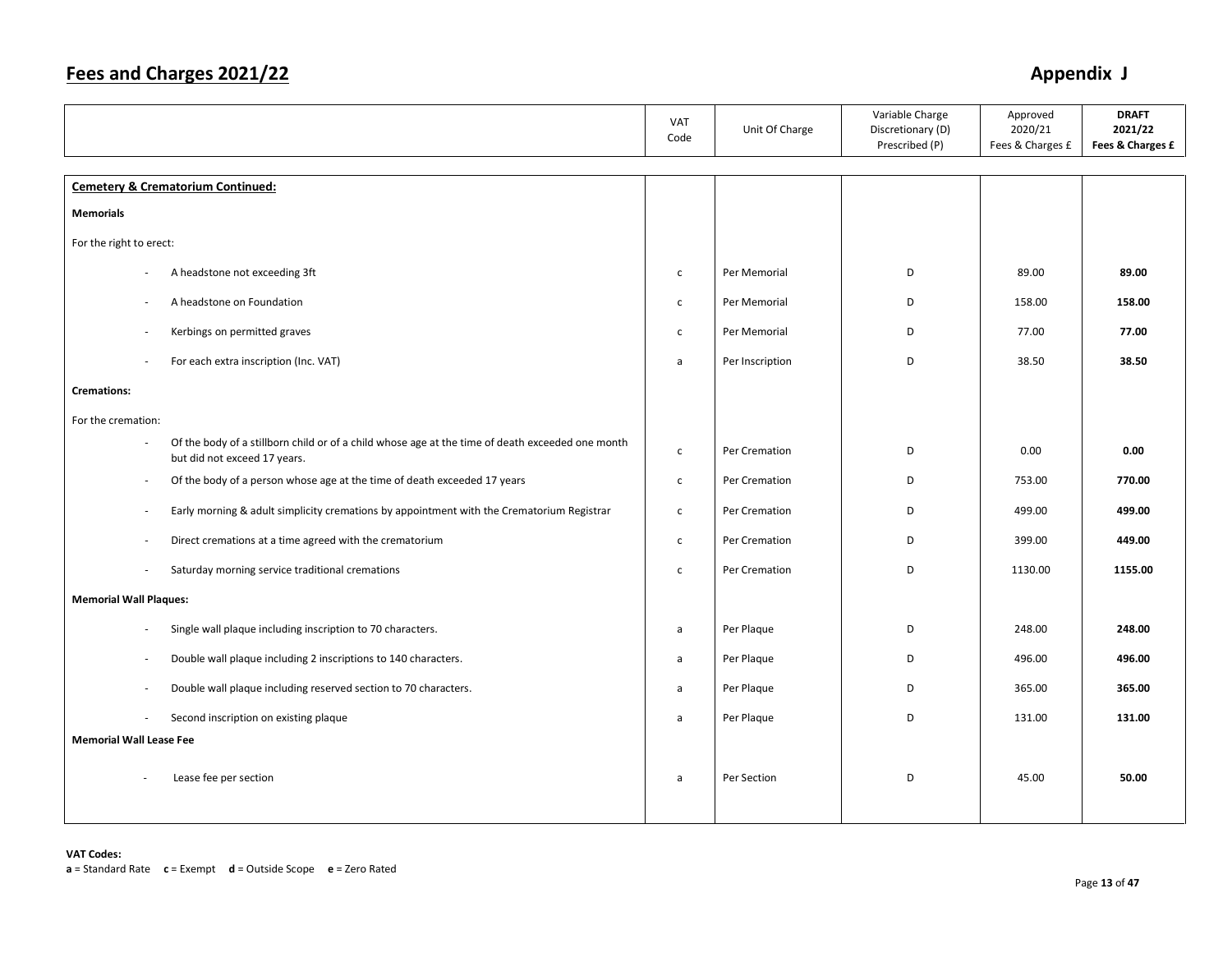|                                                                                                  | VAT<br>Code  | Unit Of Charge  | Variable Charge<br>Discretionary (D)<br>Prescribed (P) | Approved<br>2020/21<br>Fees & Charges £ | <b>DRAFT</b><br>2021/22<br>Fees & Charges £ |
|--------------------------------------------------------------------------------------------------|--------------|-----------------|--------------------------------------------------------|-----------------------------------------|---------------------------------------------|
| <b>Cremations Continued:</b>                                                                     |              |                 |                                                        |                                         |                                             |
| <b>Memorial Niche:</b>                                                                           |              |                 |                                                        |                                         |                                             |
| For a purchase of a new niche to include interment of first casket.                              | $\mathsf{C}$ | Per Niche       | D                                                      | 427.00                                  | 427.00                                      |
| For the purchase of a refurbished niche to include first casket.<br>$\sim$                       | $\mathsf{c}$ | Per Niche       | D                                                      | 245.00                                  | 245.00                                      |
| For the interment of a second casket in an existing niche.<br>$\overline{\phantom{a}}$           | $\mathsf{C}$ | Per Internment  | D                                                      | 55.00                                   | 55.00                                       |
| Single inscription on niche cover<br>$\overline{\phantom{a}}$                                    | $\mathsf{a}$ | Per Inscription | D                                                      | 106.00                                  | 106.00                                      |
| <b>Extra Letters on Existing Memorial Stone:</b><br>Extra Lettering on existing kerbstones       | $\mathsf{a}$ | Per Inscription | D                                                      | 131.00                                  | 131.00                                      |
| For cleaning and re-blacking original inscription (per section)                                  | a            | Per Section     | D                                                      | 53.00                                   | 53.00                                       |
| For other types of memorial works                                                                | a            | Per Occasion    | D                                                      | $Cost + 50%$                            | $Cost + 50%$                                |
| <b>Book of Remembrance:</b>                                                                      |              |                 |                                                        |                                         |                                             |
| For a two line entry                                                                             | $\mathsf{a}$ | Per entry       | D                                                      | 50.00                                   | 50.00                                       |
| For an entry up to five lines<br>$\sim$                                                          | $\mathsf{a}$ | Per entry       | D                                                      | 100.00                                  | 100.00                                      |
| For an entry up to eight lines<br>$\sim$                                                         | $\mathsf{a}$ | Per entry       | D                                                      | 150.00                                  | 150.00                                      |
| For an entry up to five lines to include a floral emblem, badge, crest or other design<br>$\sim$ | $\mathsf{a}$ | Per entry       | D                                                      | 177.00                                  | 177.00                                      |
| For an entry up to eight lines to include a floral emblem, badge, crest or other design<br>÷.    | a            | Per entry       | D                                                      | 225.00                                  | 225.00                                      |
|                                                                                                  |              |                 |                                                        |                                         |                                             |
|                                                                                                  |              |                 |                                                        |                                         |                                             |
|                                                                                                  |              |                 |                                                        |                                         |                                             |
|                                                                                                  |              |                 |                                                        |                                         |                                             |
|                                                                                                  |              |                 |                                                        |                                         |                                             |
|                                                                                                  |              |                 |                                                        |                                         |                                             |
|                                                                                                  |              |                 |                                                        |                                         |                                             |
|                                                                                                  |              |                 |                                                        |                                         |                                             |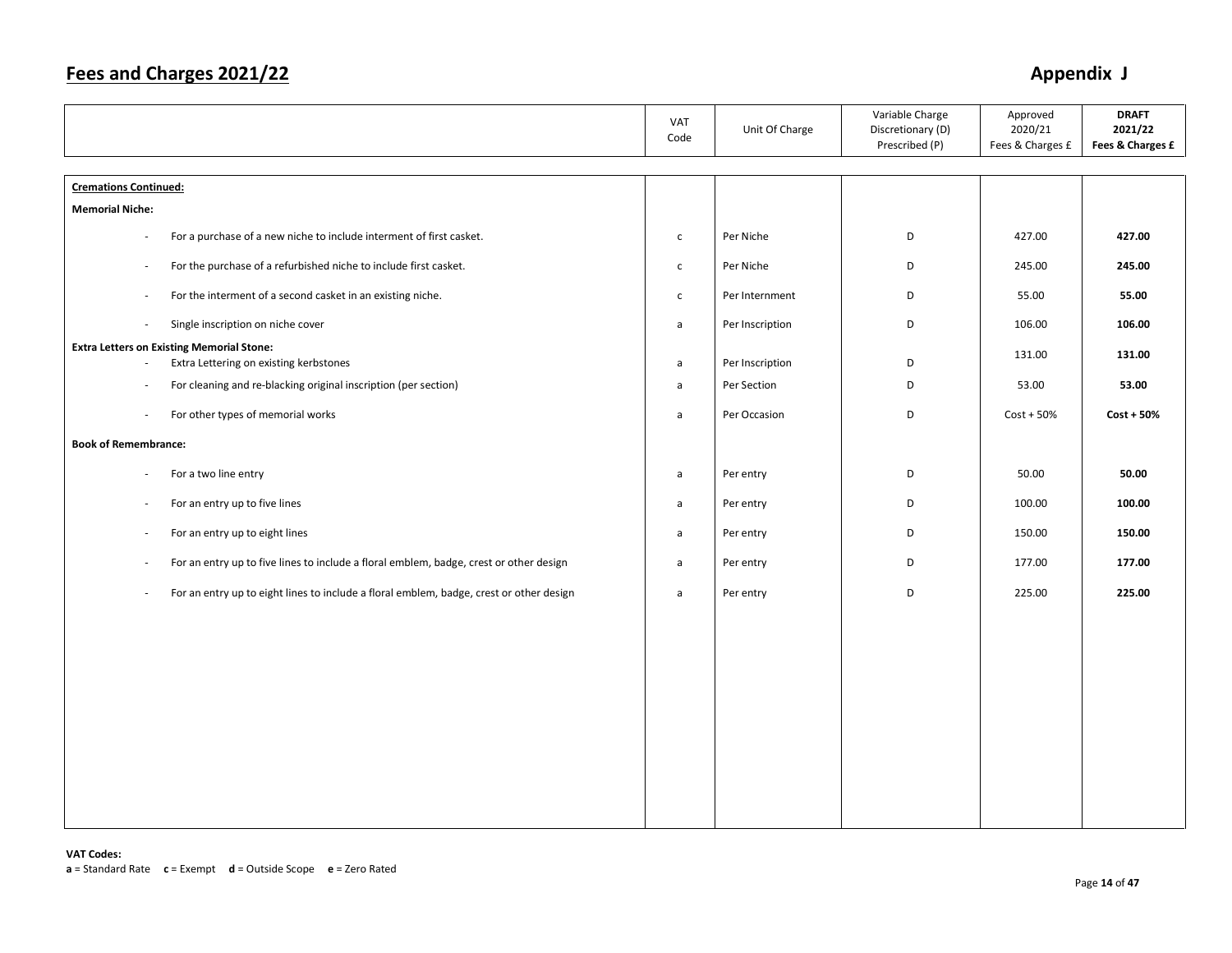|                                                                           | VAT<br>Code  | Unit Of Charge  | Variable Charge<br>Discretionary (D)<br>Prescribed (P) | Approved<br>2020/21<br>Fees & Charges £ | <b>DRAFT</b><br>2021/22<br>Fees & Charges £ |
|---------------------------------------------------------------------------|--------------|-----------------|--------------------------------------------------------|-----------------------------------------|---------------------------------------------|
| <b>PLANNING COMMITTEE</b>                                                 |              |                 |                                                        |                                         |                                             |
| Planning                                                                  |              |                 |                                                        |                                         |                                             |
| <b>Pre-application Advice:</b>                                            |              |                 |                                                        |                                         |                                             |
| Large Scale Major Development                                             | $\mathsf{a}$ | Per Enquiry     | D                                                      | 1,000.00                                | 1,000.00                                    |
| Significant Major Development                                             | a            | Per Enquiry     | D                                                      | 750.00                                  | 750.00                                      |
| Small Scale Major Development                                             | a            | Per Enquiry     | D                                                      | 500.00                                  | 500.00                                      |
| Minor Development (A)                                                     | a            | Per Enquiry     | D                                                      | 350.00                                  | 350.00                                      |
| Minor Development (B)                                                     | a            | Per Enquiry     | D                                                      | 250.00                                  | 250.00                                      |
| <b>Householder Meeting</b>                                                | a            | Per Enquiry     | D                                                      | 100.00                                  | 100.00                                      |
| Householder Written Only                                                  | a            | Per Enquiry     | D                                                      | 50.00                                   | 50.00                                       |
| Custom and Self-Build Register                                            | d            | Per Year        | D                                                      | 120.00                                  | 120.00                                      |
| Section 106:                                                              |              |                 |                                                        |                                         |                                             |
| S106 Monitoring Fee                                                       | $\mathsf{C}$ | Per trigger     | D                                                      |                                         | 300.00                                      |
| <b>Printing Charges:</b>                                                  |              |                 |                                                        |                                         |                                             |
| A4 Documents including Decision Notes, Completion Certificates and Plans: |              |                 |                                                        |                                         |                                             |
| Up to 14 Copies                                                           | N/A          | Up to 14 Copies | D                                                      | No Charge                               | No Charge                                   |
| 15 Copies                                                                 | a            | 15 Copies       | D                                                      | 2.00                                    | 2.00                                        |
| Further copies                                                            | $\mathsf{a}$ | Per Copy        | D                                                      | 15p                                     | 15p                                         |
| A3 Documents including Plans:                                             |              |                 |                                                        |                                         |                                             |
| Up to 7 Copies                                                            | N/A          | Up to 7 Copies  | D                                                      | No Charge                               | No Charge                                   |
| 8 Copies                                                                  | $\mathsf{a}$ | 8 Copies        | D                                                      | 2.00                                    | 2.00                                        |
| <b>Further Copies</b>                                                     | a            | Per Copy        | D                                                      | 25p                                     | 25p                                         |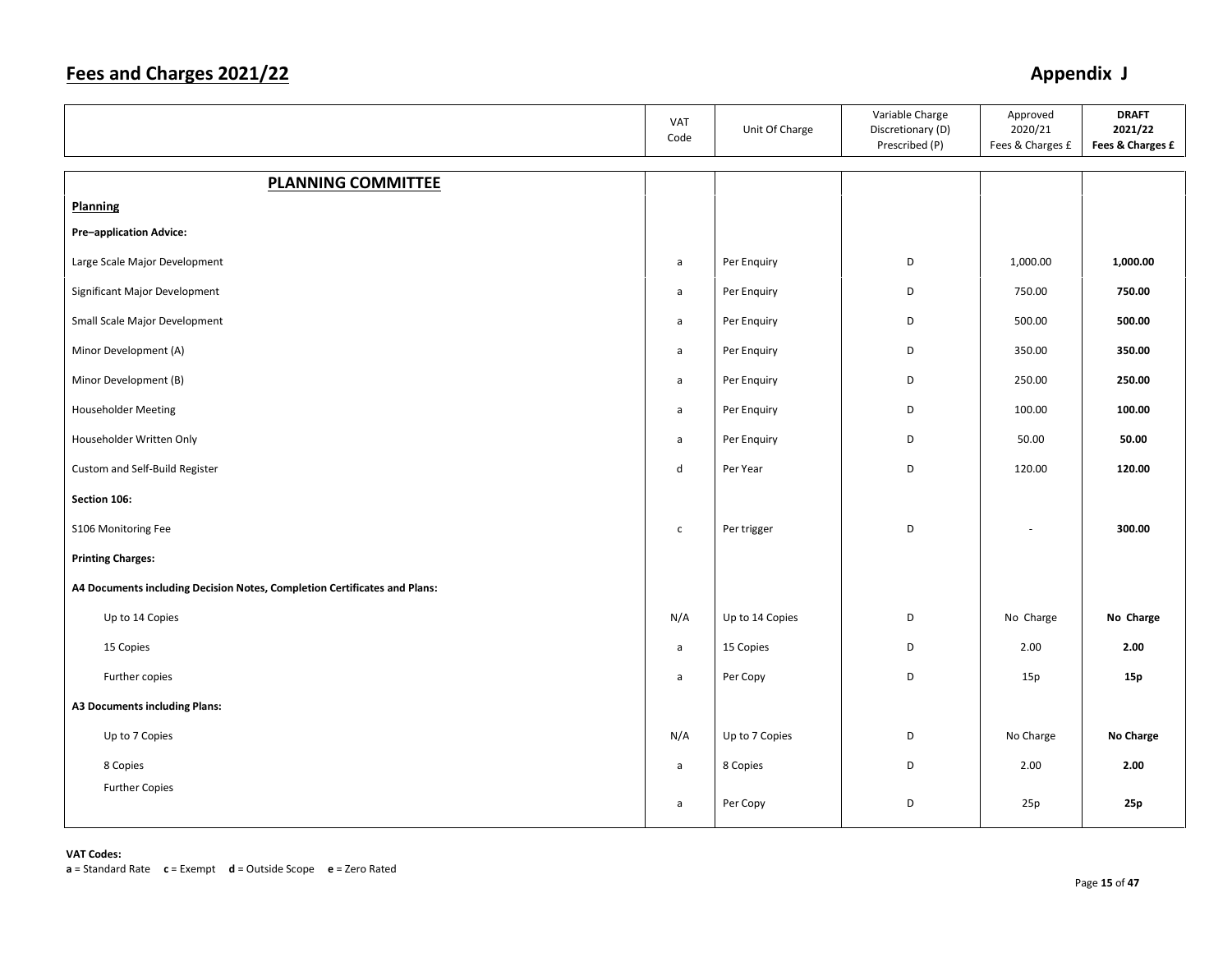|                                                                                                                                                                                                       | VAT<br>Code  | Unit Of Charge       | Variable Charge<br>Discretionary (D)<br>Prescribed (P) | Approved<br>2020/21<br>Fees & Charges £ | <b>DRAFT</b><br>2021/22<br>Fees & Charges £ |
|-------------------------------------------------------------------------------------------------------------------------------------------------------------------------------------------------------|--------------|----------------------|--------------------------------------------------------|-----------------------------------------|---------------------------------------------|
| A combination of the above shall be treated on the basis of 10p per copy for the A4 and 20p per copy for the A3.<br>When the trigger of £1.50 is reached in any combination charging should commence. |              |                      |                                                        |                                         |                                             |
| A2 Plans:                                                                                                                                                                                             |              |                      |                                                        |                                         |                                             |
| 1st Copy                                                                                                                                                                                              | a            | 1st Copy             | D                                                      | 4.30                                    | 4.30                                        |
| <b>Additional Copies</b>                                                                                                                                                                              | $\mathsf{a}$ | Per Additional Copy  | D                                                      | 3.00                                    | 3.00                                        |
| A1 Plans:                                                                                                                                                                                             |              |                      |                                                        |                                         |                                             |
| 1 <sup>st</sup> Copy                                                                                                                                                                                  | a            | 1 <sup>st</sup> Copy | D                                                      | 8.50                                    | 8.50                                        |
| <b>Additional Copies</b>                                                                                                                                                                              | $\mathsf{a}$ | Per Additional Copy  | D                                                      | 5.75                                    | 5.75                                        |
| <b>Publications:</b>                                                                                                                                                                                  |              |                      |                                                        |                                         |                                             |
| Adopted Fylde Borough Local Plan to 2032                                                                                                                                                              | e            | Per document         | D                                                      | 75.00                                   | 75.00                                       |
| Fylde Borough Local Plan to 2032 Revised Preferred Option                                                                                                                                             | e            | Per document         | D                                                      | 50.00                                   | 50.00                                       |
| Fylde Borough Local Plan As Altered 2005                                                                                                                                                              | e            | Per document         | D                                                      | 46.00                                   | 46.00                                       |
| Postage                                                                                                                                                                                               | $\mathsf{C}$ | Per document         |                                                        | 3.00                                    | 3.00                                        |
| <b>Housing Land Availability</b>                                                                                                                                                                      | e            | Per document         | D                                                      | 15.50                                   | 15.50                                       |
| Postage                                                                                                                                                                                               | $\mathsf{C}$ | Per document         |                                                        | 1.00                                    | 1.00                                        |
| 2002 Housing Needs Survey                                                                                                                                                                             | e            | Per document         | D                                                      | 51.00                                   | 51.00                                       |
| Postage                                                                                                                                                                                               | $\mathsf{C}$ | Per document         |                                                        | 3.00                                    | 3.00                                        |
| House Extending Your Home                                                                                                                                                                             | e            | Per document         | D                                                      | 30.00                                   | 30.00                                       |
| Postage                                                                                                                                                                                               | $\mathsf{C}$ | Per document         |                                                        | 0.60                                    | 0.60                                        |
| Strategic Housing Land Availability Assessment                                                                                                                                                        | e            | Per document         | D                                                      | 3.30                                    | 3.30                                        |
| Postage                                                                                                                                                                                               | $\mathsf{C}$ | Per document         |                                                        | 0.50                                    | 0.50                                        |
|                                                                                                                                                                                                       |              |                      |                                                        |                                         |                                             |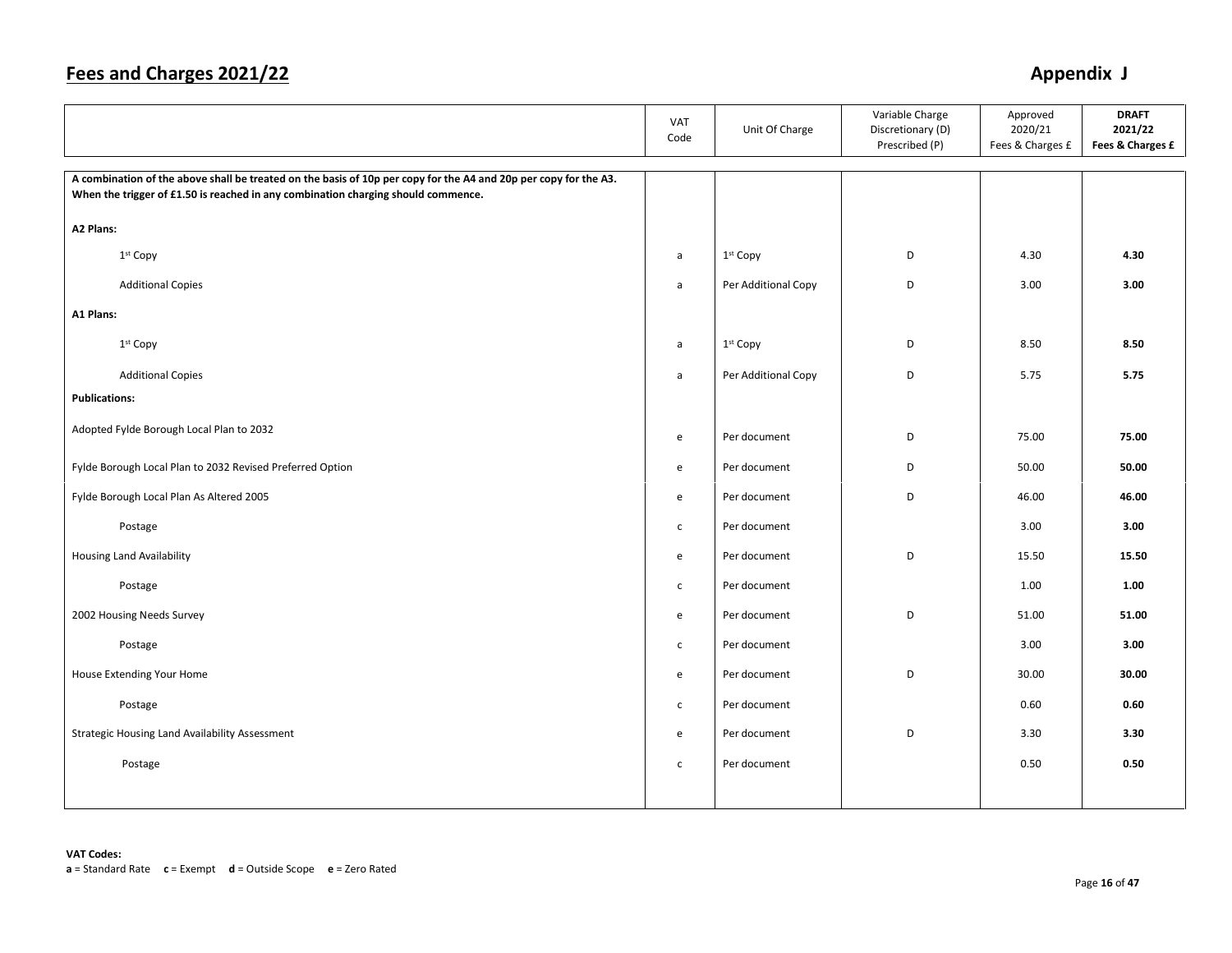|                                                                                                              | VAT<br>Code                                | Unit Of Charge | Variable Charge<br>Discretionary (D)<br>Prescribed (P) | Approved<br>2020/21<br>Fees & Charges £ | <b>DRAFT</b><br>2021/22<br>Fees & Charges £ |
|--------------------------------------------------------------------------------------------------------------|--------------------------------------------|----------------|--------------------------------------------------------|-----------------------------------------|---------------------------------------------|
|                                                                                                              |                                            |                |                                                        |                                         |                                             |
|                                                                                                              |                                            |                |                                                        |                                         |                                             |
| Land at Wesham Hospital                                                                                      | $\mathsf{e}\,$                             | Per document   | D                                                      | 2.20                                    | 2.20                                        |
| Postage                                                                                                      | $\mathsf{e}\,$                             | Per document   | D                                                      | 0.50                                    | 0.50                                        |
| Land at Queensway                                                                                            | $\mathsf{e}\,$                             | Per document   | D                                                      | 2.20                                    | 2.20                                        |
| Postage                                                                                                      | e                                          | Per document   | D                                                      | 0.50                                    | 0.50                                        |
| Queen Mary School                                                                                            | $\mathsf{e}\,$                             | Per document   | D                                                      | 5.50                                    | 5.50                                        |
| Postage                                                                                                      | e                                          | Per document   | D                                                      | 0.50                                    | 0.50                                        |
| Windows Doors and Architectural Joinery                                                                      | $\mathsf{e}\,$                             | Per document   | D                                                      | 5.50                                    | 5.50                                        |
| Postage                                                                                                      | ${\bf e}$                                  | Per document   | D                                                      | 0.50                                    | 0.50                                        |
| Wimbourne Stables                                                                                            | $\mathsf{e}\,$                             | Per document   | D                                                      | 2.20                                    | 2.20                                        |
| Postage                                                                                                      | e                                          | Per document   | D                                                      | 0.50                                    | 0.50                                        |
| Policy for Shop Front Design Guide                                                                           | $\mathsf{e}\,$                             | Per document   | D                                                      | 3.30                                    | 3.30                                        |
| Postage                                                                                                      | $\mathsf{e}\,$                             | Per document   | D                                                      | 0.50                                    | 0.50                                        |
| 606 Clifton Drive North (Revised Development Brief)                                                          | ${\bf e}$                                  | Per document   | D                                                      | 2.20                                    | 2.20                                        |
| Postage                                                                                                      | $\mathsf{e}\,$                             | Per document   | D                                                      | 0.50                                    | 0.50                                        |
| Land at Weeton Road, Wesham                                                                                  | ${\bf e}$                                  | Per document   | D                                                      | 2.20                                    | 2.20                                        |
| Postage                                                                                                      | e                                          | Per document   | D                                                      | 0.50                                    | 0.50                                        |
| The Conversion of Fylde's Traditional Farm Buildings                                                         | $\mathsf{e}% _{0}\left( \mathsf{e}\right)$ | Per document   | D                                                      | 3.30                                    | 3.30                                        |
| Postage                                                                                                      | e                                          | Per document   | D                                                      | 0.50                                    | 0.50                                        |
| Any document not included in the above list will be charged at the relevant charge per page as set out above |                                            |                |                                                        |                                         |                                             |
|                                                                                                              |                                            |                |                                                        |                                         |                                             |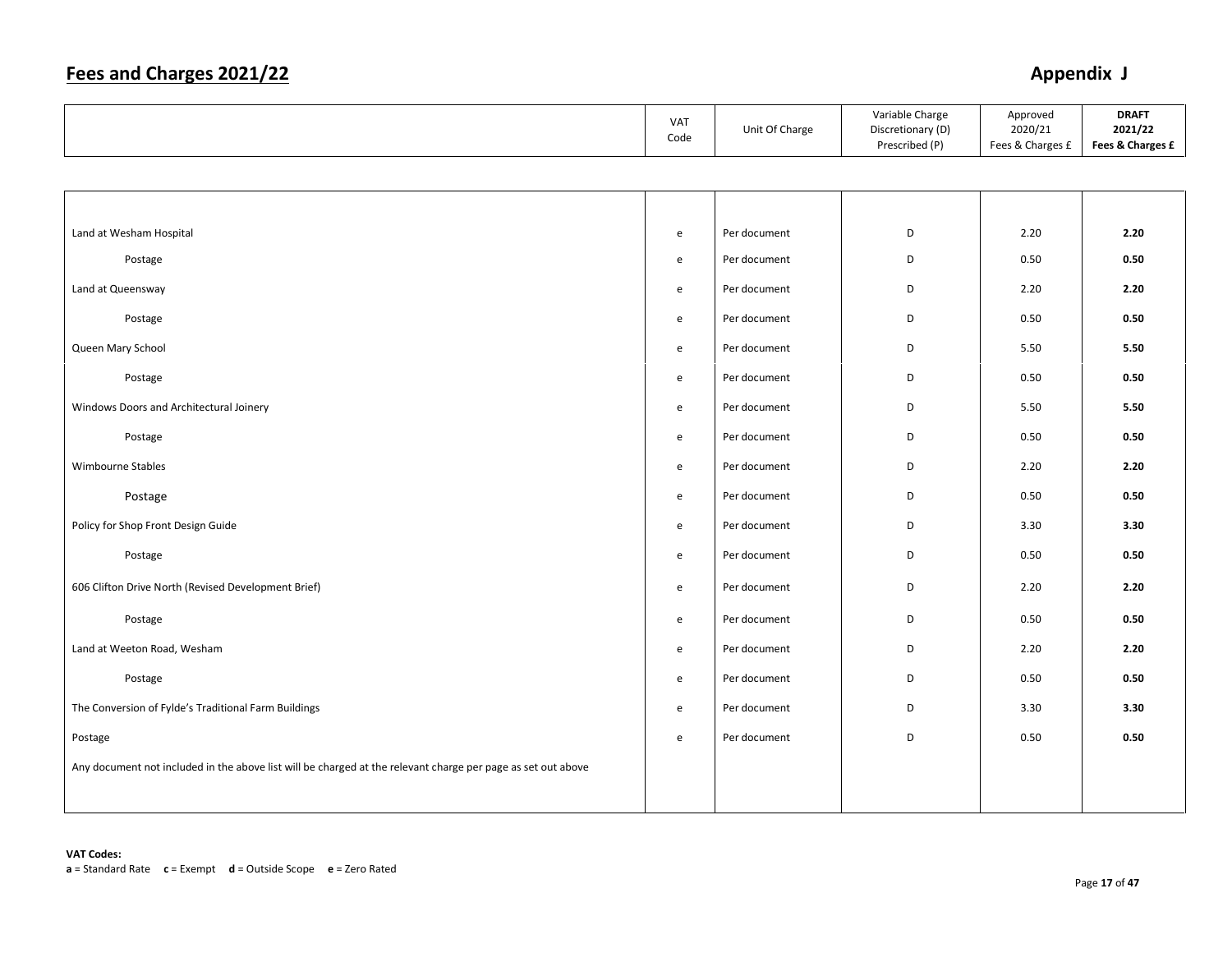|  | <b>VAT</b><br>Code | Unit Of Charge | Variable Charge<br>Discretionary (D)<br>Prescribed (P) | Approved<br>2020/21<br>Fees & Charges £ | <b>DRAFT</b><br>2021/22<br>Fees & Charges £ |
|--|--------------------|----------------|--------------------------------------------------------|-----------------------------------------|---------------------------------------------|
|--|--------------------|----------------|--------------------------------------------------------|-----------------------------------------|---------------------------------------------|

| <b>Planning Fees</b><br>Planning fees are charged at the national rates which are established and set by the Government.<br>https://new.fylde.gov.uk/resident/planning/planning-application-fees/<br><b>Building Control</b><br><b>Full Plans</b><br>Standard charge for erection of dwelling houses up to 300m2 and up to 3 storeys |              |                 |   |                |                       |
|--------------------------------------------------------------------------------------------------------------------------------------------------------------------------------------------------------------------------------------------------------------------------------------------------------------------------------------|--------------|-----------------|---|----------------|-----------------------|
| 1 dwelling                                                                                                                                                                                                                                                                                                                           | $\mathsf{a}$ | Per application | D | 690.00         | 690.00                |
| 2 dwellings                                                                                                                                                                                                                                                                                                                          | a            | Per application | D | 930.00         | 930.00                |
| 3 dwellings                                                                                                                                                                                                                                                                                                                          | a            | Per application | D | 1,170.00       | 1,170.00              |
| 4 dwellings                                                                                                                                                                                                                                                                                                                          | a            | Per application | D | 1,410.00       | 1,410.00              |
| 5 dwellings                                                                                                                                                                                                                                                                                                                          | a            | Per application | D | 1,650.00       | 1,650.00              |
| Erection or conversion of 6 or more dwellings or flats                                                                                                                                                                                                                                                                               | $\mathsf{a}$ | Per application | D | Negotiated fee | <b>Negotiated fee</b> |
| Erection of dwellings or flats where the total floor area exceeds 300m2                                                                                                                                                                                                                                                              | $\mathsf{a}$ | Per application | D | Negotiated fee | <b>Negotiated fee</b> |
|                                                                                                                                                                                                                                                                                                                                      |              |                 |   |                |                       |
| Standard charges for dwellings formed by conversion                                                                                                                                                                                                                                                                                  |              |                 |   |                |                       |
| 1 dwelling                                                                                                                                                                                                                                                                                                                           | a            | Per application | D | ä,             | 550.00                |
| 2 dwellings                                                                                                                                                                                                                                                                                                                          | a            | Per application | D | ÷,             | 800.00                |
| 3 dwellings                                                                                                                                                                                                                                                                                                                          | a            | Per application | D | ä,             | 900.00                |
| 4 dwellings                                                                                                                                                                                                                                                                                                                          | a            | Per application | D | ä,             | 1,100.00              |
|                                                                                                                                                                                                                                                                                                                                      |              |                 |   |                |                       |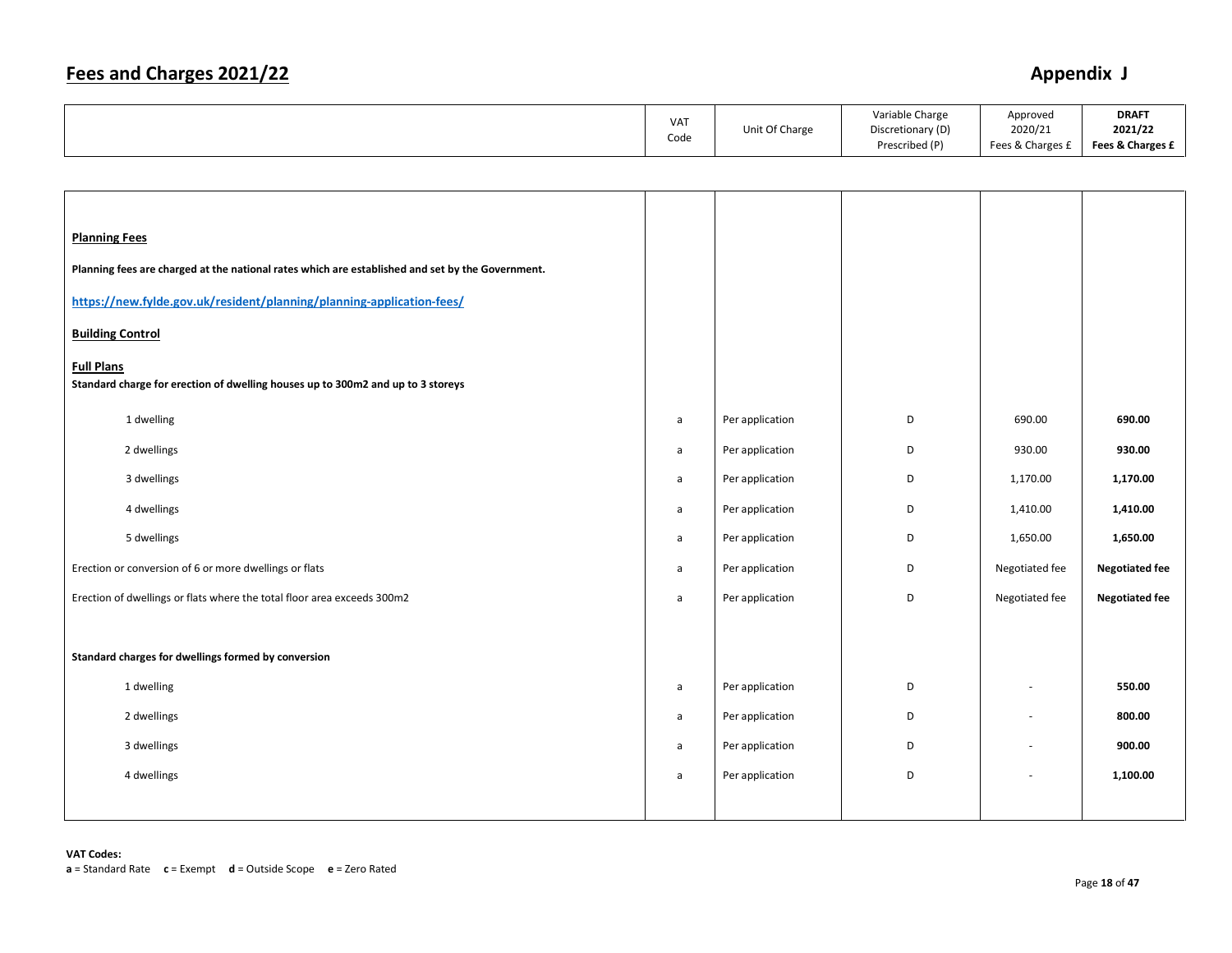|                                                                                                                                      | VAT<br>Code  | Unit Of Charge  | Variable Charge<br>Discretionary (D)<br>Prescribed (P) | Approved<br>2020/21<br>Fees & Charges £ | <b>DRAFT</b><br>2021/22<br>Fees & Charges £ |
|--------------------------------------------------------------------------------------------------------------------------------------|--------------|-----------------|--------------------------------------------------------|-----------------------------------------|---------------------------------------------|
|                                                                                                                                      |              |                 |                                                        |                                         |                                             |
| Standard charges for dwellings formed by conversion continued:                                                                       |              |                 |                                                        |                                         |                                             |
| 5 dwellings                                                                                                                          | a            | Per application | D                                                      |                                         | 1,400.00                                    |
|                                                                                                                                      |              |                 |                                                        |                                         |                                             |
| Standard charges for extensions to existing dwellings                                                                                |              |                 |                                                        |                                         |                                             |
| Extension with floor area not exceeding 10m2                                                                                         | $\mathsf{a}$ | Per application | D                                                      | 390.00                                  | 390.00                                      |
| Extension with floor area exceeding 10m2, but not exceeding 40m2                                                                     | a            | Per application | D                                                      | 500.00                                  | 500.00                                      |
| Extension with floor area exceeding 40m2, but not exceeding 80m2                                                                     | a            | Per application | D                                                      | 675.00                                  | 675.00                                      |
| Extension with floor area exceeding 80m2, but not exceeding 100m2                                                                    | a            | Per application | D                                                      | 825.00                                  | 825.00                                      |
| Loft conversion up to 40m2 that does not includes a dormer window                                                                    | a            | Per application | D                                                      | 390.00                                  | 390.00                                      |
| Loft conversion up to 40m2 that includes a dormer window                                                                             | a            | Per application | D                                                      | 500.00                                  | 500.00                                      |
| Erection or extension of a detached or attached domestic garage not exceeding 40m2                                                   | a            | Per application | D                                                      | 300.00                                  | 300.00                                      |
| Erection or extension of a detached or attached domestic garage or carport with floor area exceeding 40m2, but not<br>exceeding 80m2 | a            | Per application | D                                                      | 400.00                                  | 400.00                                      |
| Conversion of domestic garage to habitable room                                                                                      | a            | Per application | D                                                      | 350.00                                  | 350.00                                      |
| Notifiable electrical work carried out by a non-competent person (i.e. not Part P registered)                                        | a            | Per dwelling    | D                                                      | 250.00                                  | 300.00                                      |
| Reversion work from an approved inspector                                                                                            | a            | Per application | D                                                      | <b>Negotiated Fee</b>                   | <b>Negotiated Fee</b>                       |
| Building work in relation to more than one building                                                                                  | a            | Per application | D                                                      | Negotiated Fee                          | <b>Negotiated Fee</b>                       |
| Extension to a dwelling where floor area exceeds 80m2                                                                                | a            | Per application | D                                                      | <b>Negotiated Fee</b>                   | <b>Negotiated Fee</b>                       |
| Loft conversion (with or without a dormer) to a dwelling where floor area exceeds 40m2                                               | a            | Per application | D                                                      | <b>Negotiated Fee</b>                   | <b>Negotiated Fee</b>                       |
| Garage or carport where floor area exceeds 60m2                                                                                      | a            | Per application | D                                                      | <b>Negotiated Fee</b>                   | <b>Negotiated Fee</b>                       |
| Regularisation of any work which would normally be subject to a set charge/negotiated fee                                            | e            | Per application | D                                                      | Minimum 150%                            | Minimum 150%                                |
|                                                                                                                                      |              |                 |                                                        |                                         |                                             |
|                                                                                                                                      |              |                 |                                                        |                                         |                                             |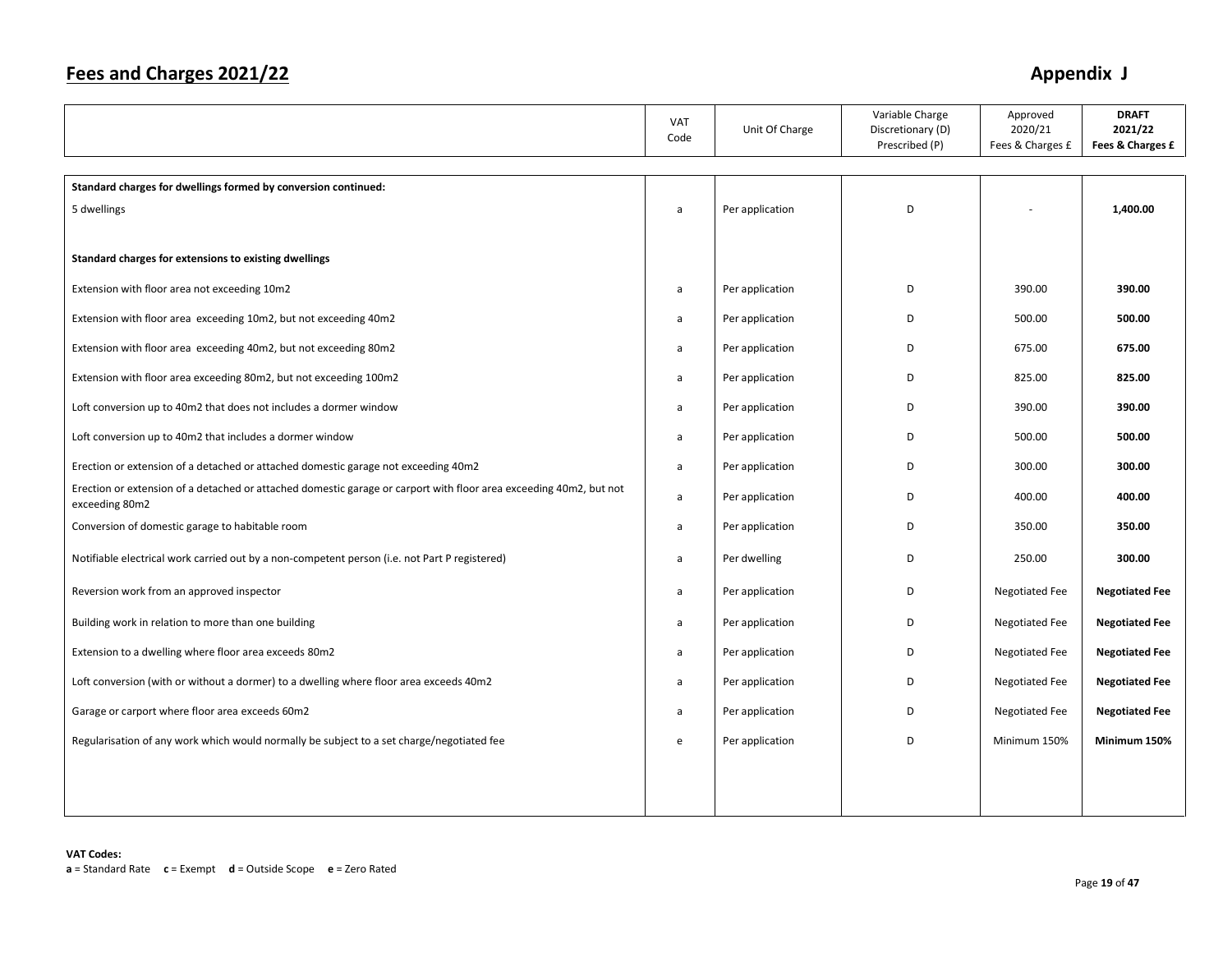|                                                                                                 | VAT<br>Code  | Unit Of Charge  | Variable Charge<br>Discretionary (D)<br>Prescribed (P) | Approved<br>2020/21<br>Fees & Charges £ | <b>DRAFT</b><br>2021/22<br>Fees & Charges £ |
|-------------------------------------------------------------------------------------------------|--------------|-----------------|--------------------------------------------------------|-----------------------------------------|---------------------------------------------|
| Standard charges to other works to dwellings:                                                   |              |                 |                                                        |                                         |                                             |
| Renovation of a thermal element of a single dwelling or flat                                    | a            | Per application | D                                                      | 150.00                                  | 150.00                                      |
| Renovation of a thermal element to more than one dwelling or flat                               | $\mathsf{a}$ | Per application | D                                                      | Negotiated Fee                          | <b>Negotiated Fee</b>                       |
| Replacement windows (multi flat or single dwelling, up to 10 windows)                           | a            | Per application | D                                                      | 150.00                                  | 150.00                                      |
| Replacement of more than 10 windows                                                             | a            | Per application | D                                                      | Negotiated Fee                          | <b>Negotiated Fee</b>                       |
| Internal alterations (Incl. structural) and installation of fittings other than electrical work | a            | Per application | D                                                      | Negotiated Fee                          | <b>Negotiated Fee</b>                       |
| Fixed price based on cost of work:                                                              |              |                 |                                                        |                                         |                                             |
| Up to £1,000                                                                                    | a            | Per application | D                                                      | 150.00                                  | 150.00                                      |
| £1,000 to £5,000                                                                                | a            | Per application | D                                                      | 250.00                                  | 250.00                                      |
| £5,000 to £10,000                                                                               | a            | Per application | D                                                      | 300.00                                  | 300.00                                      |
| £10,000 to £20,000                                                                              | a            | Per application | D                                                      | 400.00                                  | 400.00                                      |
| £20,000 to £30,000                                                                              | a            | Per application | D                                                      | 500.00                                  | 500.00                                      |
| £30,000 to £40,000                                                                              | a            | Per application | D                                                      | 600.00                                  | 600.00                                      |
| £41,000 to £100,000                                                                             | a            | Per application | D                                                      | 72.00 per £10k                          | 72.00 per £10k                              |
| £101,000 to £1,000,000                                                                          | a            | Per application | D                                                      | 48.00 per £10k                          | 48.00 per £10k                              |
|                                                                                                 |              |                 |                                                        |                                         |                                             |
| <b>Electrical Work</b>                                                                          |              |                 |                                                        |                                         |                                             |
| Electrical work other than a rewire                                                             | a            | Per application | D                                                      | Negotiated Fee                          | <b>Negotiated Fee</b>                       |
| Rewire of a dwelling including new consumer unit                                                | a            | Per application | D                                                      | Negotiated Fee                          | <b>Negotiated Fee</b>                       |
|                                                                                                 |              |                 |                                                        |                                         |                                             |
|                                                                                                 |              |                 |                                                        |                                         |                                             |
|                                                                                                 |              |                 |                                                        |                                         |                                             |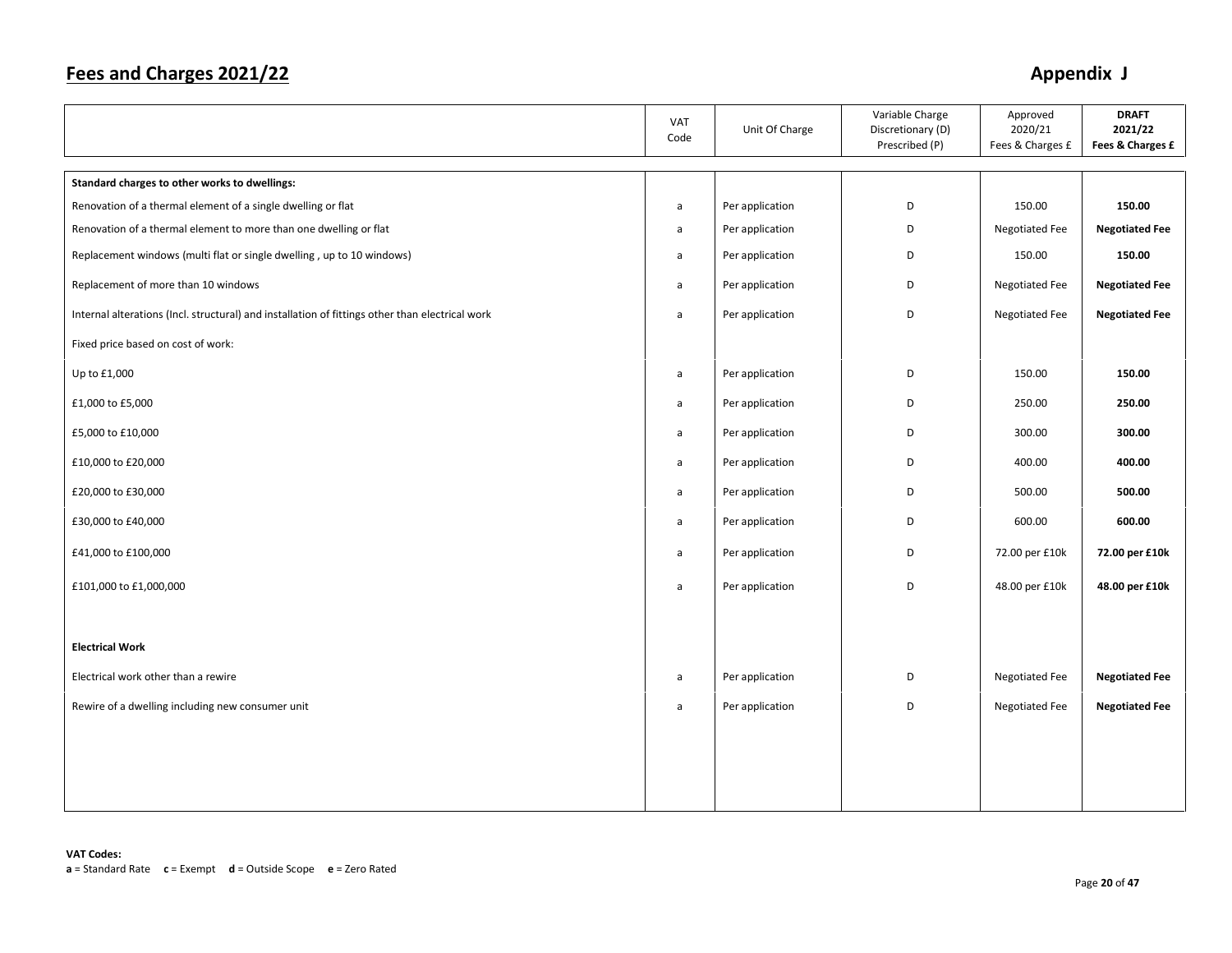|                                                                                                                                                                  | VAT<br>Code  | Unit Of Charge  | Variable Charge<br>Discretionary (D)<br>Prescribed (P) | Approved<br>2020/21<br>Fees & Charges £ | <b>DRAFT</b><br>2021/22<br>Fees & Charges £ |
|------------------------------------------------------------------------------------------------------------------------------------------------------------------|--------------|-----------------|--------------------------------------------------------|-----------------------------------------|---------------------------------------------|
|                                                                                                                                                                  |              |                 |                                                        |                                         |                                             |
| Standard charges for work to non-domestic buildings:                                                                                                             |              |                 |                                                        |                                         |                                             |
| <b>Extensions and new buildings (commercial)</b>                                                                                                                 |              |                 |                                                        |                                         |                                             |
| Not Exceeding 10m2 (industrial and storage)                                                                                                                      | a            | Per application | D                                                      | 350.00                                  | 350.00                                      |
| Not exceeding 10m2 (other use classes)                                                                                                                           | a            | Per application | D                                                      | 400.00                                  | 400.00                                      |
| Between 10m2 and 40m2 (industrial and storage)                                                                                                                   | a            | Per application | D                                                      | 450.00                                  | 450.00                                      |
| Between 10m2 and 40m2 (other use classes)                                                                                                                        | a            | Per application | D                                                      | 550.00                                  | 550.00                                      |
| Exceeding 40m2                                                                                                                                                   | a            | Per application | D                                                      | <b>Negotiated Fee</b>                   | <b>Negotiated Fee</b>                       |
| All other work and alterations to non-domestic buildings                                                                                                         |              |                 |                                                        |                                         |                                             |
| Window replacement (up to 10 windows)                                                                                                                            | a            | Per application | D                                                      | 150.00                                  | 150.00                                      |
| Window replacement (over 10 windows)                                                                                                                             | a            | Per application | D                                                      | Negotiated fee                          | <b>Negotiated fee</b>                       |
| Renovation of a thermal element (cost up to £20,000)                                                                                                             | a            | Per application | D                                                      | 250.00                                  | 250.00                                      |
| Renovation of a thermal element (cost over £20,000)                                                                                                              | $\mathsf{a}$ | Per application | D                                                      | Negotiated fee                          | <b>Negotiated fee</b>                       |
| Alterations and works not described elsewhere, including structural, shop and office fit-out and installation of<br>controlled fittings. Based on cost of works: |              |                 |                                                        |                                         |                                             |
| Up to £5,000                                                                                                                                                     | a            | Per application | D                                                      | 300.00                                  | 300.00                                      |
| £5,000 to £10,000                                                                                                                                                | a            | Per application | D                                                      | 350.00                                  | 350.00                                      |
| £10,000 to £20,000                                                                                                                                               | a            | Per application | D                                                      | 400.00                                  | 400.00                                      |
| £20,000 to £30,000                                                                                                                                               | a            | Per application | D                                                      | 500.00                                  | 500.00                                      |
| £30,000 to £40,000                                                                                                                                               | a            | Per application | D                                                      | 600.00                                  | 600.00                                      |
| £41,000 to £100,000                                                                                                                                              | a            | Per application | D                                                      | 72.00 per £10k                          | 72.00 per £10k                              |
| £101,000 to £1,000,000                                                                                                                                           | a            | Per application | D                                                      | 48.00 per £10k                          | 48.00 per £10k                              |
|                                                                                                                                                                  |              |                 |                                                        |                                         |                                             |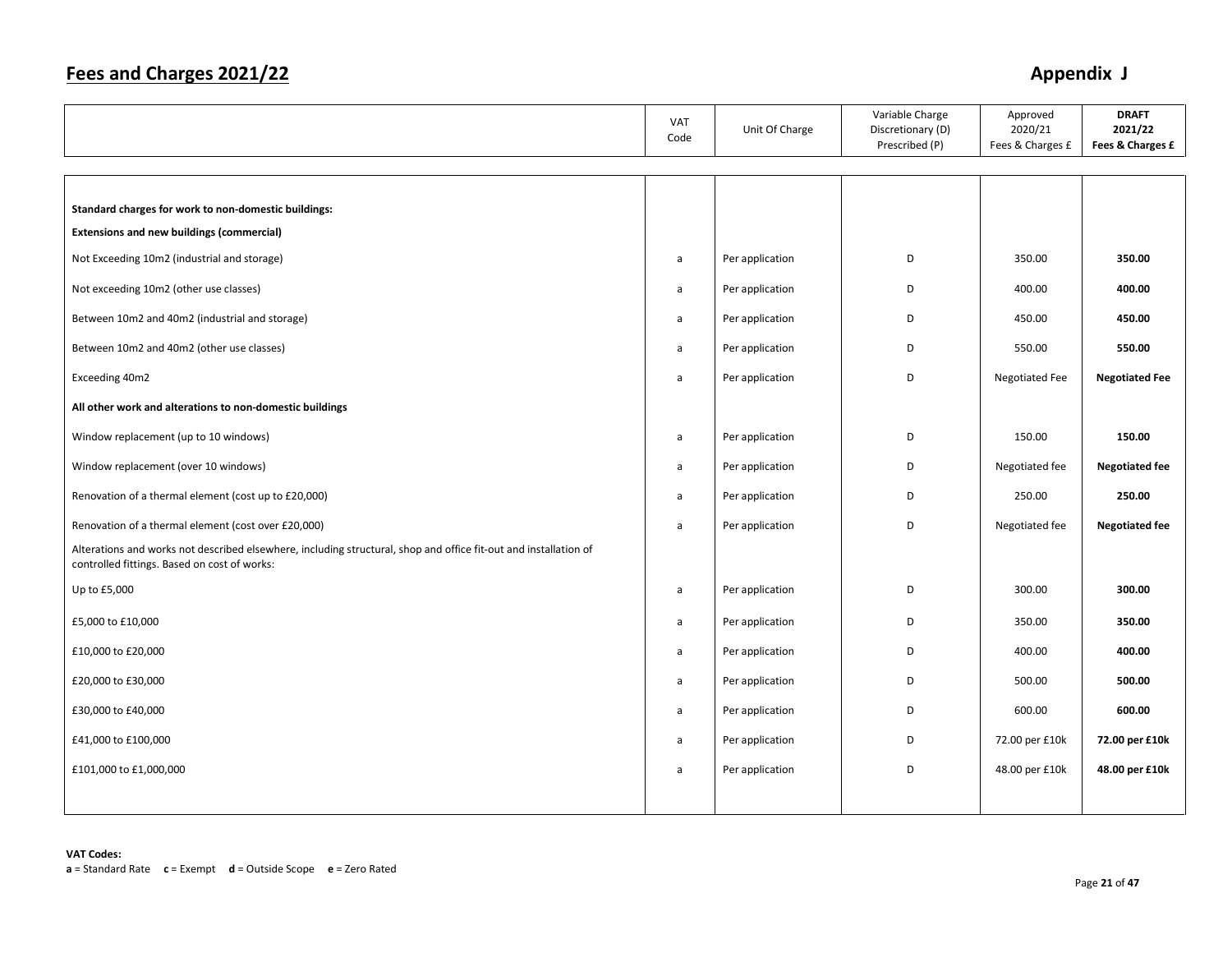|                                                                                                                                                                                                                                                                                                                                                       | <b>VAT</b><br>Code | Unit Of Charge  | Variable Charge<br>Discretionary (D)<br>Prescribed (P) | Approved<br>2020/21<br>Fees & Charges £ | <b>DRAFT</b><br>2021/22<br>Fees & Charges £ |
|-------------------------------------------------------------------------------------------------------------------------------------------------------------------------------------------------------------------------------------------------------------------------------------------------------------------------------------------------------|--------------------|-----------------|--------------------------------------------------------|-----------------------------------------|---------------------------------------------|
| <b>Miscellaneous Charges</b>                                                                                                                                                                                                                                                                                                                          |                    |                 |                                                        |                                         |                                             |
| Re-open an archive file                                                                                                                                                                                                                                                                                                                               | a                  | Per file        | D                                                      | 84.00                                   | 84.00                                       |
| Research and retrieval of manual records (other than for search records)                                                                                                                                                                                                                                                                              | a                  | Per file        | D                                                      | 60.00                                   | 60.00                                       |
| Subsequent site inspections on applications previously archived                                                                                                                                                                                                                                                                                       | a                  | Per inspection  | D                                                      | 60.00                                   | 72.00                                       |
| Copy Decision Notices and Completion certificates and, issue of non-standard data for property sale purposes                                                                                                                                                                                                                                          | a                  | Per document    | D                                                      | 20.00                                   | 25.00                                       |
| Demolition application to demolish existing property under Section 80 of the Building Act 1984 and issuing of counter<br>notice under Section 81 of the Building Act 1984.                                                                                                                                                                            | a                  | Per application | D                                                      | 150.00                                  | 150.00                                      |
| <b>NOTES:</b>                                                                                                                                                                                                                                                                                                                                         |                    |                 |                                                        |                                         |                                             |
| Where a negotiated fee is indicated factors such as design brief, competency, build duration, service level<br>1)<br>agreement, number of units/dwellings and type of construction are factored in to provide the individual                                                                                                                          |                    |                 |                                                        |                                         |                                             |
| charge.<br>Where works are of estimated cost value and are being carried out simultaneously as a standard charge<br>2)<br>item for extensions to an existing dwelling the fee shall be reduced by 50%<br>Where the person is registered disabled and the proposals are for the benefit of that person the<br>3)<br>application is exempt from charge. |                    |                 |                                                        |                                         |                                             |
| <b>Building Notice</b><br>Standard charge for erection of dwelling houses up to 300m2 and up to 3 storeys<br>Building Notice charge is equal to the Full Plans fee plus 10%                                                                                                                                                                           |                    |                 |                                                        |                                         |                                             |
| 1 dwelling                                                                                                                                                                                                                                                                                                                                            | a                  | Per application | D                                                      | 759.00                                  | 759.00                                      |
| 2 dwellings                                                                                                                                                                                                                                                                                                                                           | a                  | Per application | D                                                      | 1,023.00                                | 1,023.00                                    |
| 3 dwellings                                                                                                                                                                                                                                                                                                                                           | a                  | Per application | D                                                      | 1,287.00                                | 1,287.00                                    |
| 4 dwellings                                                                                                                                                                                                                                                                                                                                           | a                  | Per application | D                                                      | 1,551.00                                | 1,551.00                                    |
| 5 dwellings                                                                                                                                                                                                                                                                                                                                           | a                  | Per application | D                                                      | 1,826.00                                | 1,826.00                                    |
| Erection or conversion of 6 or more dwellings or flats                                                                                                                                                                                                                                                                                                | a                  | Per application | D                                                      | Negotiated fee                          | <b>Negotiated fee</b>                       |
| Erection of dwellings or flats where the total floor area exceeds 300m2                                                                                                                                                                                                                                                                               | a                  | Per application | D                                                      | Negotiated fee                          | <b>Negotiated fee</b>                       |
| Standard Charge for dwellings formed by conversion                                                                                                                                                                                                                                                                                                    |                    |                 |                                                        |                                         |                                             |
| 1 dwelling                                                                                                                                                                                                                                                                                                                                            | a                  | Per application | D                                                      |                                         | 605.00                                      |
| 2 dwellings                                                                                                                                                                                                                                                                                                                                           | a                  | Per application | D                                                      |                                         | 880.00                                      |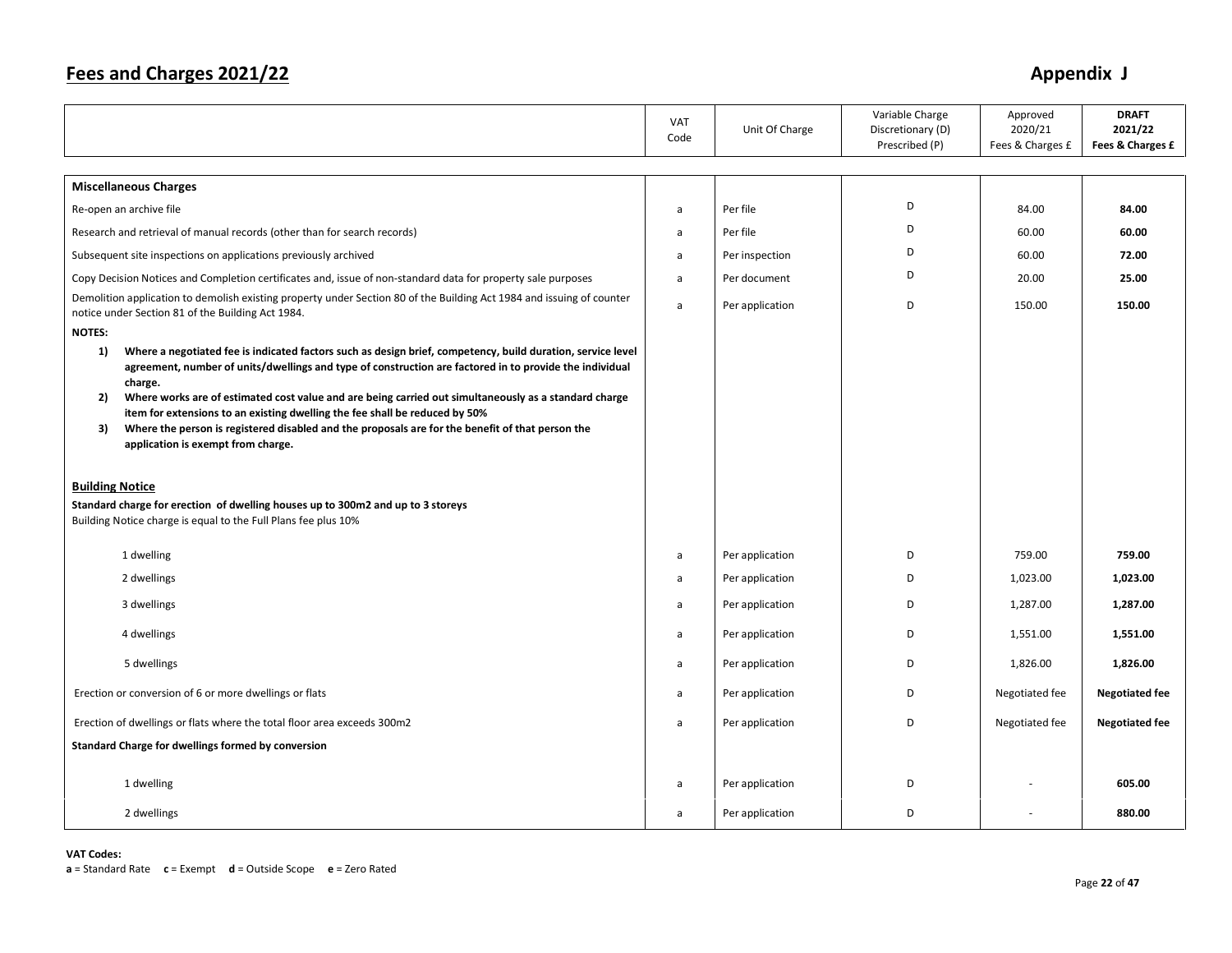|  | VA <sub>1</sub><br>Code | Unit Of Charge | Variable Charge<br>Discretionary (D)<br>Prescribed (P) | Approved<br>2020/21<br>Fees & Charges £ | <b>DRAFT</b><br>2021/22<br>Fees & Charges £ |
|--|-------------------------|----------------|--------------------------------------------------------|-----------------------------------------|---------------------------------------------|
|--|-------------------------|----------------|--------------------------------------------------------|-----------------------------------------|---------------------------------------------|

| Standard Charge for dwelling formed by conversion continued:                                                                         |   |                 |   |                       |                       |
|--------------------------------------------------------------------------------------------------------------------------------------|---|-----------------|---|-----------------------|-----------------------|
| 3 dwellings                                                                                                                          | a | Per application | D |                       | 990.00                |
| 4 dwellings                                                                                                                          | a | Per application | D |                       | 1,210.00              |
| 5 dwellings                                                                                                                          | a | Per application | D |                       | 1,540.00              |
|                                                                                                                                      |   |                 |   |                       |                       |
| Building Notice charges for extensions to existing dwellings                                                                         |   |                 |   |                       |                       |
| Extension with floor area not exceeding 10m2                                                                                         | a | Per application | D | 429.00                | 429.00                |
| Extension with floor area exceeding 10m2, but not exceeding 40m2                                                                     | a | Per application | D | 550.00                | 550.00                |
| Extension with floor area exceeding 40m2, but not exceeding 80m2                                                                     | a | Per application | D | 742.50                | 742.50                |
| Extension with floor area exceeding 80m2, but not exceeding 100m2                                                                    | a | Per application | D | 907.50                | 907.50                |
| Loft conversion up to 40m2 that does not includes a dormer window                                                                    | a | Per application | D | 429.00                | 429.00                |
| Loft conversion up to 40m2 that includes a dormer window                                                                             | a | Per application | D | 550.00                | 550.00                |
| Erection or extension of a detached or attached domestic garage not exceeding 40m2                                                   | a | Per application | D | 330.00                | 330.00                |
| Erection or extension of a detached or attached domestic garage or carport with floor area exceeding 40m2, but not<br>exceeding 80m2 | a | Per application | D | 440.00                | 440.00                |
| Conversion of domestic garage to habitable room                                                                                      | a | Per application | D | 385.00                | 385.00                |
| Notifiable electrical work carried out by a non-competent person (i.e. not Part P registered)                                        | a | Per application | D | 250.00                | 250.00                |
| Reversion work from an approved inspector                                                                                            | a | Per application | D | <b>Negotiated Fee</b> | <b>Negotiated Fee</b> |
| Building work in relation to more than one building                                                                                  | a | Per application | D | Negotiated Fee        | <b>Negotiated Fee</b> |
| Extension to a dwelling where floor area exceeds 80m2                                                                                | a | Per application | D | Negotiated Fee        | <b>Negotiated Fee</b> |
| Loft conversion (with or without a dormer) to a dwelling where floor area exceeds 40m2                                               | a | Per application | D | Negotiated Fee        | <b>Negotiated Fee</b> |
| Garage or carport where floor area exceeds 60m2                                                                                      | a | Per application | D | <b>Negotiated Fee</b> | <b>Negotiated Fee</b> |
|                                                                                                                                      |   |                 |   |                       |                       |
| Building Notice charges to other works to dwellings:                                                                                 |   |                 |   |                       |                       |
| Renovation of a thermal element of a single dwelling or flat                                                                         | a | Per application | D | 165.00                | 165.00                |
|                                                                                                                                      |   |                 |   |                       |                       |
|                                                                                                                                      |   |                 |   |                       |                       |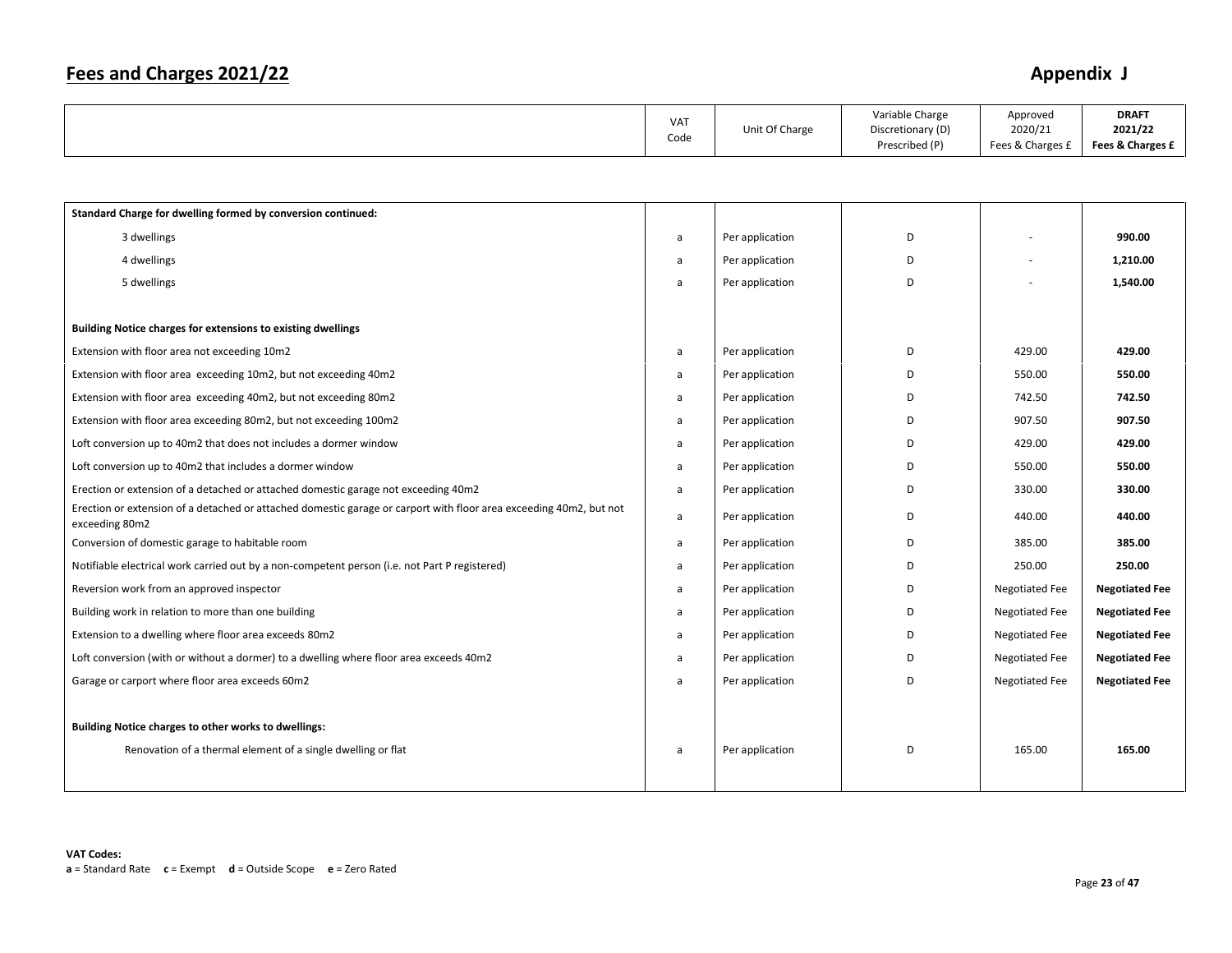|                                                                                                 | VAT<br>Code  | Unit Of Charge  | Variable Charge<br>Discretionary (D)<br>Prescribed (P) | Approved<br>2020/21<br>Fees & Charges £ | <b>DRAFT</b><br>2021/22<br>Fees & Charges £ |
|-------------------------------------------------------------------------------------------------|--------------|-----------------|--------------------------------------------------------|-----------------------------------------|---------------------------------------------|
|                                                                                                 |              |                 |                                                        |                                         |                                             |
| Building Notices charges to other works to dwellings continued:                                 |              |                 |                                                        |                                         |                                             |
| Renovation of a thermal element to more than one dwelling or flat                               | a            | Per application | D                                                      | <b>Negotiated Fee</b>                   | <b>Negotiated Fee</b>                       |
| Replacement windows (multi flat or single dwelling, up to 10 windows)                           | a            | Per application | D                                                      | 165.00                                  | 165.00                                      |
| Replacement of more than 10 windows                                                             | a            | Per application | D                                                      | <b>Negotiated Fee</b>                   | <b>Negotiated Fee</b>                       |
| Internal alterations (Incl. structural) and installation of fittings other than electrical work | a            | Per application | D                                                      | Negotiated Fee                          | <b>Negotiated Fee</b>                       |
| Fixed price based on cost of work:                                                              |              |                 |                                                        |                                         |                                             |
| Up to £1,000                                                                                    | $\mathsf{a}$ | Per application | D                                                      | 165.00                                  | 165.00                                      |
| £1,000 to £5,000                                                                                | a            | Per application | D                                                      | 275.00                                  | 275.00                                      |
| £5,000 to £10,000                                                                               | a            | Per application | D                                                      | 330.00                                  | 330.00                                      |
| £10,000 to £20,000                                                                              | a            | Per application | D                                                      | 440.00                                  | 440.00                                      |
| £20,000 to £30,000                                                                              | a            | Per application | D                                                      | 550.00                                  | 550.00                                      |
| £30,000 to £40,000                                                                              | $\mathsf{a}$ | Per application | D                                                      | 660.00                                  | 660.00                                      |
| £41,000 to £100,000                                                                             | a            | Per application | D                                                      | £80.00 per £10k                         | £80.00 per £10k                             |
| £101,000 to £1,000,000                                                                          | a            | Per application | D                                                      | £50.00 per £10k                         | £50.00 per £10k                             |
| <b>Electrical Work</b>                                                                          |              |                 |                                                        |                                         |                                             |
| Electrical work other than a rewire                                                             | a            | Per application | D                                                      | Negotiated fee                          | <b>Negotiated fee</b>                       |
| Rewire of a dwelling including new consumer unit                                                | a            | Per application | D                                                      | Negotiated fee                          | <b>Negotiated fee</b>                       |
|                                                                                                 |              |                 |                                                        |                                         |                                             |
|                                                                                                 |              |                 |                                                        |                                         |                                             |
|                                                                                                 |              |                 |                                                        |                                         |                                             |
|                                                                                                 |              |                 |                                                        |                                         |                                             |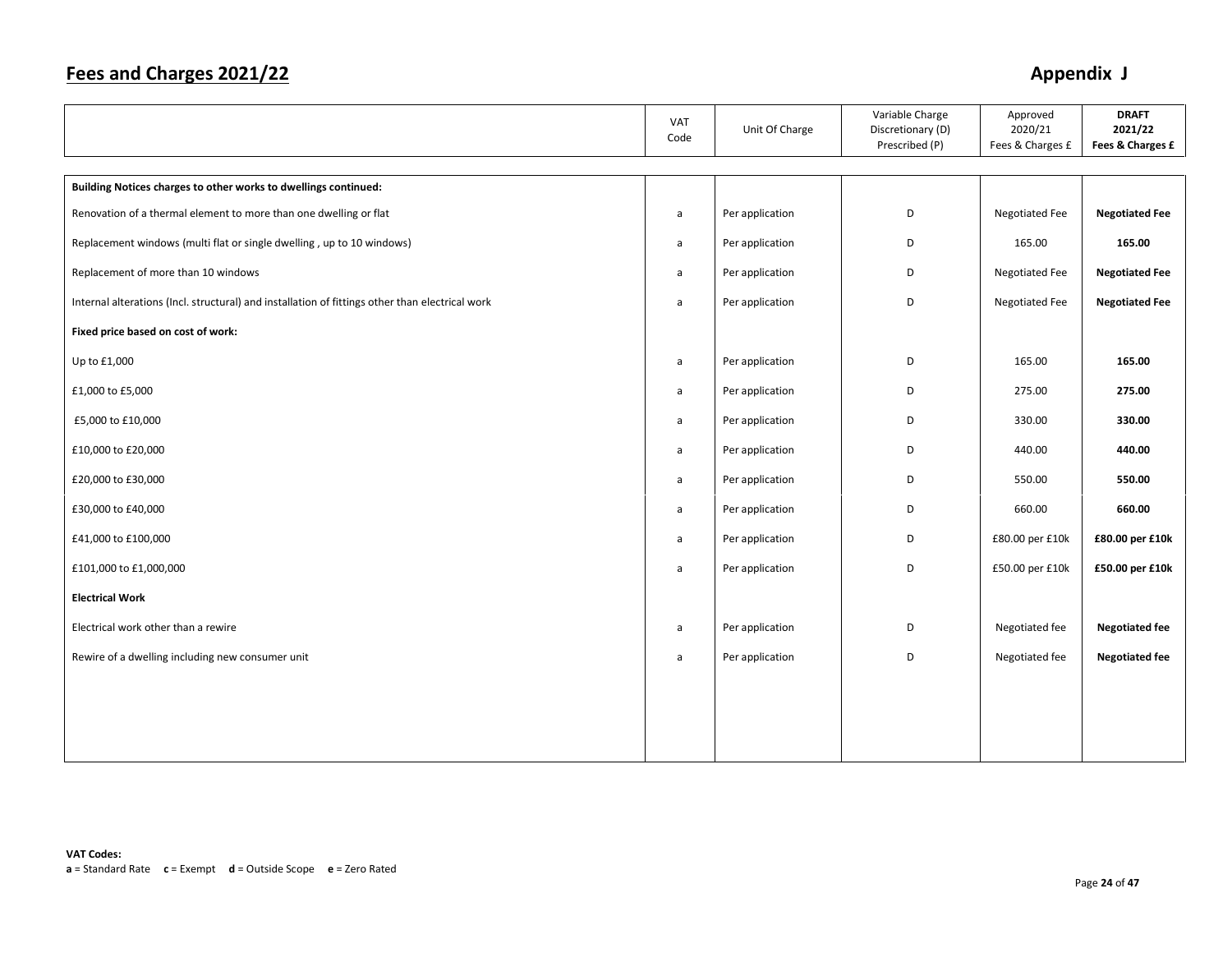|                                                    |                                                  | VAT<br>Code  | Unit Of Charge | Variable Charge<br>Discretionary (D)<br>Prescribed (P) | Approved<br>2020/21<br>Fees & Charges £ | <b>DRAFT</b><br>2021/22<br>Fees & Charges £ |
|----------------------------------------------------|--------------------------------------------------|--------------|----------------|--------------------------------------------------------|-----------------------------------------|---------------------------------------------|
|                                                    |                                                  |              |                |                                                        |                                         |                                             |
|                                                    | <b>TOURISM AND LEISURE COMMITTEE</b>             |              |                |                                                        |                                         |                                             |
| Fairhaven Lake                                     |                                                  |              |                |                                                        |                                         |                                             |
| <b>Motor Boat Hire:</b>                            |                                                  |              |                |                                                        |                                         |                                             |
| $\sim$                                             | Per boat                                         | $\mathsf{C}$ | Per 20 min     | D                                                      | 8.00                                    | 8.00                                        |
| <b>Rowing Boat Hire:</b><br>$\sim$                 | Per boat                                         | $\mathsf{C}$ | Per 30 min     | D                                                      | 6.00                                    | 6.00                                        |
| <b>Canoe Hire:</b>                                 |                                                  |              |                |                                                        |                                         |                                             |
| $\mathcal{L}$<br><b>Stand Up Paddleboard Hire:</b> | Per boat                                         | $\mathsf{C}$ | Per 30 min     | D                                                      | 5.00                                    | 6.00                                        |
| $\blacksquare$                                     | Per board                                        | $\mathsf{C}$ | Per 2 hr.      | D                                                      | $\sim$                                  | 10.00                                       |
| Zorb Balls:                                        |                                                  |              |                |                                                        |                                         |                                             |
| $\sim$                                             | Per session                                      | $\mathsf{C}$ | Per 15 min     | D                                                      | $\overline{\phantom{a}}$                | 5.00                                        |
| Motor Launch:                                      |                                                  |              |                |                                                        |                                         |                                             |
| $\sim$                                             | Adult 16+                                        | $\mathsf{C}$ | Per trip       | D                                                      | 2.00                                    | 3.00                                        |
| $\sim$                                             | Senior Citizen / Junior                          | $\mathsf{C}$ | Per trip       | D                                                      | 1.00                                    | 2.00                                        |
| $\sim$                                             | Child 5-15                                       | $\mathsf{C}$ | Per trip       | D                                                      | 1.00                                    | 2.00                                        |
| $\sim$                                             | Under 5 years                                    | $\mathsf{C}$ | Per trip       | D                                                      | Free                                    | Free                                        |
| <b>Private Use:</b><br>Dinghy/Sail craft:          |                                                  |              |                |                                                        |                                         |                                             |
| $\overline{\phantom{a}}$                           | 2 hr. period                                     | $\mathsf{C}$ | Per 2 hr.      | D                                                      | 6.00                                    | 6.00                                        |
| ×.                                                 | Day                                              | $\mathsf{C}$ | Per day        | D                                                      | 12.00                                   | 12.00                                       |
| $\sim$                                             | Season                                           | $\mathsf{C}$ | Per season     | D                                                      | 75.00                                   | 75.00                                       |
| <b>Paddle Permit:</b>                              | Canoe/Stand Up Paddle Boarding/Kayak/Windsurfing |              |                |                                                        |                                         |                                             |
|                                                    |                                                  |              |                |                                                        |                                         |                                             |
| $\blacksquare$                                     | Annual Permit                                    | $\mathsf{C}$ | Per annum      | D                                                      | 60.00                                   | 60.00                                       |
| $\sim$                                             | 2 hr. period                                     | $\mathsf{C}$ | Per 2 hr       | D                                                      | $\overline{\phantom{a}}$                | 5.00                                        |
| $\sim$                                             | Day                                              | $\mathsf{C}$ | Per day        | D                                                      | $\sim$                                  | 10.00                                       |
|                                                    |                                                  |              |                |                                                        |                                         |                                             |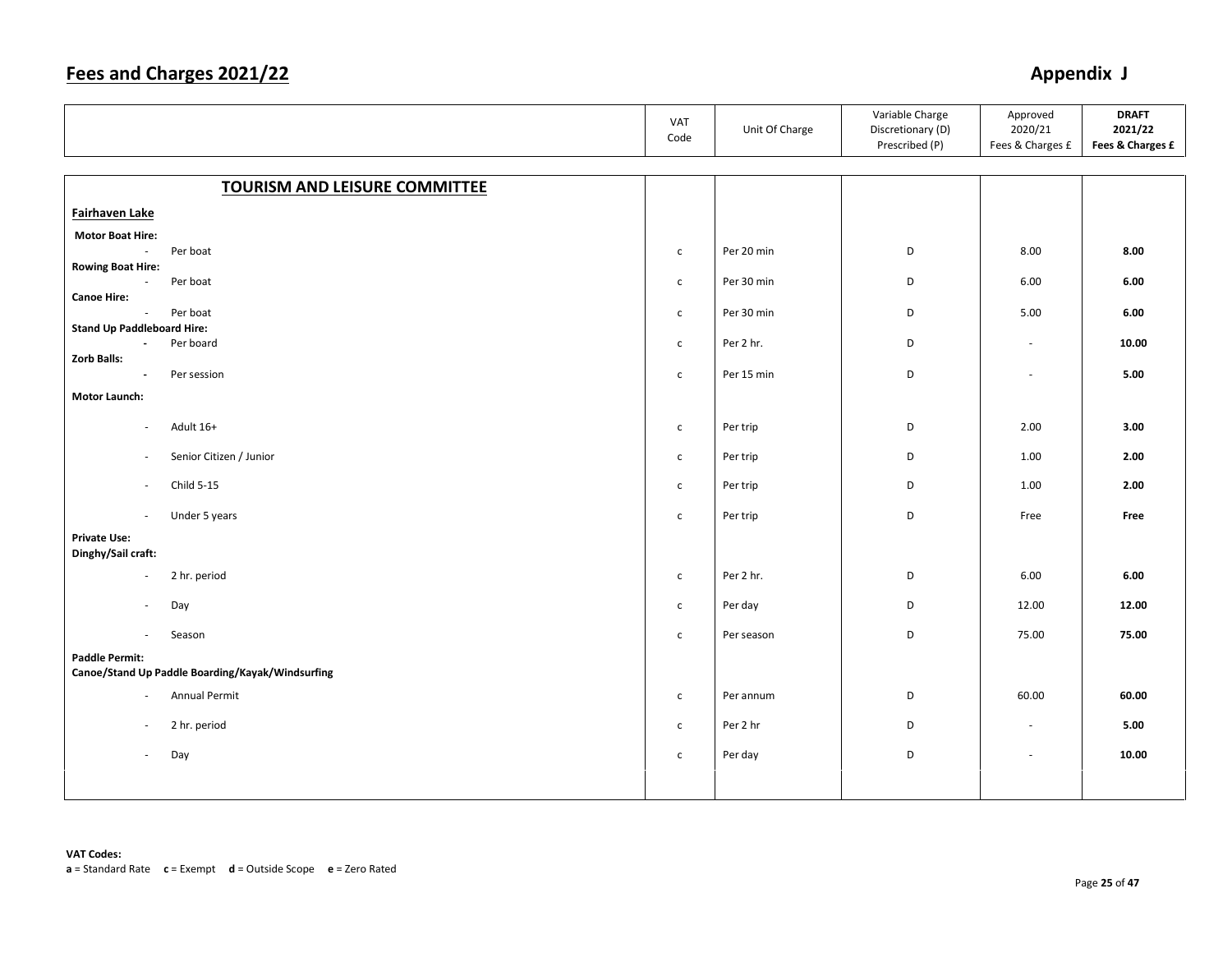|                                                                                 | VAT<br>Code  | Unit Of Charge | Variable Charge<br>Discretionary (D)<br>Prescribed (P) | Approved<br>2020/21<br>Fees & Charges £ | <b>DRAFT</b><br>2021/22<br>Fees & Charges £ |
|---------------------------------------------------------------------------------|--------------|----------------|--------------------------------------------------------|-----------------------------------------|---------------------------------------------|
| Fairhaven Adventure Golf:                                                       |              |                |                                                        |                                         |                                             |
| Adult                                                                           | $\mathsf{c}$ | Per round      | D                                                      | 7.00                                    | 7.00                                        |
| Junior                                                                          | $\mathsf{C}$ | Per round      | D                                                      | 5.00                                    | 5.00                                        |
| Family Ticket (2 adults, 2 children)                                            | $\mathsf{C}$ | Per round      | D                                                      | 20.00                                   | 20.00                                       |
| <b>Annual Adult</b><br>$\sim$                                                   | $\mathsf{c}$ | Annual         | D                                                      | $\overline{\phantom{a}}$                | 65.00                                       |
| Annual Child                                                                    | $\mathsf{C}$ | Annual         | D                                                      | $\sim$                                  | 45.00                                       |
| Annual Family                                                                   | $\mathsf{c}$ | Annual         | D                                                      | ÷                                       | 180.00                                      |
| Group private hire<br>$\sim$                                                    | $\mathsf{c}$ | Per hour       | D                                                      |                                         | 70.00                                       |
| <b>Fairhaven Water Sport Centre:</b>                                            |              |                |                                                        |                                         |                                             |
| Open water swimming<br>$\overline{\phantom{a}}$                                 | $\mathsf{c}$ | Per 2 hr       | D                                                      | $\overline{\phantom{a}}$                | 4.50                                        |
| School water session incl. facilities and equipment                             | $\mathsf{C}$ | Half day       | D                                                      | $\sim$                                  | 50.00                                       |
| School water session incl. facilities and equipment<br>$\overline{\phantom{a}}$ | $\mathsf{C}$ | Full day       | D                                                      | $\sim$                                  | 80.00                                       |
| Room only hire                                                                  | $\mathsf{C}$ | Per hour       | D                                                      | $\overline{\phantom{a}}$                | 15.00                                       |
| Room only hire (discounted/charitable rate)<br>$\overline{\phantom{a}}$         | $\mathsf{C}$ | Per hour       | D                                                      | $\overline{\phantom{a}}$                | 10.00                                       |
| Have a go paddle session<br>$\sim$                                              | $\mathsf{C}$ | Per session    | D                                                      | $\overline{\phantom{a}}$                | 20.00                                       |
| Paddle award course, Start<br>$\overline{a}$                                    | $\mathsf{c}$ | Per course     | D                                                      | $\overline{a}$                          | 80.00                                       |
| Paddle award course, Discover<br>$\overline{\phantom{a}}$                       | $\mathsf{c}$ | Per course     | D                                                      | $\sim$                                  | 120.00                                      |
| Paddle award course, Explore<br>$\overline{\phantom{a}}$                        | $\mathsf{c}$ | Per course     | D                                                      | ÷,                                      | 160.00                                      |
| Canoe award course<br>$\overline{\phantom{a}}$                                  | $\mathsf{C}$ | Per course     | D                                                      | $\overline{\phantom{a}}$                | 80.00                                       |
| Canoe progressive award course<br>$\overline{\phantom{a}}$                      | $\mathsf{c}$ | Per course     | D                                                      | $\overline{\phantom{a}}$                | 120.00                                      |
| Stand Up Paddle Boarding sheltered water course<br>$\sim$                       | $\mathsf{c}$ | Per course     | D                                                      |                                         | 80.00                                       |
|                                                                                 |              |                |                                                        |                                         |                                             |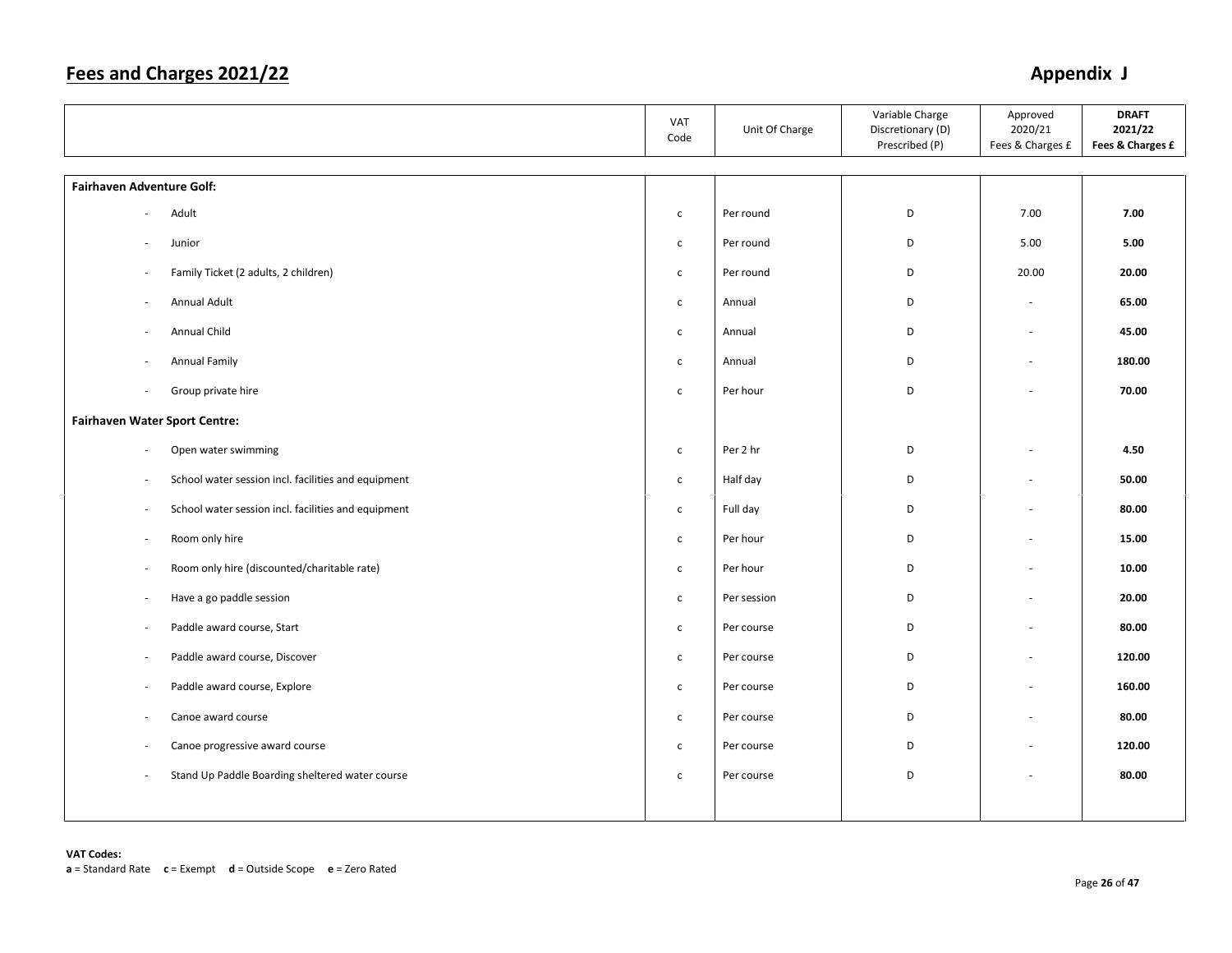|                                                                              | VAT<br>Code  | Unit Of Charge | Variable Charge<br>Discretionary (D)<br>Prescribed (P) | Approved<br>2020/21<br>Fees & Charges £ | <b>DRAFT</b><br>2021/22<br>Fees & Charges £ |
|------------------------------------------------------------------------------|--------------|----------------|--------------------------------------------------------|-----------------------------------------|---------------------------------------------|
| Fairhaven Water Sport Centre Continued:                                      |              |                |                                                        |                                         |                                             |
| Windsurf course adult - Start windsurfing                                    | $\mathsf{C}$ | Per course     | D                                                      | $\overline{a}$                          | 80.00                                       |
| Windsurf course adult - Intermediate windsurfing<br>$\sim$                   | $\mathsf{C}$ | Per course     | D                                                      | ٠                                       | 120.00                                      |
| Windsurf course junior - Stage 1<br>$\overline{\phantom{a}}$                 | $\mathsf{c}$ | Per course     | D                                                      | ÷,                                      | 80.00                                       |
| Windsurf course junior - Stage 2<br>$\overline{\phantom{a}}$                 | $\mathsf{C}$ | Per course     | D                                                      | ÷,                                      | 120.00                                      |
| One to One paddle lesson<br>$\overline{\phantom{a}}$                         | $\mathsf{C}$ | Per 2 hr       | D                                                      | ÷.                                      | 60.00                                       |
| Corporate paddle session per person<br>$\sim$                                | $\mathsf{C}$ | Per session    | D                                                      | ä,                                      | 20.00                                       |
| Mixed water sports private party per person<br>÷.                            | $\mathsf{C}$ | Per session    | D                                                      | ÷,                                      | 15.00                                       |
| Holiday camp                                                                 | $\mathsf{C}$ | Per day        | D                                                      |                                         | 25.00                                       |
| <b>Fairhaven Park Activities:</b>                                            |              |                | D                                                      |                                         |                                             |
| Triathlon adult                                                              | $\mathsf{C}$ | Per event      | D                                                      |                                         | 30.00                                       |
| Triathlon junior<br>$\sim$                                                   | $\mathsf{C}$ | Per event      | D                                                      | ä,                                      | 15.00                                       |
| Orienteering hire box<br>$\overline{\phantom{a}}$                            | $\mathsf{C}$ | Half day       | D                                                      | ٠                                       | 20.00                                       |
| School Adventure Island Hire                                                 | $\mathsf{C}$ | Half day       | D                                                      | ä,                                      | 50.00                                       |
| School Leisure and Sport Pass (min charge)<br>$\overline{\phantom{a}}$       | $\mathsf{C}$ | Full day       | D                                                      |                                         | 150.00                                      |
| <b>Fairhaven Combined Pass:</b>                                              |              |                | D                                                      |                                         |                                             |
| Family leisure pass (4 people golf and motorboat<br>$\overline{\phantom{a}}$ | $\mathsf{C}$ | Per round/trip | D                                                      |                                         | 24.00                                       |
| Holiday Camp (combined activities)                                           | $\mathsf{C}$ | 5-day pass     | D                                                      |                                         | 100.00                                      |
|                                                                              |              |                |                                                        |                                         |                                             |
|                                                                              |              |                |                                                        |                                         |                                             |
|                                                                              |              |                |                                                        |                                         |                                             |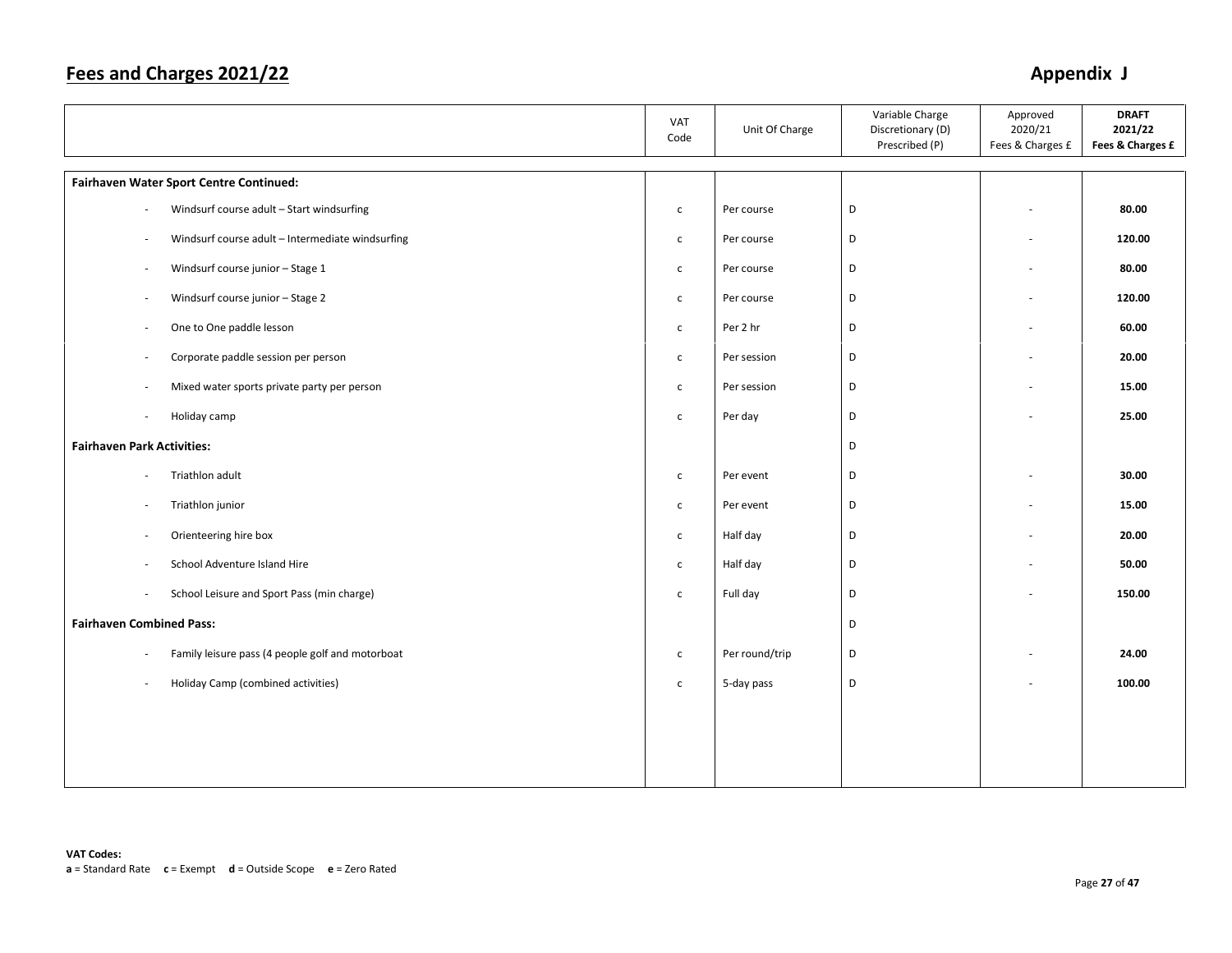|                                                                         | VAT<br>Code  | Unit Of Charge | Variable Charge<br>Discretionary (D)<br>Prescribed (P) | Approved<br>2020/21<br>Fees & Charges £ | <b>DRAFT</b><br>2021/22<br>Fees & Charges £ |
|-------------------------------------------------------------------------|--------------|----------------|--------------------------------------------------------|-----------------------------------------|---------------------------------------------|
|                                                                         |              |                |                                                        |                                         |                                             |
| <b>Game Sites</b>                                                       |              |                |                                                        |                                         |                                             |
| <b>Bowling (Crown &amp; Flat):</b>                                      |              |                |                                                        |                                         |                                             |
| <b>Adult Bowls</b><br>$\mathcal{L}_{\mathcal{A}}$                       | $\mathsf{C}$ | Two Hours      | D                                                      | 6.00                                    | 6.00                                        |
| Senior Citizen<br>$\overline{\phantom{a}}$                              | $\mathsf{c}$ | Two Hours      | D                                                      | 5.00                                    | 5.00                                        |
| Junior Bowls<br>$\sim$                                                  | $\mathsf{C}$ | Two Hours      | D                                                      | 2.00                                    | 2.00                                        |
| Hire of Bowls - deposit<br>÷,                                           | $\mathsf{c}$ | Deposit        | D                                                      | 5.00                                    | 5.00                                        |
| Adult Contract<br>$\sim$                                                | $\mathsf{C}$ | Annual         | D                                                      | 85.00                                   | 85.00                                       |
| Senior Citizen Contract<br>$\sim$                                       | $\mathsf{C}$ | Annual         | D                                                      | 65.00                                   | 65.00                                       |
| Junior Contract<br>$\sim$                                               | $\mathsf{c}$ | Annual         | D                                                      | 30.00                                   | 30.00                                       |
| Winter Contract only<br>$\sim$                                          | $\mathsf{C}$ | Winter         | D                                                      | 20.00                                   | 20.00                                       |
| Green Reservation per hour<br>$\sim$                                    | $\mathsf{c}$ | Per Hour       | D                                                      | 35.00                                   | 35.00                                       |
|                                                                         |              |                |                                                        |                                         |                                             |
| Tennis:                                                                 |              |                |                                                        |                                         |                                             |
| Adult / Family court hire per hour<br>$\sim$                            | $\mathsf{C}$ | Per Hour       | D                                                      | 7.50                                    | 7.50                                        |
| Junior / Senior Citizen court hire per hour<br>$\overline{\phantom{a}}$ | $\mathsf{c}$ | Per Hour       | D                                                      | 4.50                                    | 4.50                                        |
| Hire of Rackets - deposit<br>$\sim$                                     | $\mathsf{c}$ | Deposit        | D                                                      | 5.00                                    | 5.00                                        |
| Club Reservation April - September                                      |              |                |                                                        |                                         |                                             |
| (1 Court for one 3 hr. session per week)                                |              |                |                                                        |                                         |                                             |
|                                                                         |              |                |                                                        |                                         |                                             |
|                                                                         |              |                |                                                        |                                         |                                             |
|                                                                         |              |                |                                                        |                                         |                                             |
|                                                                         |              |                |                                                        |                                         |                                             |
|                                                                         |              |                |                                                        |                                         |                                             |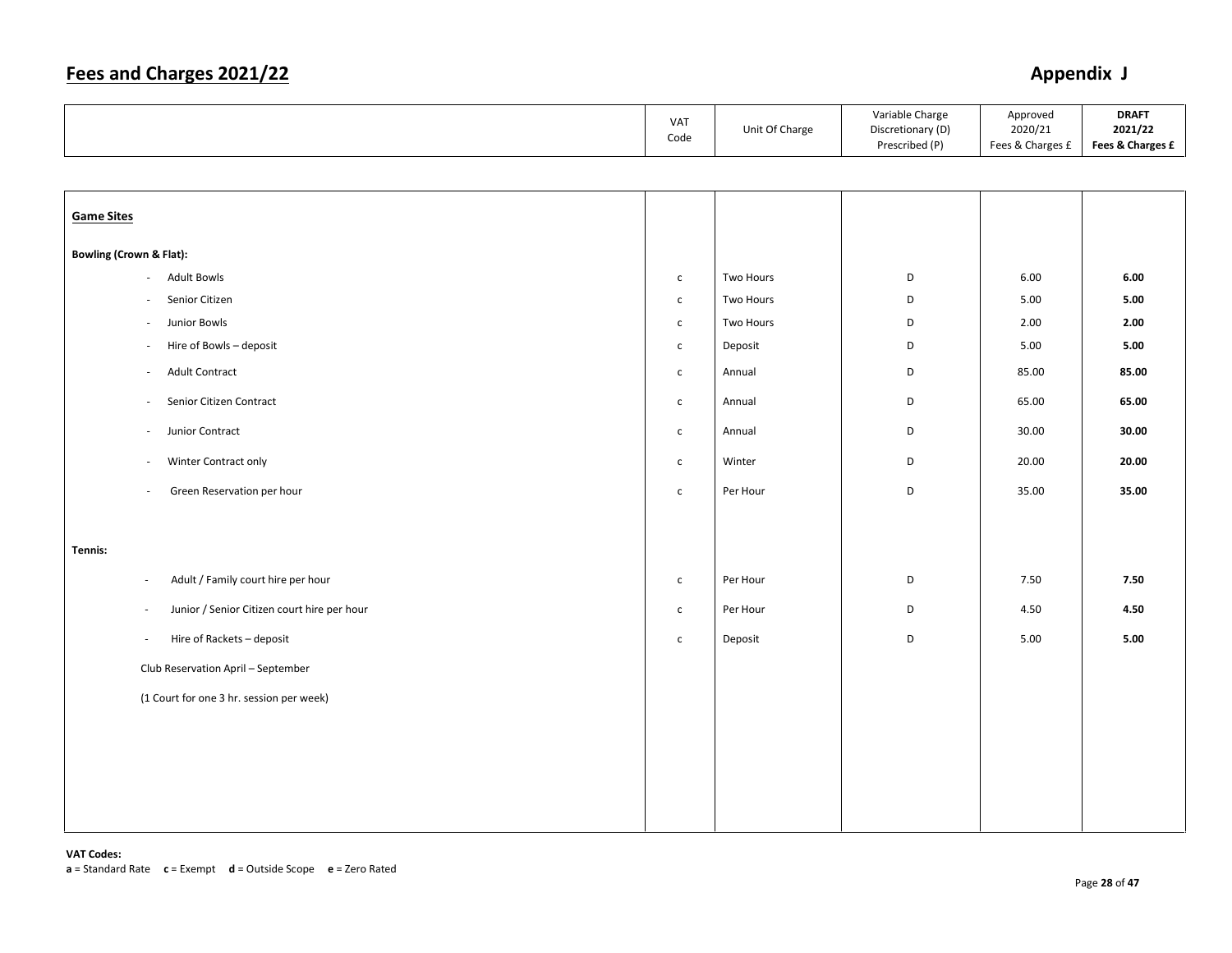|                                                       | VAT<br>Code    | Unit Of Charge | Variable Charge<br>Discretionary (D)<br>Prescribed (P) | Approved<br>2020/21<br>Fees & Charges £ | <b>DRAFT</b><br>2021/22<br>Fees & Charges £ |
|-------------------------------------------------------|----------------|----------------|--------------------------------------------------------|-----------------------------------------|---------------------------------------------|
|                                                       |                |                |                                                        |                                         |                                             |
| <b>Sports Facilities</b>                              |                |                |                                                        |                                         |                                             |
| (Park View Rd, Blackpool Rd)                          |                |                |                                                        |                                         |                                             |
| Football:                                             |                |                |                                                        |                                         |                                             |
| - Occasional Match (approx 2 hours)                   | $\mathsf{C}$   | Per 2 hours    | D                                                      | 60.00                                   | 60.00                                       |
| <b>Season Bookings:</b>                               |                |                |                                                        |                                         |                                             |
| One match every other week per team:                  |                |                |                                                        |                                         |                                             |
| Adult<br>$\overline{\phantom{a}}$                     | $\mathsf{C}$   | Per Season     | D                                                      | 230.00                                  | 230.00                                      |
| <b>Junior 11V11</b>                                   | $\mathsf{C}$   | Per Season     | D                                                      | 135.00                                  | 135.00                                      |
| Junior 9V9                                            | $\mathsf{C}$   | Per Season     | D                                                      | 110.00                                  | 110.00                                      |
| Junior 7V7                                            | $\mathsf{C}^-$ | Per Season     | D                                                      | 90.00                                   | 90.00                                       |
| Junior 5V5                                            | $\mathsf{C}$   | Per Season     | $\mathsf D$                                            | 60.00                                   | 60.00                                       |
| Tournaments                                           |                |                |                                                        |                                         |                                             |
| Adult<br>$\overline{\phantom{a}}$                     | $\mathsf{C}$   | Per Pitch      | D                                                      | 30.00                                   | 30.00                                       |
| Junior<br>$\overline{a}$                              | $\mathsf{C}$   | Per Pitch      | D                                                      | 25.00                                   | 25.00                                       |
|                                                       |                |                |                                                        |                                         |                                             |
| <b>Hewitt Lecture Room:</b>                           |                |                |                                                        |                                         |                                             |
| Per hour or part there of:                            |                |                |                                                        |                                         |                                             |
| Monday to Friday                                      | $\mathsf{C}$   | Per Hour*      | D                                                      | 16.00                                   | 16.00                                       |
| Saturdays & Bank Holidays<br>$\overline{\phantom{a}}$ | $\mathsf{C}$   | Per Hour*      | D                                                      | 22.00                                   | 22.00                                       |
| Commercial Hire<br>÷,                                 | $\mathsf{C}$   | Per Hour*      | D                                                      | 45.00                                   | 45.00                                       |
| Share Room (Room 2)<br>$\overline{\phantom{a}}$       | $\mathsf{C}$   | Per Hour*      | D                                                      | 13.00                                   | 12.00                                       |
| *Rate per hour in half hour periods                   |                |                |                                                        |                                         |                                             |
|                                                       |                |                |                                                        |                                         |                                             |
|                                                       |                |                |                                                        |                                         |                                             |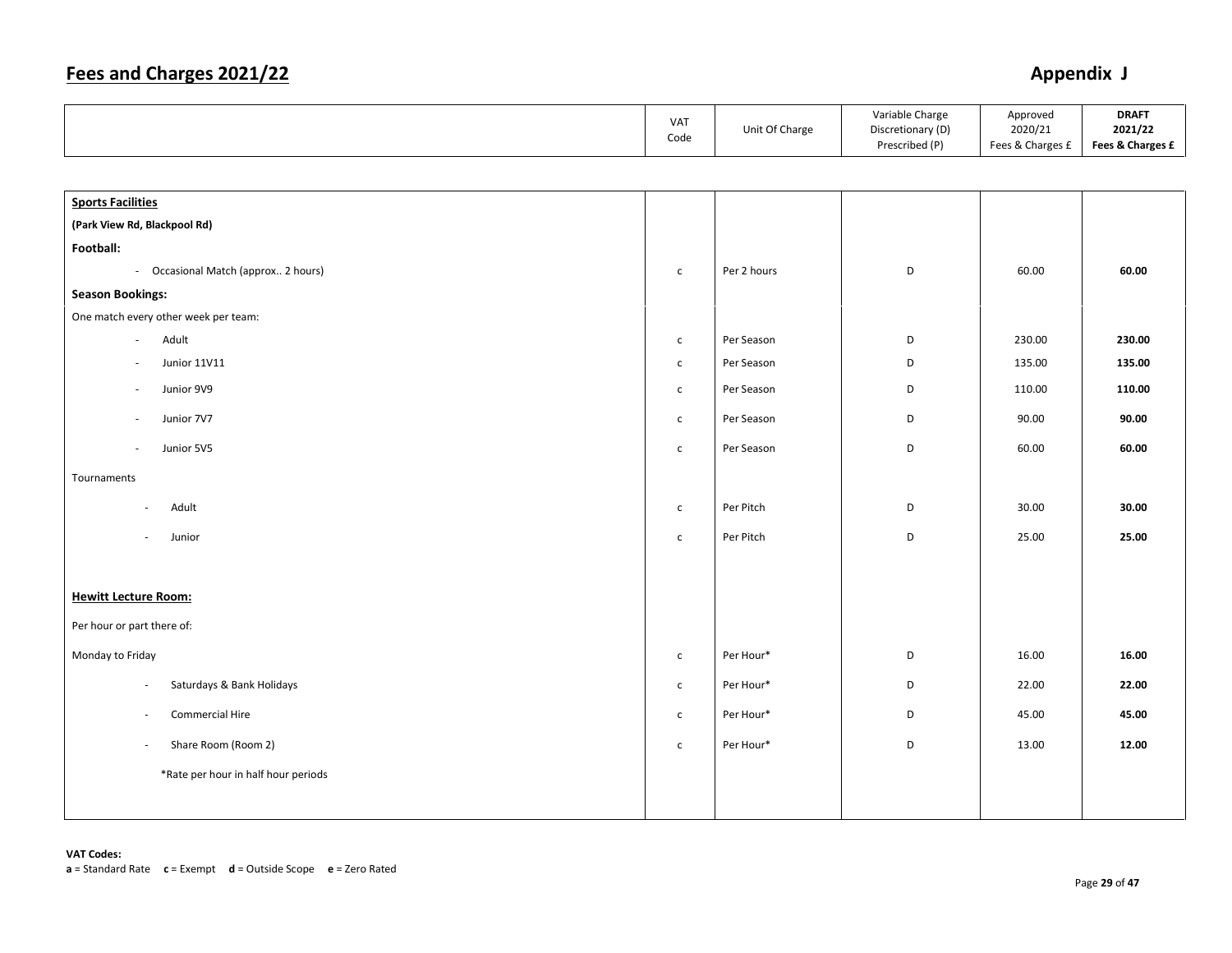| <b>VAT</b><br>Code | Unit Of Charge | Variable Charge<br>Discretionary (D)<br>Prescribed (P) | Approved<br>2020/21<br>Fees & Charges 1 | <b>DRAFT</b><br>2021/22<br>Fees & Charges £ |
|--------------------|----------------|--------------------------------------------------------|-----------------------------------------|---------------------------------------------|
|--------------------|----------------|--------------------------------------------------------|-----------------------------------------|---------------------------------------------|

| <b>Allotment Plots:</b> |                       |           |          |             |       |       |
|-------------------------|-----------------------|-----------|----------|-------------|-------|-------|
| $\omega_{\rm c}$        | Full plot yearly rent | ${\sf d}$ | Per plot | $\mathsf D$ | 55.00 | 55.00 |
| $\omega$                | Half plot yearly rent | ${\sf d}$ | Per plot | $\mathsf D$ | 27.50 | 27.50 |
|                         |                       |           |          |             |       |       |
|                         |                       |           |          |             |       |       |
|                         |                       |           |          |             |       |       |
|                         |                       |           |          |             |       |       |
|                         |                       |           |          |             |       |       |
|                         |                       |           |          |             |       |       |
|                         |                       |           |          |             |       |       |
|                         |                       |           |          |             |       |       |
|                         |                       |           |          |             |       |       |
|                         |                       |           |          |             |       |       |
|                         |                       |           |          |             |       |       |
|                         |                       |           |          |             |       |       |
|                         |                       |           |          |             |       |       |
|                         |                       |           |          |             |       |       |
|                         |                       |           |          |             |       |       |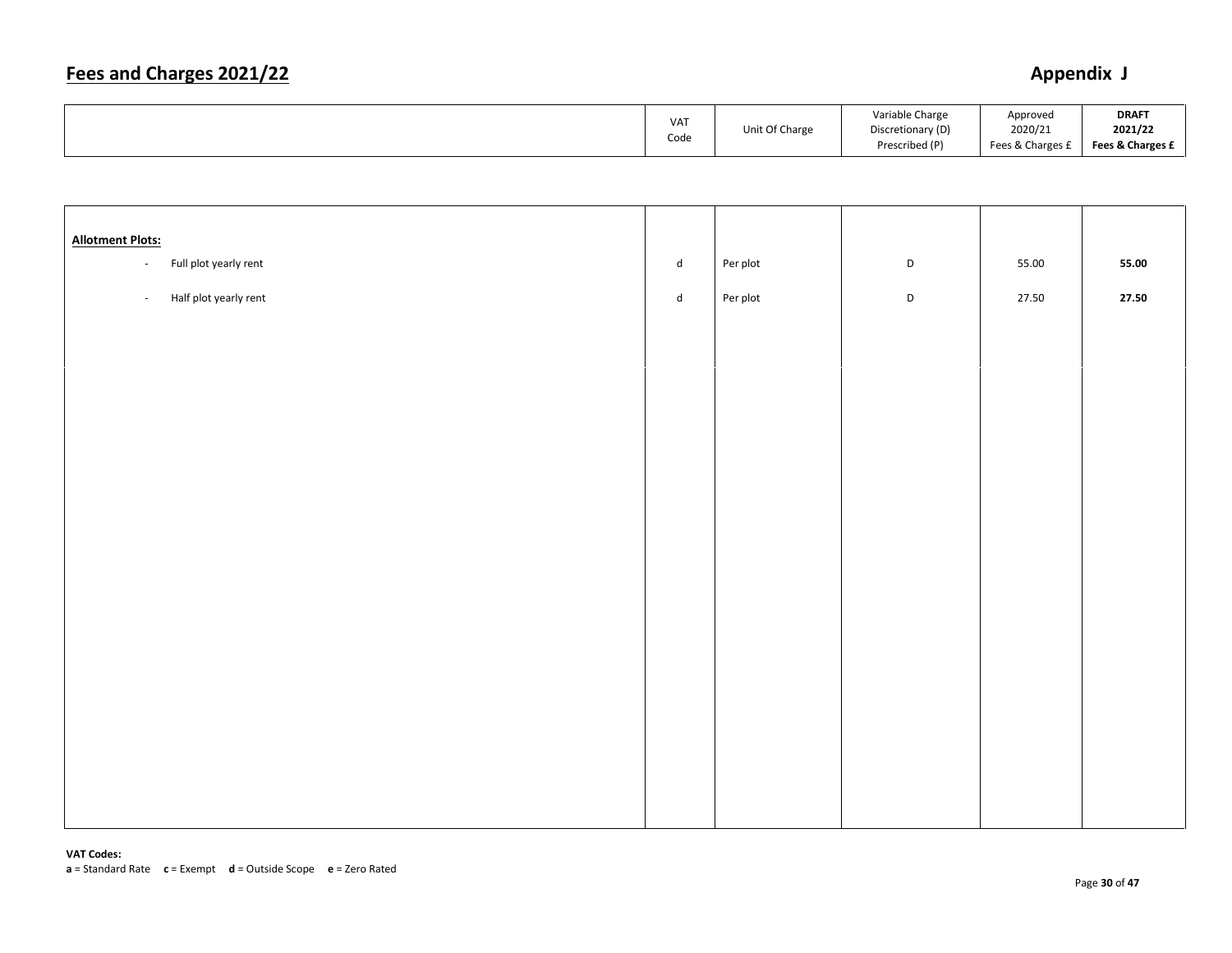| VA <sub>1</sub><br>Code |  | Unit Of Charge | Variable Charge<br>Discretionary (D)<br>Prescribed (P) | Approved<br>2020/21<br>Fees & Charges | <b>DRAFT</b><br>2021/22<br>Fees & Charges £ |
|-------------------------|--|----------------|--------------------------------------------------------|---------------------------------------|---------------------------------------------|
|-------------------------|--|----------------|--------------------------------------------------------|---------------------------------------|---------------------------------------------|

| <b>ENVIRONMENT, HEALTH AND HOUSING COMMITTEE</b>                                                                                                   |              |                   |   |        |        |
|----------------------------------------------------------------------------------------------------------------------------------------------------|--------------|-------------------|---|--------|--------|
| <b>Private Sector Housing</b>                                                                                                                      |              |                   |   |        |        |
| Enforcement Notice (Housing Act 2004)<br>$\overline{\phantom{a}}$                                                                                  | $\mathsf{d}$ | Per Notice        | D | 427.00 | 432.00 |
| Part 1 - receipt of application<br>$\sim$                                                                                                          | $\mathsf{d}$ | Per Application   | D | 103.00 | 103.00 |
| Part 2 - administration of the license (5 years)<br>÷,                                                                                             | $\mathsf{d}$ | Per Application   | D | 388.00 | 388.00 |
| Additional costs - assistance and completing the form<br>$\overline{\phantom{a}}$                                                                  | $\mathsf{d}$ | Per Application   | D | 147.00 | 147.00 |
| HMO Licence Renewal (Housing Act 2004)<br>$\sim$                                                                                                   | $\sf d$      | Per Application   | D | 309.00 | 309.00 |
| Immigration housing inspection<br>$\overline{\phantom{a}}$                                                                                         | $\mathsf{d}$ | Per Inspection    | D | 133.00 | 133.00 |
|                                                                                                                                                    |              |                   |   |        |        |
|                                                                                                                                                    |              |                   |   |        |        |
| <b>Tenancy Support</b>                                                                                                                             |              |                   |   |        |        |
|                                                                                                                                                    |              |                   |   |        |        |
| Items taken from home and taken into storage<br>$\sim$                                                                                             | $\mathsf{a}$ | Per Removal       | D | 50.00  | 50.00  |
| Weekly storage costs<br>$\sim$                                                                                                                     | $\mathsf{a}$ | Per Removal       | D | 10.00  | 10.00  |
| Items removed from storage and taken to home<br>$\sim$                                                                                             | $\mathsf{a}$ | Per Removal       | D | 50.00  | 50.00  |
|                                                                                                                                                    |              |                   |   |        |        |
| <b>Discounted Market Sale</b>                                                                                                                      |              |                   |   |        |        |
| Processing purchaser applications to check eligibility, discounted is reflected or resale and<br>÷,<br>restrictive covenant on property for resale | $\mathsf{a}$ | Per Property Sale | D | 251.00 | 251.00 |
|                                                                                                                                                    |              |                   |   |        |        |
|                                                                                                                                                    |              |                   |   |        |        |
|                                                                                                                                                    |              |                   |   |        |        |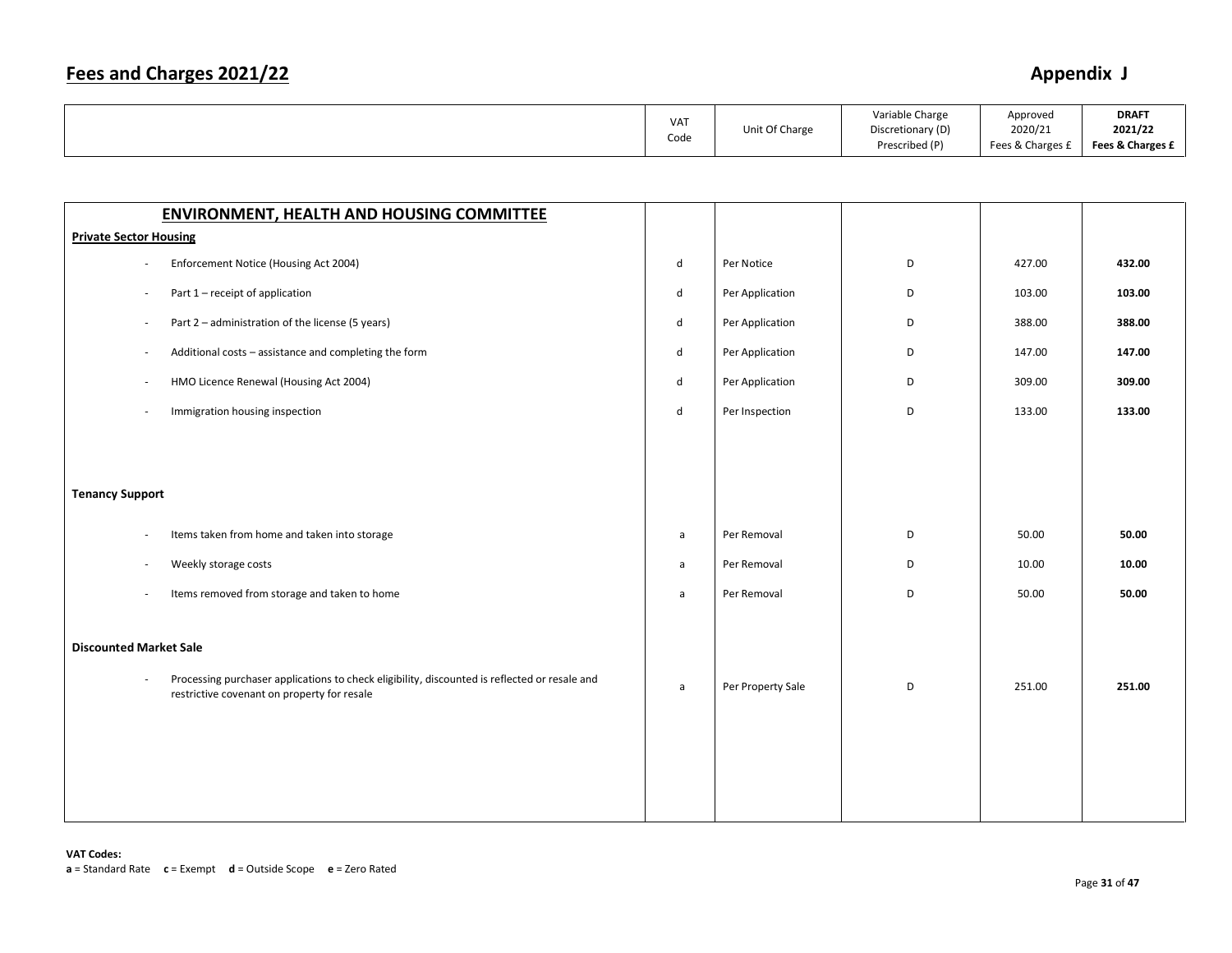|                                                                                                          | VAT<br>Code  | Unit Of Charge                   | Variable Charge<br>Discretionary (D)<br>Prescribed (P) | Approved<br>2020/21<br>Fees & Charges £ | <b>DRAFT</b><br>2021/22<br>Fees & Charges £ |
|----------------------------------------------------------------------------------------------------------|--------------|----------------------------------|--------------------------------------------------------|-----------------------------------------|---------------------------------------------|
|                                                                                                          |              |                                  |                                                        |                                         |                                             |
| <b>Environmental Health Charges</b>                                                                      |              |                                  |                                                        |                                         |                                             |
| <b>Drainage Services</b>                                                                                 |              |                                  |                                                        |                                         |                                             |
| Clearance of blocked drain                                                                               | a            | Per Clearance                    | D                                                      | 125.00                                  | 125.00                                      |
| CCTV drain investigation                                                                                 | a            | Per investigations               | D                                                      | 125.00                                  | 125.00                                      |
| Combined clearance and CCTV investigation<br>÷,                                                          | a            | Per Clearance /<br>Investigation | D                                                      | 240.00                                  | 240.00                                      |
| <b>Removal of Illegal Traveller Encampments:</b>                                                         |              |                                  |                                                        |                                         |                                             |
| Work associated with illegal encampments up to removal order stage<br>÷,                                 | $\mathsf{a}$ | Per Encampment                   | D                                                      | 350.00                                  | 350.00                                      |
| Should the encampment remain, then work associated with execution of removal order - per<br>hour         | a            | Per hour                         | D                                                      | 120.00                                  | 120.00                                      |
| Legal costs and removal to be charged in addition to the above<br>ä,                                     | a            | Per Encampment                   | D                                                      | At Cost                                 | At Cost                                     |
| Fixed Penalty Notice - Householder Duty of Care                                                          |              |                                  |                                                        |                                         |                                             |
| Fixed penalty charge to householder<br>ä,                                                                | d            | Per penalty                      | D                                                      | 400.00                                  | 400.00                                      |
| Fixed penalty charge to householder - reduced if paid within 14 days                                     | d            | Per penalty                      | D                                                      | 240.00                                  | 240.00                                      |
| <b>Fixed Penalty Notice - Fly Tipping</b>                                                                |              |                                  |                                                        |                                         |                                             |
| Fixed penalty charge to fly tipping suspect                                                              | $\mathsf{d}$ | Per penalty                      | D                                                      | 400.00                                  | 400.00                                      |
| Fixed penalty charge to fly tipping suspect - reduced if paid within 14 days<br>$\overline{\phantom{a}}$ | d            | Per penalty                      | D                                                      | 200.00                                  | 200.00                                      |
| Air Pollution Control (Environment Protection Act 1990)                                                  |              |                                  |                                                        |                                         |                                             |
| Fees are charged at the national rates which are established and set by the Government.                  |              |                                  |                                                        |                                         |                                             |
| https://www.gov.uk/government/publications/environmental-permitting-charging-scheme                      |              |                                  |                                                        |                                         |                                             |
| <b>List of Authorised Processes:</b>                                                                     |              |                                  |                                                        |                                         |                                             |
| <b>Commercial Interest</b>                                                                               | a            | Per Property / Site Per<br>Hour  | D                                                      | 75.00                                   | 75.00                                       |
|                                                                                                          |              |                                  |                                                        |                                         |                                             |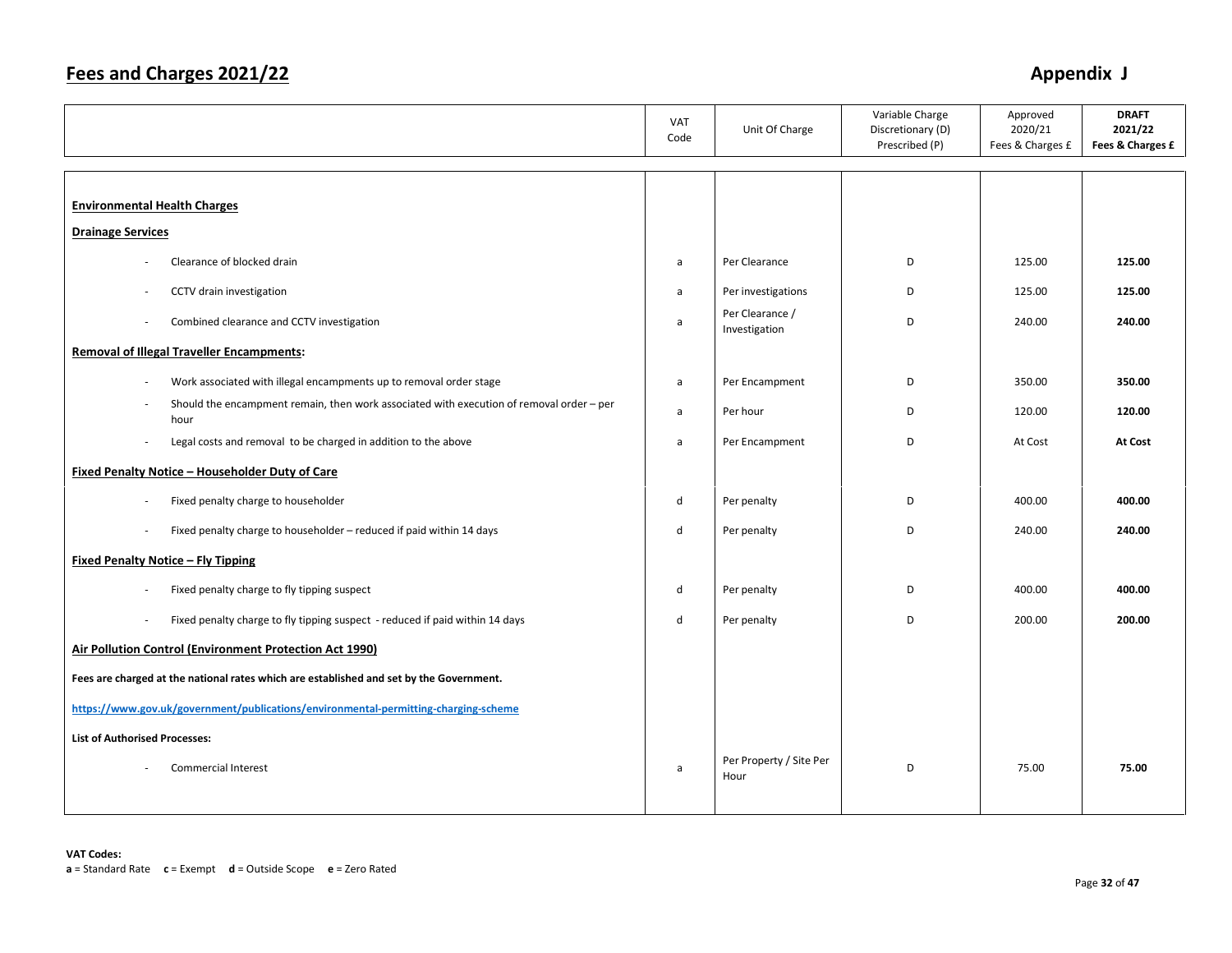|                                                                                                                                                                                                    | VAT<br>Code  | Unit Of Charge                  | Variable Charge<br>Discretionary (D)<br>Prescribed (P) | Approved<br>2020/21<br>Fees & Charges £ | <b>DRAFT</b><br>2021/22<br>Fees & Charges £ |
|----------------------------------------------------------------------------------------------------------------------------------------------------------------------------------------------------|--------------|---------------------------------|--------------------------------------------------------|-----------------------------------------|---------------------------------------------|
|                                                                                                                                                                                                    |              |                                 |                                                        |                                         |                                             |
| Fylde Residents / Students (Academic Research)                                                                                                                                                     | $\sf d$      | Per Property / Site Per<br>Hour | D                                                      | Free                                    | Free                                        |
| <b>Public Register Entries:</b>                                                                                                                                                                    |              |                                 |                                                        |                                         |                                             |
| Commercial Interest - per hour                                                                                                                                                                     | a            | Per Property / Site Per<br>Hour | D                                                      | 110.00                                  | 110.00                                      |
| Fylde Residents / students (Academic Research)<br>÷,                                                                                                                                               | d            | Per Property / Site Per<br>Hour | D                                                      | Free                                    | Free                                        |
| <b>Contaminated Land Enquiries:</b>                                                                                                                                                                |              |                                 |                                                        |                                         |                                             |
| Contaminated Land Enquires: Desk top study - records /search and basic written response where<br>no more than one site identified - per hour                                                       | $\mathsf{a}$ | Per Property / Site Per<br>Hour | D                                                      | 110.00                                  | 110.00                                      |
| Contaminated Land Enquiries: Where in addition to above, basic written response detailed landfill<br>$\blacksquare$<br>gas or chemical data is requested or the enquiry covers more than one site. | $\mathsf{d}$ | Per Property / Site Per<br>Hour | D                                                      | Individual costs to<br>be negotiated    | <b>Individual costs</b><br>to be negotiated |
| <b>Other Environmental Information:</b>                                                                                                                                                            |              |                                 |                                                        |                                         |                                             |
| Commercial Interest - Per Hour                                                                                                                                                                     | a            | Per Hour                        | D                                                      | 110.00                                  | 110.00                                      |
| Fylde Residents / Students (Academic Research)                                                                                                                                                     | d            | Per Session                     | D                                                      | Free                                    | Free                                        |
| <b>Street Trading Consents:</b>                                                                                                                                                                    |              |                                 |                                                        |                                         |                                             |
| Class 1: Commercial - Annual                                                                                                                                                                       | d            | Per Application                 | D                                                      | 460.00                                  | 460.00                                      |
| Class 1: Commercial - Renewal                                                                                                                                                                      | d            | Per Application                 | D                                                      | 430.00                                  | 430.00                                      |
| Class 2 : Charitable Organisations (no more than one day duration)<br>٠                                                                                                                            | d            | Per Application                 | D                                                      | 0.00                                    | 0.00                                        |
| <b>Volunteer Surrender of food:</b>                                                                                                                                                                |              |                                 |                                                        |                                         |                                             |
| Documentation / Certification (Per Hour - minimum 1 hour)                                                                                                                                          | d            | Per Application                 | D                                                      |                                         |                                             |
| <b>Food Hygiene Rating Scheme:</b><br>FBO Request for Food Hygiene Rating Revisit                                                                                                                  | d            | Per Revisit                     | D                                                      | 130.00                                  | 130.00                                      |
|                                                                                                                                                                                                    |              |                                 |                                                        |                                         |                                             |
| <b>General Fees &amp; Charges:</b>                                                                                                                                                                 |              |                                 |                                                        |                                         |                                             |
| Work carried out in default of a notice<br>(Initial Costs)                                                                                                                                         | a            | Per Investigation               | D                                                      | 120.00                                  | 120.00                                      |
| Plus cost per premises / site works<br>÷.                                                                                                                                                          | a            | Per Site / Premises             | D                                                      | 65.00                                   | 65.00                                       |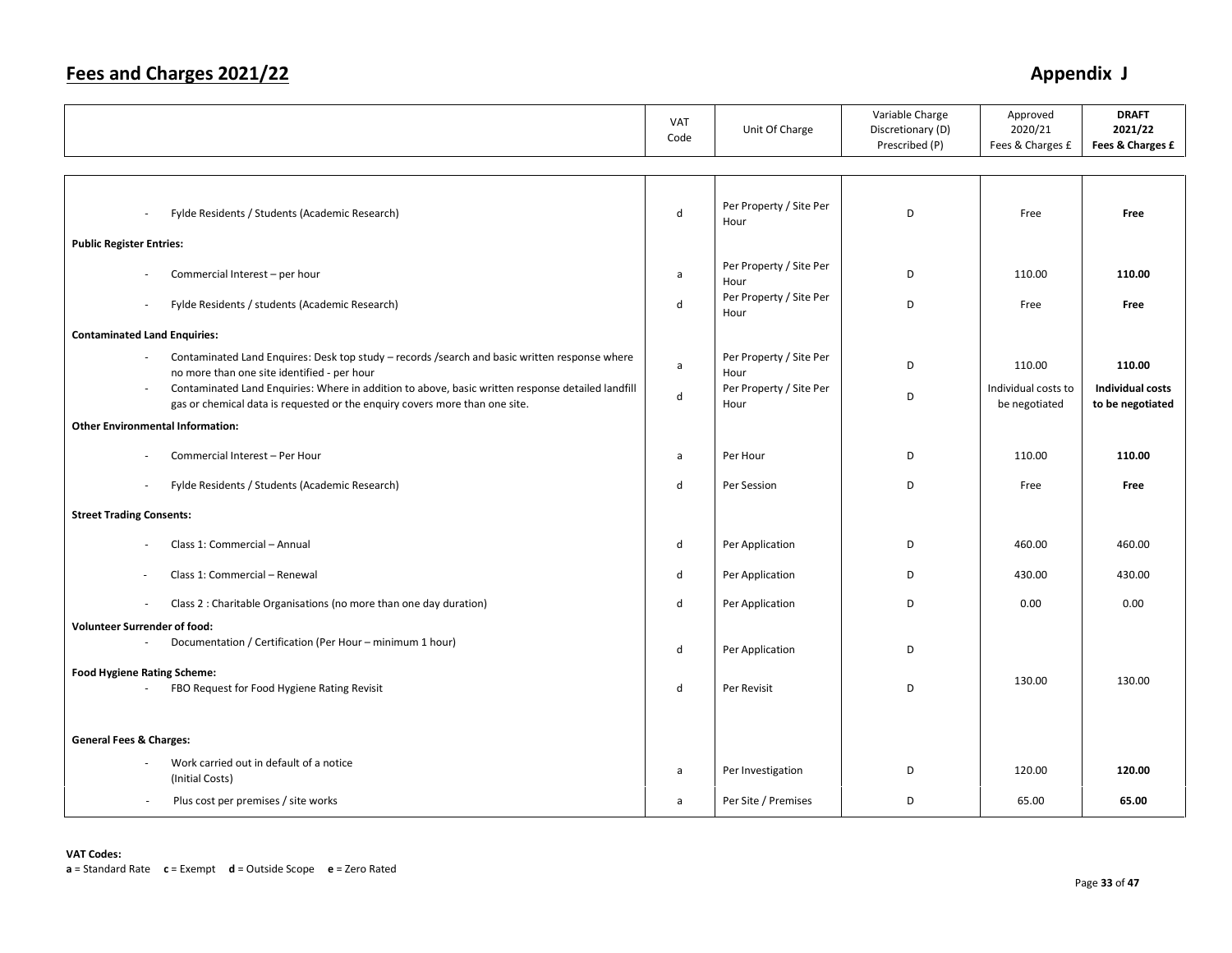|                                                                              | VAT<br>Code                 | Unit Of Charge     | Variable Charge<br>Discretionary (D)<br>Prescribed (P) | Approved<br>2020/21<br>Fees & Charges £ | <b>DRAFT</b><br>2021/22<br>Fees & Charges £ |
|------------------------------------------------------------------------------|-----------------------------|--------------------|--------------------------------------------------------|-----------------------------------------|---------------------------------------------|
| <b>Private Water Supplies Regulations 2009</b>                               |                             |                    |                                                        |                                         |                                             |
| Risk Assessment                                                              | $\mathsf{a}$                | Per Assessment     | P                                                      | 500.00 (MAX)                            | 500.00 (MAX)                                |
| Sampling                                                                     | $\mathsf{a}$                | Each Visit         | P                                                      | 100.00 (MAX)                            | 100.00 (MAX)                                |
| Investigation<br>$\sim$                                                      | $\mathsf{a}$                | Each Investigation | P                                                      | 100.00 (MAX)                            | 100.00 (MAX)                                |
| Granting an authorisation<br>$\overline{\phantom{a}}$                        | $\mathsf{a}$                | Each Authorisation | P                                                      | 100.00 (MAX)                            | 100.00 (MAX)                                |
| Analysing a sample (reg 10)<br>$\overline{\phantom{a}}$                      | $\mathsf{a}$                | Each Sample        | P                                                      | 25.00 (Max)                             | 25.00 (Max)                                 |
| Analysing a sample taken during check monitoring<br>$\overline{\phantom{a}}$ | $\mathsf{a}$                | Each Sample        | P                                                      | 100.00 (Max)                            | 100.00 (Max)                                |
| Analysing a sample taken during audit monitoring<br>$\overline{\phantom{a}}$ | $\mathsf{a}$                | Each Sample        | P                                                      | 500.00 (Max)                            | 500.00 (Max)                                |
| Licences                                                                     |                             |                    |                                                        |                                         |                                             |
| Site Licensing Fees - The Mobiles Homes Act 2013:                            |                             |                    |                                                        |                                         |                                             |
| New Site Application                                                         | ${\sf d}$                   | Per Application    | D                                                      | 320.00                                  | 320.00                                      |
| <b>Transfer Existing Site Licence</b>                                        | ${\sf d}$                   | Per Application    | D                                                      | 190.00                                  | 190.00                                      |
| Alteration of Conditions                                                     | $\operatorname{\mathsf{d}}$ | Per Application    | D                                                      | 375.00                                  | 375.00                                      |
| Depositing Site Rules                                                        | ${\sf d}$                   | Per Application    | D                                                      | 80.00                                   | 80.00                                       |
| Annual Licence Fee - Per Site<br>÷.                                          | $\mathsf{d}$                | Per Site           | D                                                      | 250.00                                  | 250.00                                      |
| Annual Licence Fee - Pitch Fee                                               | ${\sf d}$                   | Per Pitch          | D                                                      | 5.00                                    | 5.00                                        |
| <b>Street Café:</b>                                                          |                             |                    |                                                        |                                         |                                             |
| Grant                                                                        | $\operatorname{\mathsf{d}}$ | Per Application    | D                                                      | 312.00                                  | 312.00                                      |
| Renewal                                                                      | $\operatorname{\mathsf{d}}$ | Per Application    | D                                                      | 230.00                                  | 230.00                                      |
| Sex Shop:                                                                    |                             |                    |                                                        |                                         |                                             |
| Grant<br>in 1919.                                                            | ${\sf d}$                   | Per Application    | D                                                      | 1,710.00                                | 1,710.00                                    |
|                                                                              |                             |                    |                                                        |                                         |                                             |
|                                                                              |                             |                    |                                                        |                                         |                                             |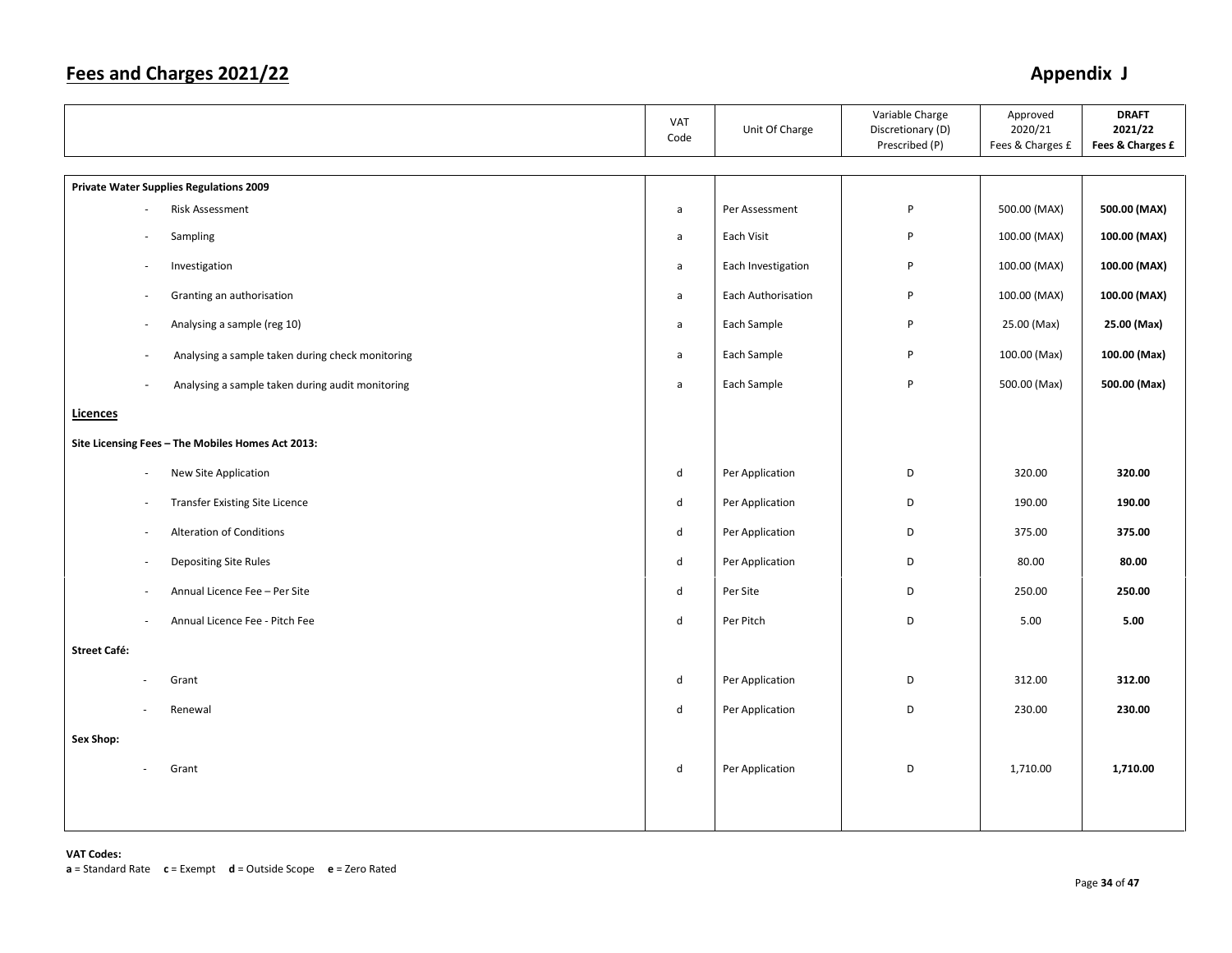|                                                                            | VAT<br>Code | Unit Of Charge  | Variable Charge<br>Discretionary (D)<br>Prescribed (P) | Approved<br>2020/21<br>Fees & Charges £ | <b>DRAFT</b><br>2021/22<br>Fees & Charges £ |
|----------------------------------------------------------------------------|-------------|-----------------|--------------------------------------------------------|-----------------------------------------|---------------------------------------------|
| Public / Private Hire:                                                     |             |                 |                                                        |                                         |                                             |
| Vehicle<br>$\sim$                                                          | d           | Per Application | D                                                      | 190.00                                  | 190.00                                      |
| Hackney Carriage Vehicle Licences<br>$\sim$                                | d           | Per Application | D                                                      | 190.00                                  | 190.00                                      |
| Hackney Carriage Drivers Licences<br>$\sim$                                | d           | Per Application | D                                                      | 94.00                                   | 94.00                                       |
| <b>Plate Charges:</b>                                                      |             |                 |                                                        |                                         |                                             |
| Full Set<br>÷,                                                             | d           | Per Application | D                                                      | 21.00                                   | 21.00                                       |
| Rear Plate & Mount<br>$\blacksquare$                                       | d           | Per Application | D                                                      | 11.25                                   | 11.25                                       |
| Rear Plate Only<br>$\overline{\phantom{a}}$                                | d           | Per Application | D                                                      | 5.25                                    | 5.25                                        |
| Rear Mount Only<br>$\overline{\phantom{a}}$                                | d           | Per Application | D                                                      | 6.00                                    | 6.00                                        |
| Front Plate & Mount<br>÷,                                                  | d           | Per Application | D                                                      | 7.00                                    | 7.00                                        |
| Front Plate Only<br>$\overline{\phantom{a}}$                               | d           | Per Application | D                                                      | 2.75                                    | 2.75                                        |
| Front Mount Only<br>$\overline{\phantom{a}}$                               | d           | Per Application | D                                                      | 4.25                                    | 4.25                                        |
| Button & Keys<br>÷,                                                        | d           | Per Application | D                                                      | 1.50                                    | 1.50                                        |
| Pouch<br>÷,                                                                | d           | Per Application | D                                                      | 1.25                                    | 1.25                                        |
| Private Hire Door Stickers<br>$\overline{\phantom{a}}$                     | d           | Per Pair        | D                                                      | 6.15                                    | 6.15                                        |
| <b>Drivers</b>                                                             |             |                 |                                                        |                                         |                                             |
| New (annual)<br>÷,                                                         | d           | Per Application | D                                                      | 94.00                                   | 94.00                                       |
| New (3 yearly)<br>÷,                                                       | d           | Per Application | D                                                      | 235.00                                  | 235.00                                      |
| Private Hire Operators 1-5 Vehicles (5 yearly)<br>$\overline{\phantom{a}}$ | d           | Per Application | D                                                      | 312.00                                  | 312.00                                      |
| Private Hire Operators 6-10 Vehicles (5 yearly)<br>÷,                      | d           | Per Application | D                                                      | 333.00                                  | 333.00                                      |
| Private Hire Operators 11 Vehicles (5 yearly)<br>ä,                        | d           | Per Application | D                                                      | 358.00                                  | 358.00                                      |
|                                                                            |             |                 |                                                        |                                         |                                             |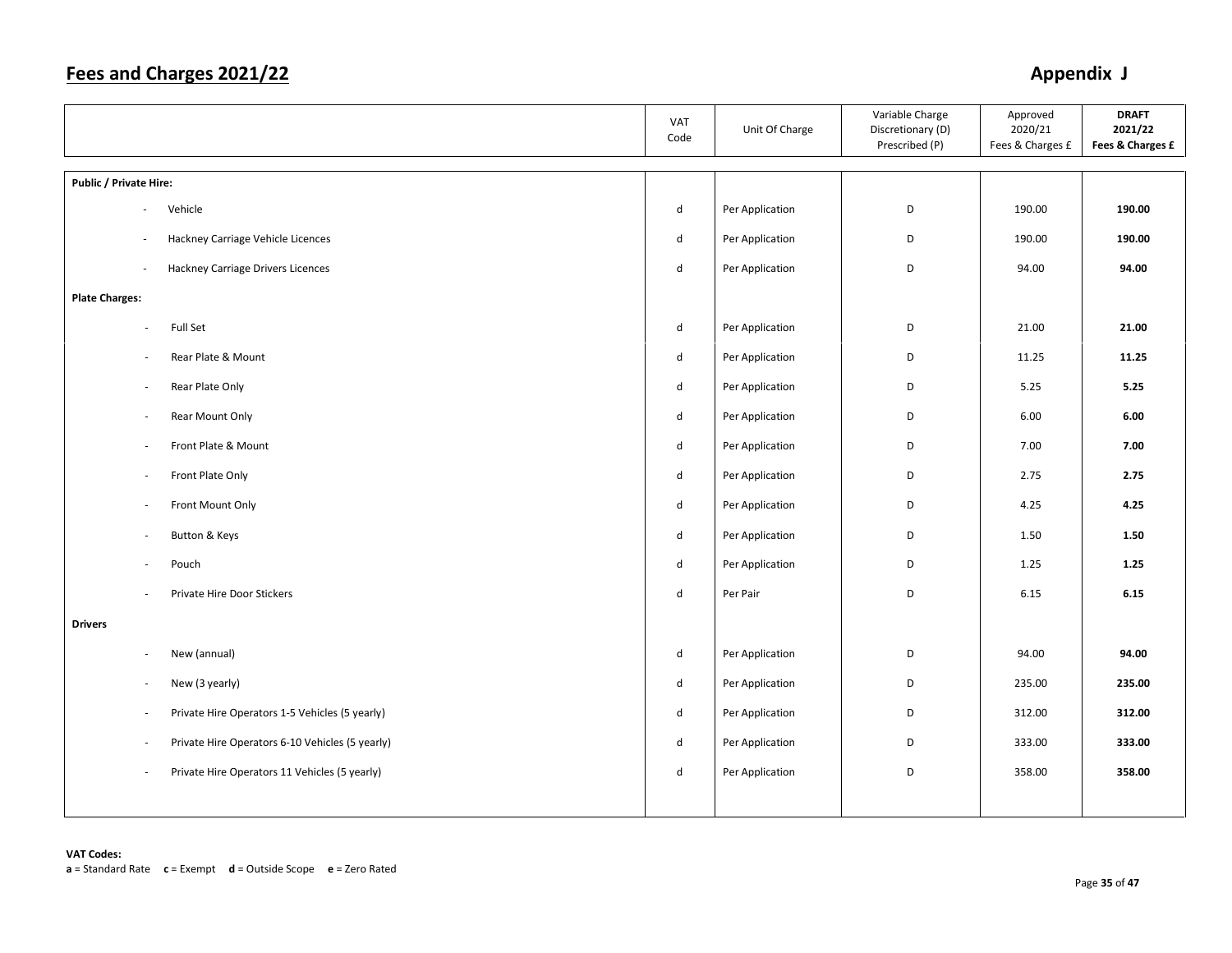|                                                                                                   | VAT<br>Code  | Unit Of Charge  | Variable Charge<br>Discretionary (D)<br>Prescribed (P) | Approved<br>2020/21<br>Fees & Charges £ | <b>DRAFT</b><br>2021/22<br>Fees & Charges £ |
|---------------------------------------------------------------------------------------------------|--------------|-----------------|--------------------------------------------------------|-----------------------------------------|---------------------------------------------|
|                                                                                                   |              |                 |                                                        |                                         |                                             |
|                                                                                                   |              |                 |                                                        |                                         |                                             |
| <b>Replacement Driver Badges</b>                                                                  | ${\sf d}$    | Per Application | D                                                      | 10.50                                   | 10.50                                       |
| Driver Licence Renewals (Private Hire or Hackney)                                                 | ${\sf d}$    | Per Application | D                                                      | 78.00                                   | 78.00                                       |
| Driver Licence Renewals (Private Hire or Hackney 3 yearly)                                        | $\mathsf{d}$ | Per Application | D                                                      | 184.50                                  | 184.50                                      |
| <b>Drivers Combined New</b>                                                                       | $\mathsf{d}$ | Per Application | D                                                      | 130.50                                  | 130.50                                      |
| Drivers Combined New (3 yearly)                                                                   | $\sf d$      | Per Application | D                                                      | 235.00                                  | 235.00                                      |
| <b>Drivers Combined Existing</b>                                                                  | $\mathsf{d}$ | Per Application | D                                                      | 84.50                                   | 84.50                                       |
| Driver Combined Existing (3 yearly)                                                               | $\mathsf{d}$ | Per Application | D                                                      | 184.50                                  | 184.50                                      |
| Transfer Licence Fee                                                                              | $\mathsf{d}$ | Per Application | D                                                      | 37.00                                   | 37.00                                       |
| Notes: We do not issue refunds with respect to Taxi/PHV Licences                                  |              |                 |                                                        |                                         |                                             |
| Fare Cards                                                                                        | ${\sf d}$    | Per Application | D                                                      | 2.65                                    | 2.65                                        |
| Knowledge Test                                                                                    | ${\sf d}$    | Per Test        | D                                                      | 19.00                                   | 19.00                                       |
| <b>Licensing &amp; Registration:</b>                                                              |              |                 |                                                        |                                         |                                             |
| Grant of Animal Boarding Establishment (Initial application including one inspection)             | $\mathsf{d}$ | Per Application | D                                                      | 110.00                                  | 110.00                                      |
| Additional fee payable on approval of 2 year licence<br>$\overline{\phantom{a}}$                  | $\sf d$      | Per Application | D                                                      | 69.00                                   | 69.00                                       |
| Additional fee payable on approval of 3 year licence                                              | ${\sf d}$    | Per Application | D                                                      | 138.00                                  | 138.00                                      |
| Renewal of Animal Boarding Establishment (Initial application including one inspection)<br>$\sim$ | $\mathsf{d}$ | Per Application | D                                                      | 106.00                                  | 106.00                                      |
| Additional fee payable on approval of 2 year licence                                              | $\sf d$      | Per Application | D                                                      | 69.00                                   | 69.00                                       |
| Additional fee payable on approval of 3 year licence                                              | $\mathsf{d}$ | Per Application | D                                                      | 138.00                                  | 138.00                                      |
| Grant of Dog Breeding Establishment Licence (Initial application including one inspection)        | ${\sf d}$    | Per Application | D                                                      | 110.00                                  | 110.00                                      |
| Additional fee payable on approval of 2 year licence                                              | ${\sf d}$    | Per Application | D                                                      | 69.00                                   | 69.00                                       |
|                                                                                                   |              |                 |                                                        |                                         |                                             |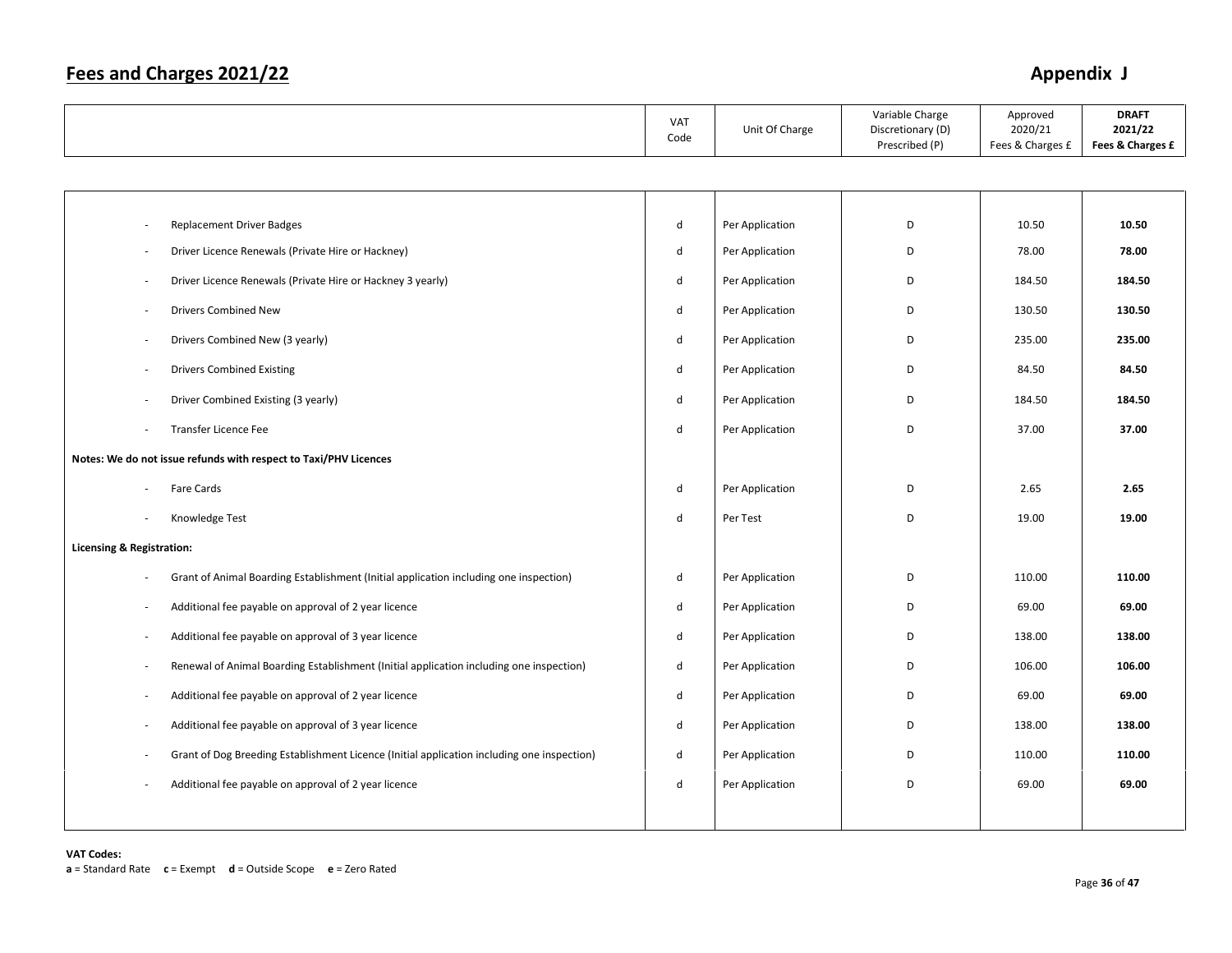|                                                                                                                                                                                                                                                                                                                                                                        | VAT<br>Code  | Unit Of Charge  | Variable Charge<br>Discretionary (D)<br>Prescribed (P) | Approved<br>2020/21<br>Fees & Charges £ | <b>DRAFT</b><br>2021/22<br>Fees & Charges £ |
|------------------------------------------------------------------------------------------------------------------------------------------------------------------------------------------------------------------------------------------------------------------------------------------------------------------------------------------------------------------------|--------------|-----------------|--------------------------------------------------------|-----------------------------------------|---------------------------------------------|
|                                                                                                                                                                                                                                                                                                                                                                        |              |                 |                                                        |                                         |                                             |
|                                                                                                                                                                                                                                                                                                                                                                        |              |                 |                                                        |                                         |                                             |
| Additional fee payable on approval of 3 year licence                                                                                                                                                                                                                                                                                                                   | d            | Per Application | D                                                      | 138.00                                  | 138.00                                      |
| Renewal of Dog Breeding Establishment (application including one inspection)                                                                                                                                                                                                                                                                                           | d            | Per Application | D                                                      | 106.00                                  | 106.00                                      |
| Additional fee payable on approval of 2 year licence<br>$\sim$                                                                                                                                                                                                                                                                                                         | d            | Per Application | D                                                      | 69.00                                   | 69.00                                       |
| Additional fee payable on approval of 3 year licence<br>$\overline{\phantom{a}}$                                                                                                                                                                                                                                                                                       | d            | Per Application | D                                                      | 138.00                                  | 138.00                                      |
| Dangerous Wild animal Licence                                                                                                                                                                                                                                                                                                                                          | d            | Per Application | D                                                      | 230.00                                  | 230.00                                      |
| Selling Animals as Pets (Initial application including one inspection)<br>$\sim$                                                                                                                                                                                                                                                                                       | ${\sf d}$    | Per Application | D                                                      | 110.00                                  | 110.00                                      |
| Additional fee payable on approval of 2 year licence                                                                                                                                                                                                                                                                                                                   | $\mathsf{d}$ | Per Application | D                                                      | 69.00                                   | 69.00                                       |
| Additional fee payable on approval of 3 year licence<br>÷.                                                                                                                                                                                                                                                                                                             | $\sf d$      | Per Application | D                                                      | 138.00                                  | 138.00                                      |
| Renewal of Selling Animals as Pets (Initial application including one inspection)                                                                                                                                                                                                                                                                                      | ${\sf d}$    | Per Application | D                                                      | 94.00                                   | 94.00                                       |
| Additional fee payable on approval of 2 year licence                                                                                                                                                                                                                                                                                                                   | ${\sf d}$    | Per Application | D                                                      | 69.00                                   | 69.00                                       |
| Additional fee payable on approval of 3 year licence                                                                                                                                                                                                                                                                                                                   | d            | Per Application | D                                                      | 138.00                                  | 138.00                                      |
| Hiring of Horses Licence<br>$\overline{\phantom{a}}$                                                                                                                                                                                                                                                                                                                   | d            | Per Application | D                                                      | 144.00                                  | 144.00                                      |
| Hiring of Horses Licence Renewal<br>$\sim$                                                                                                                                                                                                                                                                                                                             | d            | Per Application | D                                                      | 135.00                                  | 135.00                                      |
| <b>Scrap Metal Collectors</b>                                                                                                                                                                                                                                                                                                                                          | $\mathsf{d}$ | Per Application | D                                                      | 343.00                                  | 343.00                                      |
| Scrap Metal Site                                                                                                                                                                                                                                                                                                                                                       | d            | Per Application | D                                                      | 348.50                                  | 348.50                                      |
| Second Hand Dealer Registration                                                                                                                                                                                                                                                                                                                                        | $\mathsf{d}$ | Per Application | D                                                      | 125.50                                  | 125.50                                      |
| Skin Piercing Registration - Premises                                                                                                                                                                                                                                                                                                                                  | ${\sf d}$    | Per Application | D                                                      | 172.00                                  | 172.00                                      |
| Skin Piercing Registration - Persons                                                                                                                                                                                                                                                                                                                                   | $\sf d$      | Per Application | D                                                      | 172.00                                  | 172.00                                      |
| Notes:<br>Skin piercers include acupuncturists, tattooists, ear piercers and electrologists'. Both skin piercers and their premises<br>have to be registered with an Authority. Normally there is one registered proprietor for each premises, although there<br>may be a number of practitioners. Each and every additional practitioner will be required to register |              |                 |                                                        |                                         |                                             |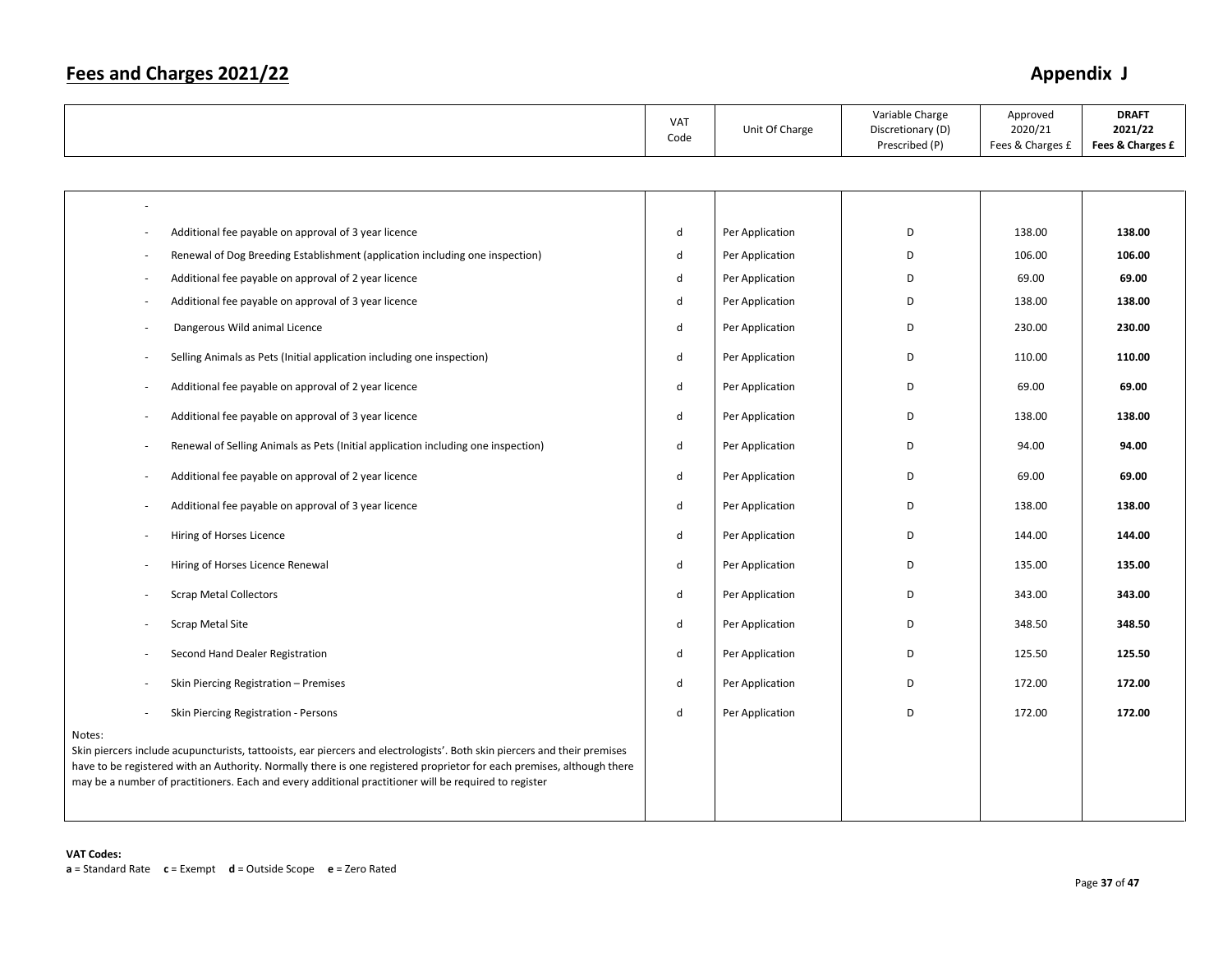|  | 1137<br>VA.<br>Code | Unit Of Charge | Variable Charge<br>Discretionary (D)<br>Prescribed (P) | Approved<br>2020/21<br>Fees & Charges I | <b>DRAFT</b><br>2021/22<br>Fees & Charges £ |
|--|---------------------|----------------|--------------------------------------------------------|-----------------------------------------|---------------------------------------------|
|--|---------------------|----------------|--------------------------------------------------------|-----------------------------------------|---------------------------------------------|

| General:<br>$\sim$<br>$\overline{\phantom{a}}$<br>$\bar{a}$ | Alterations or additions to the above licences, registrations and consents, which result in the need to visit premises<br>and issue documentation will be charged at half the standard fee.<br>Many of the Licences are issued from the 1 <sup>st</sup> January each year. Where application is made part<br>way through a year, 1/12 of the standard fee will be charged for each full month remaining plus<br>an administration fee of £54.00<br>Where a licence is surrendered part way through a year a 1/12 refund of the standard fee will be<br>charged for each full calendar month remaining, less an administration fee of £54.00<br>Licence fee levels for 2021/22 have been assessed to ensure the fee equates to no more than the<br>cost of providing the licence.<br><b>Gambling Act 2005 - Premises Licence Fees</b> |              |                 |            |        |        |
|-------------------------------------------------------------|--------------------------------------------------------------------------------------------------------------------------------------------------------------------------------------------------------------------------------------------------------------------------------------------------------------------------------------------------------------------------------------------------------------------------------------------------------------------------------------------------------------------------------------------------------------------------------------------------------------------------------------------------------------------------------------------------------------------------------------------------------------------------------------------------------------------------------------|--------------|-----------------|------------|--------|--------|
|                                                             |                                                                                                                                                                                                                                                                                                                                                                                                                                                                                                                                                                                                                                                                                                                                                                                                                                      |              |                 |            |        |        |
| <b>Casino Premises Licence:</b>                             |                                                                                                                                                                                                                                                                                                                                                                                                                                                                                                                                                                                                                                                                                                                                                                                                                                      |              |                 |            |        |        |
|                                                             | <b>Annual Fee</b>                                                                                                                                                                                                                                                                                                                                                                                                                                                                                                                                                                                                                                                                                                                                                                                                                    | ${\sf d}$    | Per Application | D to P max | 271.50 | 271.50 |
| $\overline{\phantom{a}}$                                    | Variation Fee                                                                                                                                                                                                                                                                                                                                                                                                                                                                                                                                                                                                                                                                                                                                                                                                                        | $\mathsf{d}$ | Per Application | D to P max | 195.00 | 195.00 |
| ٠                                                           | <b>Transfer Fee</b>                                                                                                                                                                                                                                                                                                                                                                                                                                                                                                                                                                                                                                                                                                                                                                                                                  | d            | Per Application | D to P max | 156.50 | 156.50 |
| $\sim$                                                      | Reinstatement of Licence                                                                                                                                                                                                                                                                                                                                                                                                                                                                                                                                                                                                                                                                                                                                                                                                             | $\mathsf{d}$ | Per Application | D to P max | 156.50 | 156.50 |
|                                                             |                                                                                                                                                                                                                                                                                                                                                                                                                                                                                                                                                                                                                                                                                                                                                                                                                                      |              |                 |            |        |        |
| <b>Bingo Premises Licence:</b>                              |                                                                                                                                                                                                                                                                                                                                                                                                                                                                                                                                                                                                                                                                                                                                                                                                                                      |              |                 |            |        |        |
|                                                             | New Application                                                                                                                                                                                                                                                                                                                                                                                                                                                                                                                                                                                                                                                                                                                                                                                                                      | $\mathsf{d}$ | Per Application | D to P max | 200.00 | 200.00 |
|                                                             | Annual Fee                                                                                                                                                                                                                                                                                                                                                                                                                                                                                                                                                                                                                                                                                                                                                                                                                           | $\mathsf{d}$ | Per Application | D to P max | 246.00 | 246.00 |
|                                                             | <b>Provisional Statement Fee</b>                                                                                                                                                                                                                                                                                                                                                                                                                                                                                                                                                                                                                                                                                                                                                                                                     | d            | Per Application | D to P max | 156.50 | 156.50 |
|                                                             |                                                                                                                                                                                                                                                                                                                                                                                                                                                                                                                                                                                                                                                                                                                                                                                                                                      |              |                 |            |        |        |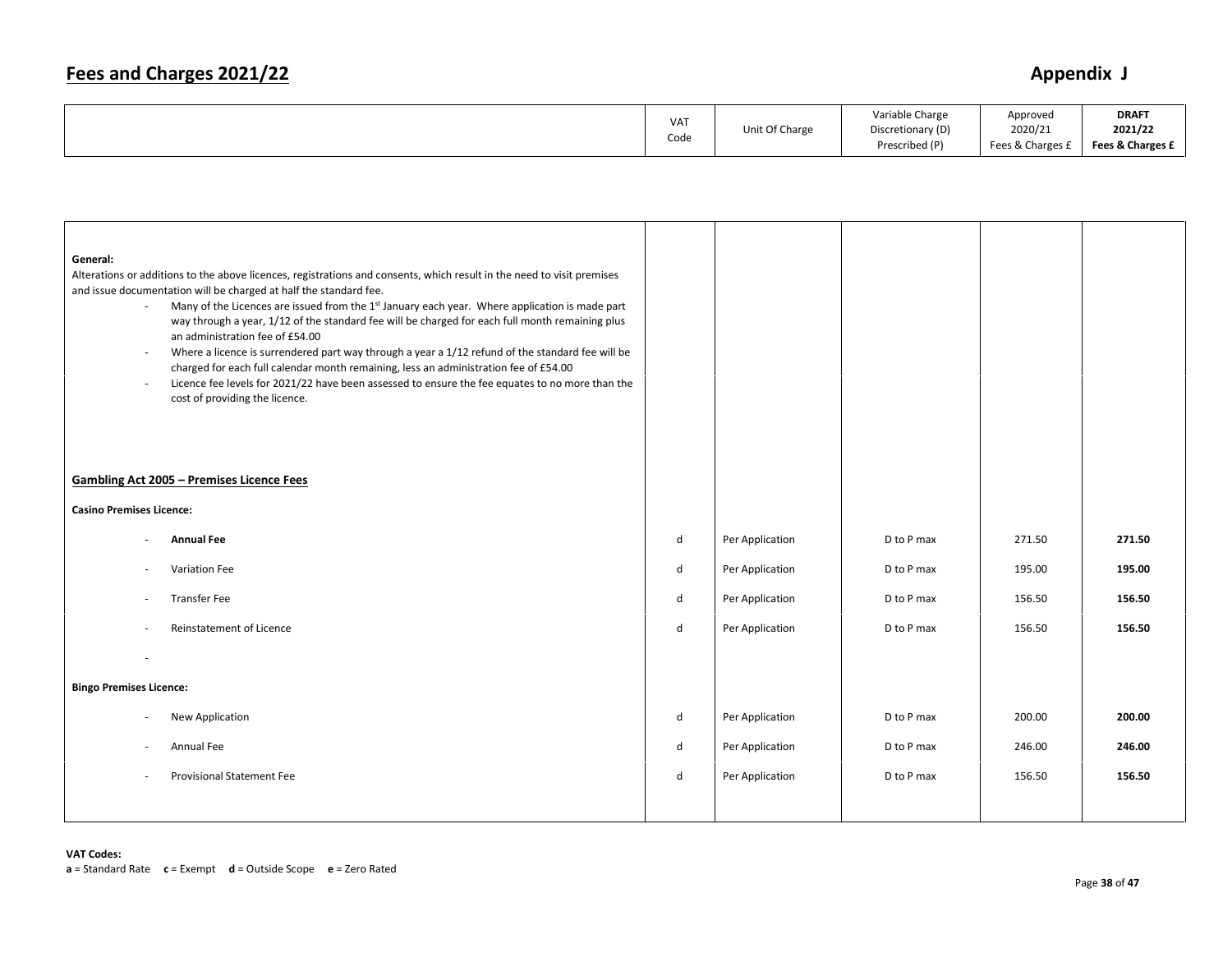|                                                                                           | <b>VAT</b><br>Code | Unit Of Charge  | Variable Charge<br>Discretionary (D)<br>Prescribed (P) | Approved<br>2020/21<br>Fees & Charges £ | <b>DRAFT</b><br>2021/22<br>Fees & Charges £ |
|-------------------------------------------------------------------------------------------|--------------------|-----------------|--------------------------------------------------------|-----------------------------------------|---------------------------------------------|
| <b>Bingo Premises Licence continued:</b>                                                  |                    |                 |                                                        |                                         |                                             |
| Premises Licence fee holder of provisional statements                                     | $\sf d$            | Per Application | D to P max                                             | 31.00                                   | 31.00                                       |
| Variation Fee                                                                             | $\sf d$            | Per Application | D to P max                                             | 195.00                                  | 195.00                                      |
| <b>Transfer Fee</b>                                                                       | d                  | Per Application | D to P max                                             | 156.50                                  | 156.50                                      |
| Reinstatement of Licence                                                                  | $\sf d$            | Per Application | D to P max                                             | 156.50                                  | 156.50                                      |
| <b>Bingo Premises (Other) Licence:</b>                                                    |                    |                 |                                                        |                                         |                                             |
| New Application<br>$\sim$                                                                 | $\sf d$            | Per Application | D to P max                                             | 200.00                                  | 200.00                                      |
| Annual Fee                                                                                | $\mathsf{d}$       | Per Application | D to P max                                             | 246.00                                  | 246.00                                      |
| <b>Provisional Statement Fee</b>                                                          | d                  | Per Application | D to P max                                             | 156.50                                  | 156.50                                      |
| Provisional Licence fee for holders of provisional statements<br>$\overline{\phantom{a}}$ | $\sf d$            | Per Application | D to P max                                             | 31.00                                   | 31.00                                       |
| Variation Fee                                                                             | $\sf d$            | Per Application | D to P max                                             | 195.00                                  | 195.00                                      |
| <b>Transfer Fee</b>                                                                       | $\sf d$            | Per Application | D to P max                                             | 156.50                                  | 156.50                                      |
| Reinstatement of Licence<br>$\sim$                                                        | $\sf d$            | Per Application | D to P max                                             | 156.50                                  | 156.50                                      |
| <b>Adult Gaming Centre Premises Licences:</b>                                             |                    |                 |                                                        |                                         |                                             |
| New Application                                                                           | d                  | Per Application | D to P max                                             | 200.00                                  | 200.00                                      |
| Annual Fee                                                                                | ${\sf d}$          | Per Application | D to P max                                             | 246.00                                  | 246.00                                      |
| <b>Provisional Statement Fee</b>                                                          | $\sf d$            | Per Application | D to P max                                             | 156.50                                  | 156.50                                      |
| Premises Licence fee for holders of provisional statements<br>$\overline{\phantom{a}}$    | d                  | Per Application | D to P max                                             | 31.00                                   | 31.00                                       |
| Variation Fee<br>$\sim$                                                                   | $\sf d$            | Per Application | D to P max                                             | 195.00                                  | 195.00                                      |
| <b>Transfer Fee</b>                                                                       | d                  | Per Application | D to P max                                             | 156.50                                  | 156.50                                      |
| Reinstatement of Licence                                                                  | $\sf d$            | Per Application | D to P max                                             | 156.50                                  | 156.50                                      |
|                                                                                           |                    |                 |                                                        |                                         |                                             |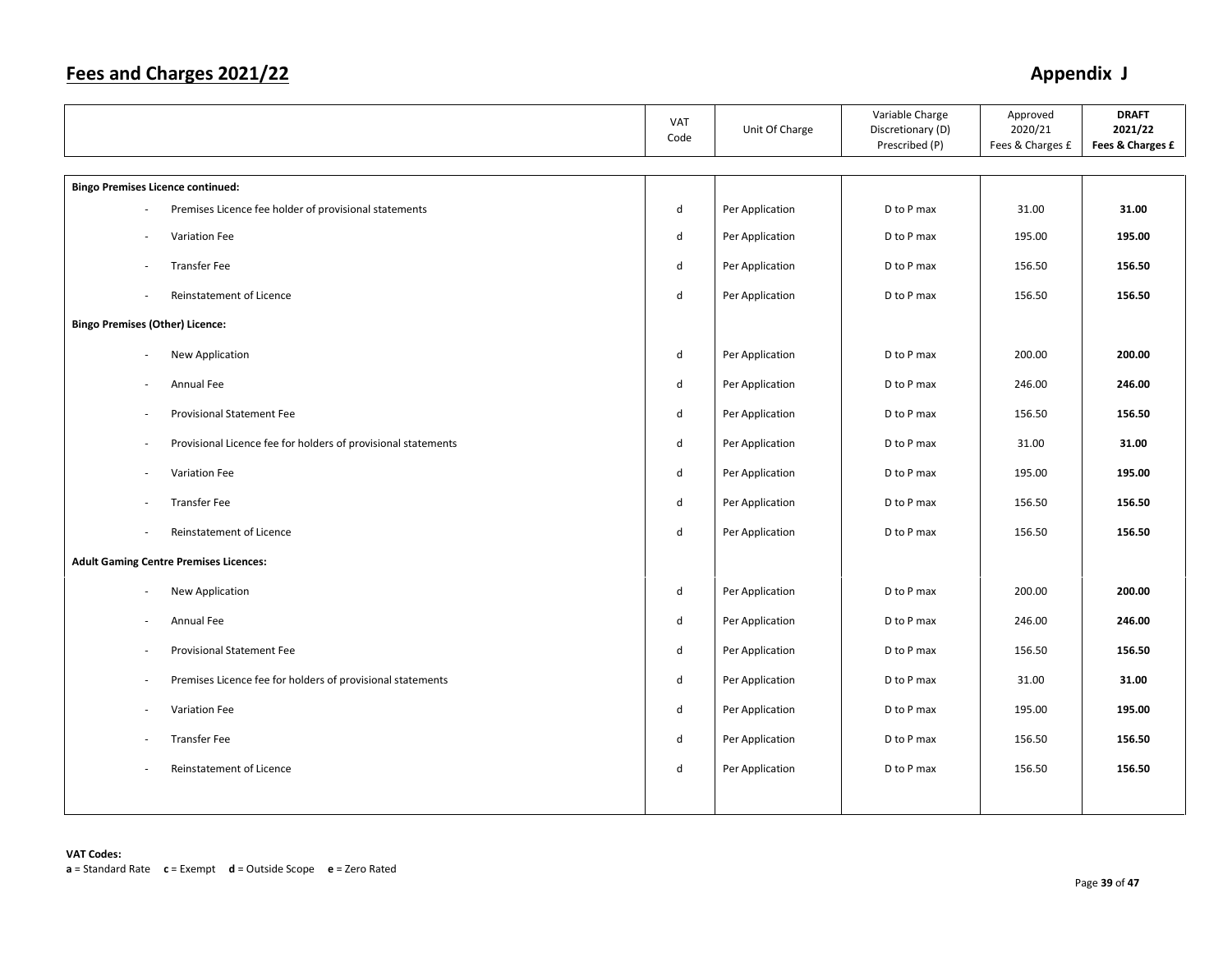|                                                               |                                                          | VAT<br>Code  | Unit Of Charge  | Variable Charge<br>Discretionary (D)<br>Prescribed (P) | Approved<br>2020/21<br>Fees & Charges £ | <b>DRAFT</b><br>2021/22<br>Fees & Charges £ |
|---------------------------------------------------------------|----------------------------------------------------------|--------------|-----------------|--------------------------------------------------------|-----------------------------------------|---------------------------------------------|
|                                                               |                                                          |              |                 |                                                        |                                         |                                             |
| Tracks:                                                       |                                                          |              |                 |                                                        |                                         |                                             |
| New Application<br>$\overline{\phantom{a}}$                   |                                                          | d            | Per Application | D to P max                                             | 200.00                                  | 200.00                                      |
| Annual Fee<br>$\sim$                                          |                                                          | $\mathsf{d}$ | Per Application | D to P max                                             | 246.00                                  | 246.00                                      |
| Provisional Statement fee<br>$\overline{\phantom{a}}$         |                                                          | $\mathsf{d}$ | Per Application | D to P max                                             | 156.50                                  | 156.50                                      |
| $\sim$                                                        | Premises licence fee for holder of provisional Statement | $\mathsf{d}$ | Per Application | D to P max                                             | 31.00                                   | 31.00                                       |
| Variation Fee<br>$\sim$                                       |                                                          | d            | Per Application | D to P max                                             | 195.00                                  | 195.00                                      |
| <b>Transfer Fee</b><br>÷.                                     |                                                          | d            | Per Application | D to P max                                             | 156.50                                  | 156.50                                      |
| Reinstatement of licence<br>$\sim$                            |                                                          | d            | Per Application | D to P max                                             | 156.50                                  | 156.50                                      |
| $\overline{\phantom{a}}$                                      | Fee for notification of change of circumstance           | d            | Per Application | P                                                      | 50.00                                   | 50.00                                       |
| Fee for copy of licence<br>$\sim$                             |                                                          | d            | Per Application | P                                                      | 25.00                                   | 25.00                                       |
|                                                               |                                                          |              |                 |                                                        |                                         |                                             |
| <b>Licensing Act Charges</b>                                  |                                                          |              |                 |                                                        |                                         |                                             |
| <b>Licensed Premises Fees:</b><br>Non-Domestic Rateable Value |                                                          |              |                 |                                                        |                                         |                                             |
| <b>Application / Initial Fee</b>                              |                                                          |              |                 |                                                        |                                         |                                             |
| Band A: 0 - 4300                                              |                                                          | $\mathsf{d}$ | Per Application | P                                                      | 100.00                                  | 100.00                                      |
| Band B: 4301 - 3300                                           |                                                          | $\mathsf{d}$ | Per Application | P                                                      | 190.00                                  | 190.00                                      |
| Band C: 33001 - 87000                                         |                                                          | $\mathsf{d}$ | Per Application | P                                                      | 315.00                                  | 315.00                                      |
| Band D: 87001 - 125000                                        |                                                          | d            | Per Application | P                                                      | 450.00                                  | 450.00                                      |
| Band E: 125001 and Over                                       |                                                          | d            | Per Application | P                                                      | 635.00                                  | 635.00                                      |
|                                                               |                                                          |              |                 |                                                        |                                         |                                             |
|                                                               |                                                          |              |                 |                                                        |                                         |                                             |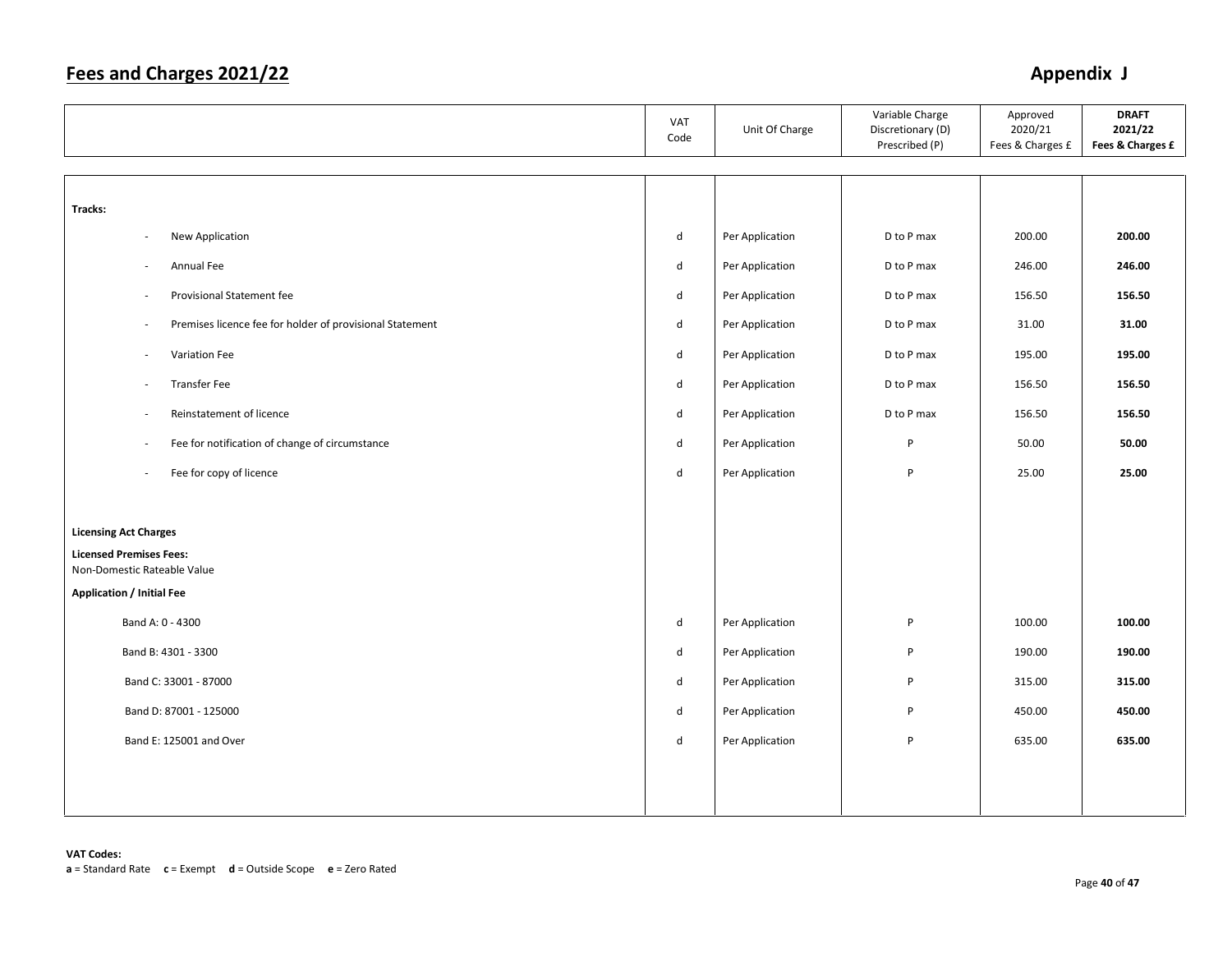|       |                                                                                                                                                                              | VAT<br>Code | Unit Of Charge  | Variable Charge<br>Discretionary (D)<br>Prescribed (P) | Approved<br>2020/21<br>Fees & Charges £ | <b>DRAFT</b><br>2021/22<br>Fees & Charges £ |
|-------|------------------------------------------------------------------------------------------------------------------------------------------------------------------------------|-------------|-----------------|--------------------------------------------------------|-----------------------------------------|---------------------------------------------|
|       |                                                                                                                                                                              |             |                 |                                                        |                                         |                                             |
|       | Annual / Renewal Charge                                                                                                                                                      |             |                 |                                                        |                                         |                                             |
|       | Band A: 0 - 4300                                                                                                                                                             | d           | Per Application | P                                                      | 70.00                                   | 70.00                                       |
|       | Band B: 4301 - 3300                                                                                                                                                          | d           | Per Application | P                                                      | 180.00                                  | 180.00                                      |
|       | Band C: 33001 - 87000                                                                                                                                                        | d           | Per Application | P                                                      | 295.00                                  | 295.00                                      |
|       | Band D: 87001 - 125000                                                                                                                                                       | d           | Per Application | P                                                      | 320.00                                  | 320.00                                      |
|       | Band E: 125001 and Over                                                                                                                                                      | d           | Per Application | P                                                      | 350.00                                  | 350.00                                      |
| Note: | Where the premises are in Band D or Band E, and where the primary or exclusive function is to supply<br>alcohol for consumption on the premises the fees will be as follows. |             |                 |                                                        |                                         |                                             |
|       | Annual / Renewal Charge<br>Band D: 87001 - 125000                                                                                                                            | d           | Per Application | P                                                      | 640.00                                  | 640.00                                      |
|       | Band E: 125000 and Over                                                                                                                                                      | d           | Per Application | P                                                      | 1050.00                                 | 1050.00                                     |
|       | Personal Licence: Renewable after 10 years                                                                                                                                   | d           | Per Application | P                                                      | 37.00                                   | 37.00                                       |
|       | <b>Other Fees &amp; Charges:</b><br>Application for copy of licence or summary on theft, loss etc. of premises licence or summary                                            | d           | Per Application | P                                                      | 10.50                                   | 10.50                                       |
|       | Notification of Change of name or address (holder of premises licence)                                                                                                       | d           | Per Application | P                                                      | 10.50                                   | 10.50                                       |
|       | Application to vary to specify individual as premises supervisor                                                                                                             | d           | Per Application | P                                                      | 10.50                                   | 10.50                                       |
|       | Application to transfer premises licence                                                                                                                                     | d           | Per Application | P                                                      | 23.00                                   | 23.00                                       |
|       | Interim authority notice                                                                                                                                                     | d           | Per Application | P                                                      | 23.00                                   | 23.00                                       |
|       | Application for making a provisional licence                                                                                                                                 | d           | Per Application | P                                                      | 23.00                                   | 23.00                                       |
|       | Application for a copy certificate or summary on theft, loss of certificate or summary                                                                                       | d           | Per Application | P                                                      | 315.00                                  | 315.00                                      |
|       | Notification of change of name or alteration of club rules                                                                                                                   | d           | Per Application | P                                                      | 10.50                                   | 10.50                                       |
|       | Change of relevant registered address of club                                                                                                                                | d           | Per Application | P                                                      | 10.50                                   | 10.50                                       |
|       | Temporary event notices                                                                                                                                                      | d           | Per Application | P                                                      | 10.50                                   | 10.50                                       |
|       |                                                                                                                                                                              |             |                 |                                                        |                                         |                                             |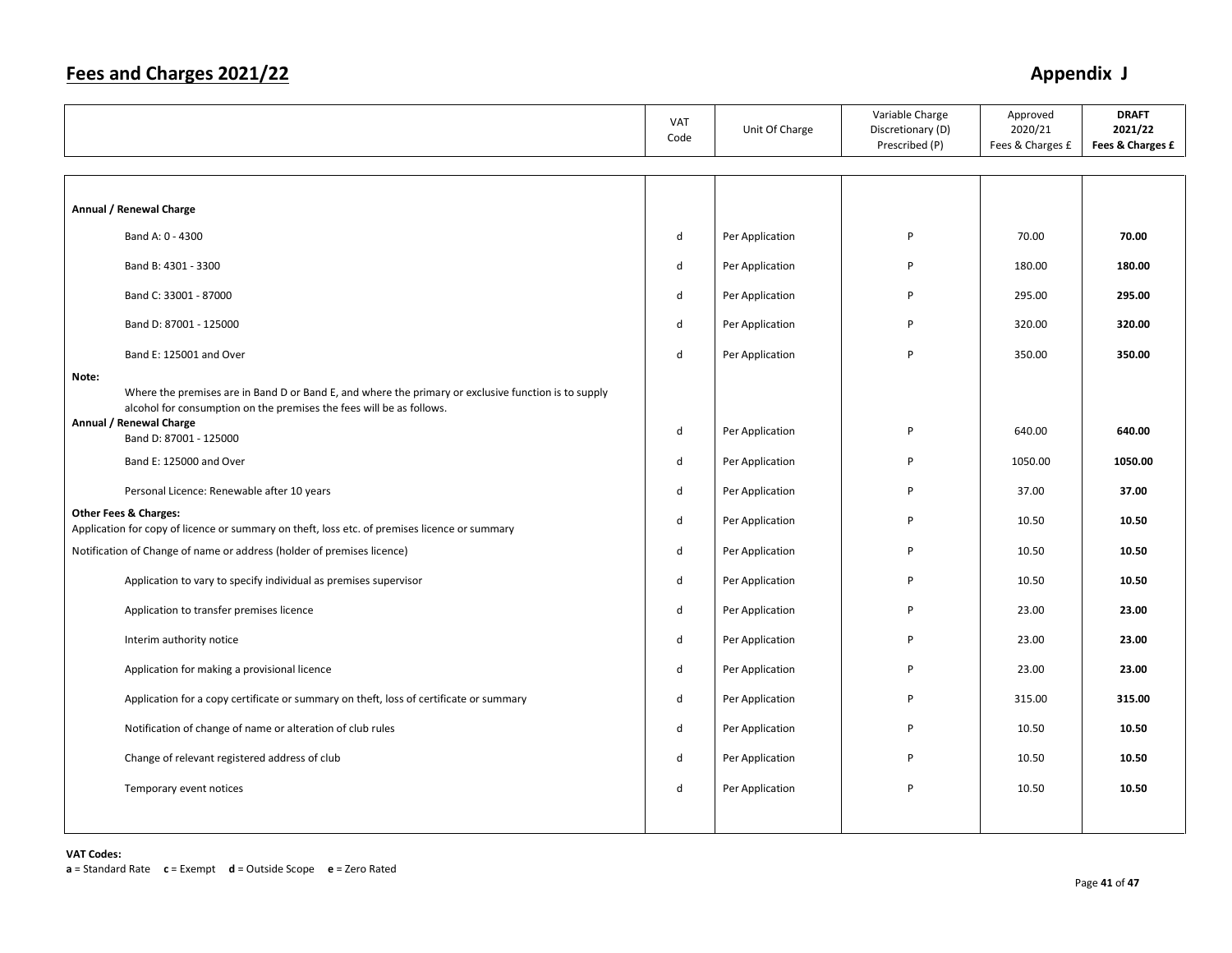|                                                                                                                                                                                                                        | VAT<br>Code                 | Unit Of Charge  | Variable Charge<br>Discretionary (D)<br>Prescribed (P) | Approved<br>2020/21<br>Fees & Charges £ | <b>DRAFT</b><br>2021/22<br>Fees & Charges £ |
|------------------------------------------------------------------------------------------------------------------------------------------------------------------------------------------------------------------------|-----------------------------|-----------------|--------------------------------------------------------|-----------------------------------------|---------------------------------------------|
|                                                                                                                                                                                                                        |                             |                 |                                                        |                                         |                                             |
|                                                                                                                                                                                                                        |                             |                 |                                                        |                                         |                                             |
| Application of copy of notice on theft, loss etc. of temporary event notice                                                                                                                                            | $\operatorname{\mathsf{d}}$ | Per Application | P                                                      | 21.00                                   | 21.00                                       |
| Application for copy of licence on theft, loss etc. of personal licence                                                                                                                                                | d                           | Per Application | P                                                      | 10.50                                   | 10.50                                       |
| Notification of change of name or address (personal licence)                                                                                                                                                           | ${\sf d}$                   | Per Application | P                                                      | 10.50                                   | 10.50                                       |
| Notice of interest in any premises                                                                                                                                                                                     | $\sf d$                     | Per Application | P                                                      | 21.00                                   | 21.00                                       |
| Note: All the prescribed Licensing Act 2003 fees are currently prescribed in regulations to the act. New legislation is<br>anticipated whereby such fees shall be locally set but the date for this currently unknown. |                             |                 |                                                        |                                         |                                             |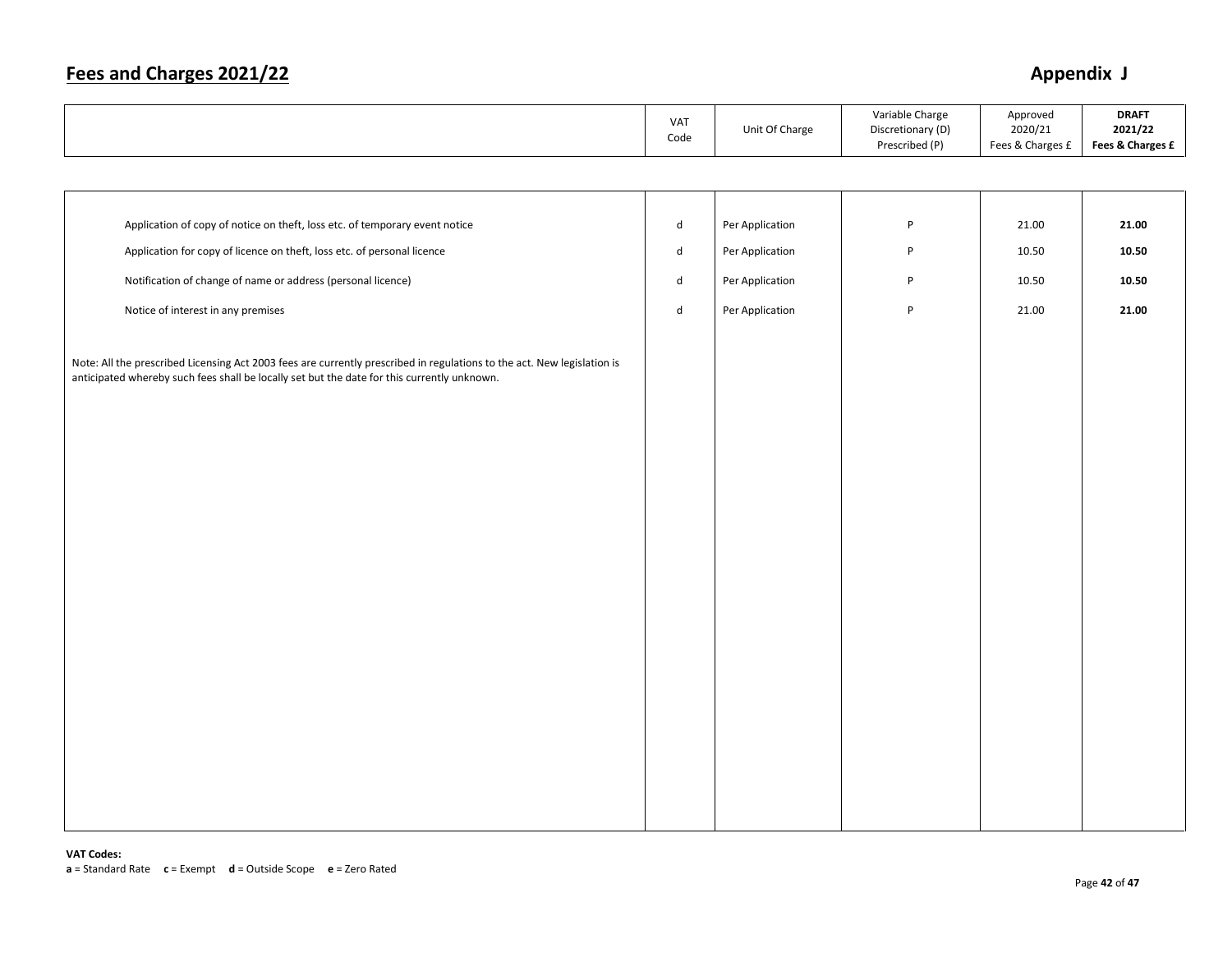|  | VA <sub>1</sub><br>Code | Unit Of Charge | Variable Charge<br>Discretionary (D)<br>Prescribed (P) | Approved<br>2020/21<br>Fees & Charges £ | <b>DRAFT</b><br>2021/22<br>Fees & Charges £ |
|--|-------------------------|----------------|--------------------------------------------------------|-----------------------------------------|---------------------------------------------|
|--|-------------------------|----------------|--------------------------------------------------------|-----------------------------------------|---------------------------------------------|

| <b>FINANCE AND DEMOCRACY COMMITTEE</b>                                                                    |        |              |        |                                                                                                          |                                                                                                          |
|-----------------------------------------------------------------------------------------------------------|--------|--------------|--------|----------------------------------------------------------------------------------------------------------|----------------------------------------------------------------------------------------------------------|
|                                                                                                           |        |              |        |                                                                                                          |                                                                                                          |
| <b>Revenues &amp; Benefits Service</b>                                                                    |        |              |        |                                                                                                          |                                                                                                          |
| <b>Council Tax Administration</b>                                                                         |        |              |        |                                                                                                          |                                                                                                          |
| Recovery of admin costs in issuing summonses & liability orders                                           | d      | Each         | D      | 72.50                                                                                                    | 72.50                                                                                                    |
| <b>Business Rates (NNDR) Administration</b>                                                               |        |              |        |                                                                                                          |                                                                                                          |
| Recovery of admin costs in issuing summonses & liability orders                                           | d      | Each         | D      | 72.50                                                                                                    | 72.50                                                                                                    |
| <b>Electoral Services</b>                                                                                 |        |              |        |                                                                                                          |                                                                                                          |
| <b>Register of Electors</b><br>Sale of copies :- (a) Data Format                                          | d      | Each         | P      | 20.00<br>plus £1.50 per<br>1000 names (or<br>part)                                                       | 20.00<br>plus £1.50 per<br>1000 names (or<br>part)                                                       |
| (b) Printed Format<br>$\overline{\phantom{a}}$                                                            | d      | Each         | P      | 10.00<br>plus £5.00 per<br>1000 names (or<br>part)                                                       | 10.00<br>plus £5.00 per<br>1000 names (or<br>part)                                                       |
| Price of a copy of return or declaration of election expenses (or accompanying document)                  | d      | Each side    | P      | 0.20                                                                                                     | 0.20                                                                                                     |
| Sale of marked copies of Register / Absent Voters List<br>(a) Printed Format<br>$\sim$<br>(b) Data Format | d<br>d | Each<br>Each | P<br>P | 10.00<br>plus £2.00 per<br>1000 names (or<br>part)<br>10.00<br>plus £1.00 per<br>1000 names (or<br>part) | 10.00<br>plus £2.00 per<br>1000 names (or<br>part)<br>10.00<br>plus £1.00 per<br>1000 names (or<br>part) |
|                                                                                                           |        |              |        |                                                                                                          |                                                                                                          |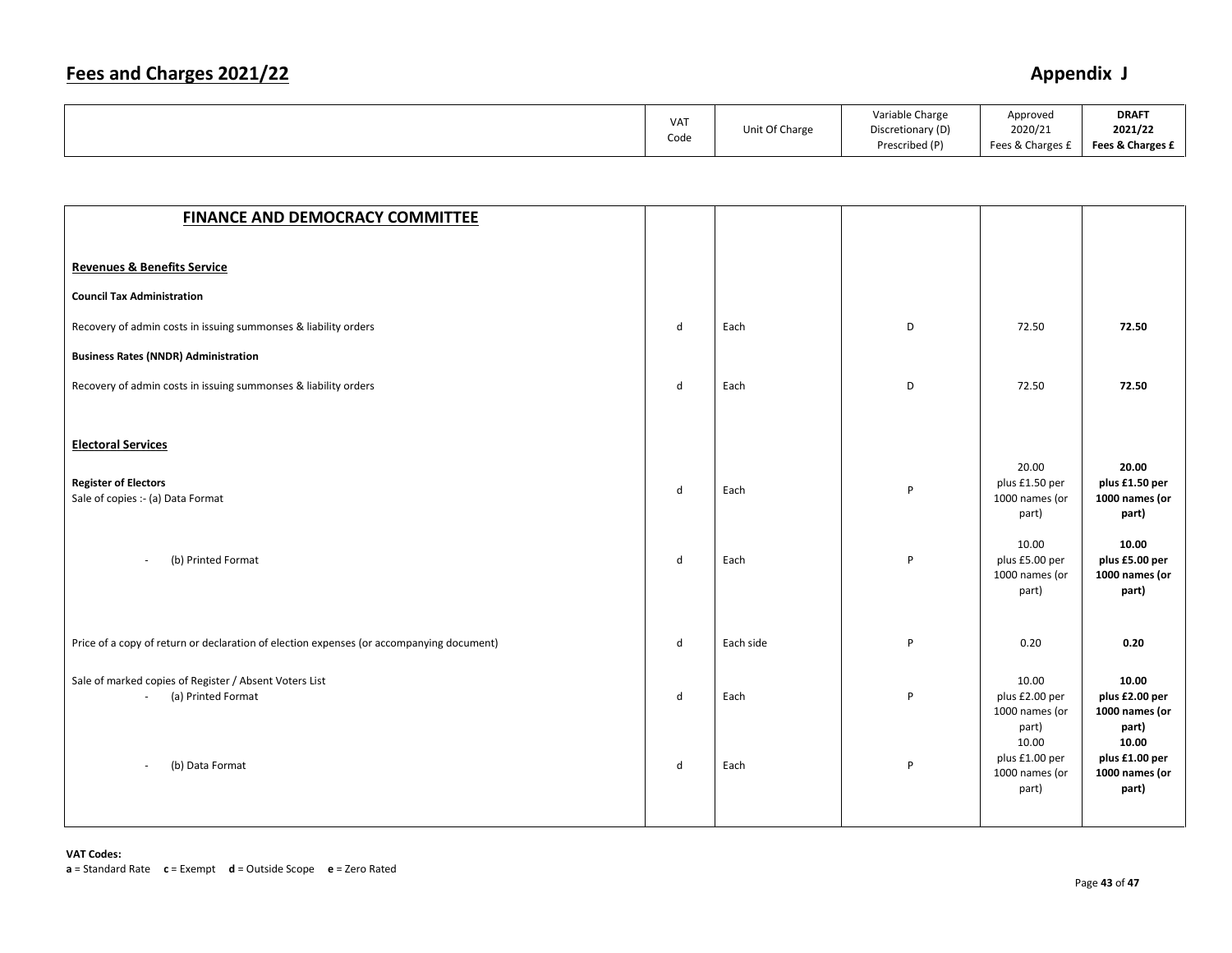| Prescribed (P)<br>Fees & Charges £<br>Fees & Charges £ |
|--------------------------------------------------------|
|--------------------------------------------------------|

| <b>Estates</b>                                                              |              |                 |   |                   |                   |
|-----------------------------------------------------------------------------|--------------|-----------------|---|-------------------|-------------------|
| Fees for Disposal of Freehold (including lease premiums / reverse premiums) |              |                 |   |                   |                   |
| <b>Commercial, Charities and Community Groups:</b>                          |              |                 |   |                   |                   |
| Up to £5,000                                                                | $\mathsf{C}$ | Per transaction | D | 500.00            | 500.00            |
| £5,000 - £10,000                                                            | $\mathsf{C}$ | Per transaction | D | 825.00            | 825.00            |
| £10,000 - £25,000                                                           | $\mathsf{C}$ | Per transaction | D | 1,000.00          | 1,000.00          |
| £25,000 - £50,000                                                           | $\mathsf{C}$ | Per transaction | D | 1,250.00          | 1,250.00          |
| Over £50,000                                                                | $\mathsf{c}$ | Per transaction | D | 3% of transaction | 3% of transaction |
| <b>Fees for Disposal of Leaseholds</b>                                      |              |                 |   |                   |                   |
| Commercial:                                                                 |              |                 |   |                   |                   |
| New Lease Rent up to £7,500 pa                                              | $\mathsf{c}$ | Per transaction | D | 750.00            | 750.00            |
| New Lease Rent over £7,500 pa                                               | $\mathsf{C}$ | Per transaction | D | 950.00            | 950.00            |
| Lease Renewal                                                               | $\mathsf{C}$ | Per transaction | D | 750.00            | 500.00            |
|                                                                             |              |                 |   |                   |                   |
| Fees for Disposal of Leaseholds continued                                   |              |                 |   |                   |                   |
| <b>Charities and Community Groups:</b>                                      |              |                 |   |                   |                   |
| New Lease Rent up to £7,500 pa                                              | $\mathsf{C}$ | Per transaction | D | 250.00            | 300.00            |
| New Lease Rent over £7,500 pa                                               | $\mathsf{C}$ | Per transaction | D | 350.00            | 400.00            |
| Lease Renewal                                                               | $\mathsf{C}$ | Per transaction | D | 250.00            | 200.00            |
|                                                                             |              |                 |   |                   |                   |
|                                                                             |              |                 |   |                   |                   |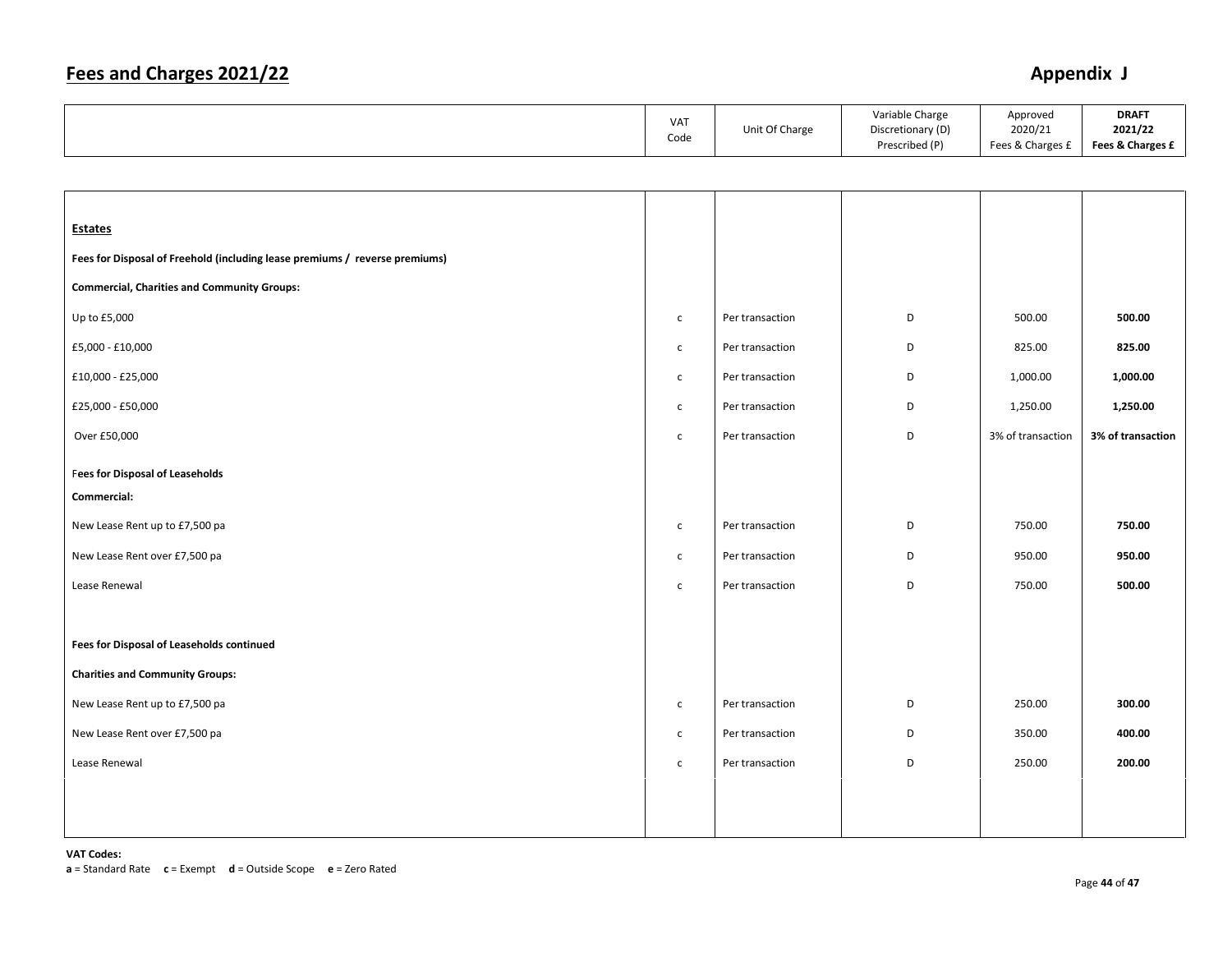|                                                    | VAT<br>Code  | Unit Of Charge  | Variable Charge<br>Discretionary (D)<br>Prescribed (P) | Approved<br>2020/21<br>Fees & Charges £ | <b>DRAFT</b><br>2021/22<br>Fees & Charges £ |
|----------------------------------------------------|--------------|-----------------|--------------------------------------------------------|-----------------------------------------|---------------------------------------------|
|                                                    |              |                 |                                                        |                                         |                                             |
|                                                    |              |                 |                                                        |                                         |                                             |
| <b>Fees for Easements, Licences and Agreements</b> |              |                 |                                                        |                                         |                                             |
| Commercial:                                        |              |                 |                                                        |                                         |                                             |
| Less than 1 year                                   | $\mathsf{C}$ | Per transaction | D                                                      | 350.00                                  | 350.00                                      |
| Over 1 year                                        | $\mathsf{C}$ | Per transaction | D                                                      | 500.00                                  | 500.00                                      |
| Licence Renewals                                   | $\mathsf{C}$ | Per transaction | D                                                      | 150.00                                  | 150.00                                      |
| <b>Charities and Community Groups:</b>             |              |                 |                                                        |                                         |                                             |
| Less than 1 year                                   | $\mathsf{C}$ | Per transaction | D                                                      | 50.00                                   | 50.00                                       |
| Over 1 year                                        | $\mathsf{C}$ | Per transaction | D                                                      | 150.00                                  | 150.00                                      |
| Licence Renewals                                   | $\mathsf{C}$ | Per transaction | D                                                      | 50.00                                   | 50.00                                       |
| Fees for Assignment, Alterations and User Clause   |              |                 |                                                        |                                         |                                             |
| Commercial:                                        |              |                 |                                                        |                                         |                                             |
| Assignment without Guarantor / Rent Deposit        | $\mathsf{c}$ | Per transaction | D                                                      | 750.00                                  | 750.00                                      |
| Assignment with Guarantor / Rent Deposit           | $\mathsf{C}$ | Per transaction | D                                                      | 950.00                                  | 950.00                                      |
| Licence to alter / vary terms within a lease       | $\mathsf{C}$ | Per transaction | D                                                      | 950.00                                  | 950.00                                      |
| Commercial:                                        |              |                 |                                                        |                                         |                                             |
| Change of User Clause                              | $\mathsf{C}$ | Per transaction | D                                                      | Negotiable-<br>minimum £850             | Negotiable-<br>minimum £850                 |
| <b>Charities and Community Groups:</b>             |              |                 |                                                        |                                         |                                             |
| Assignment without Guarantor / Rent Deposit        | $\mathsf{C}$ | Per transaction | D                                                      | 250.00                                  | 250.00                                      |
| Assignment with Guarantor / Rent Deposit           | $\mathsf{C}$ | Per transaction | D                                                      | 350.00                                  | 350.00                                      |
|                                                    |              |                 |                                                        |                                         |                                             |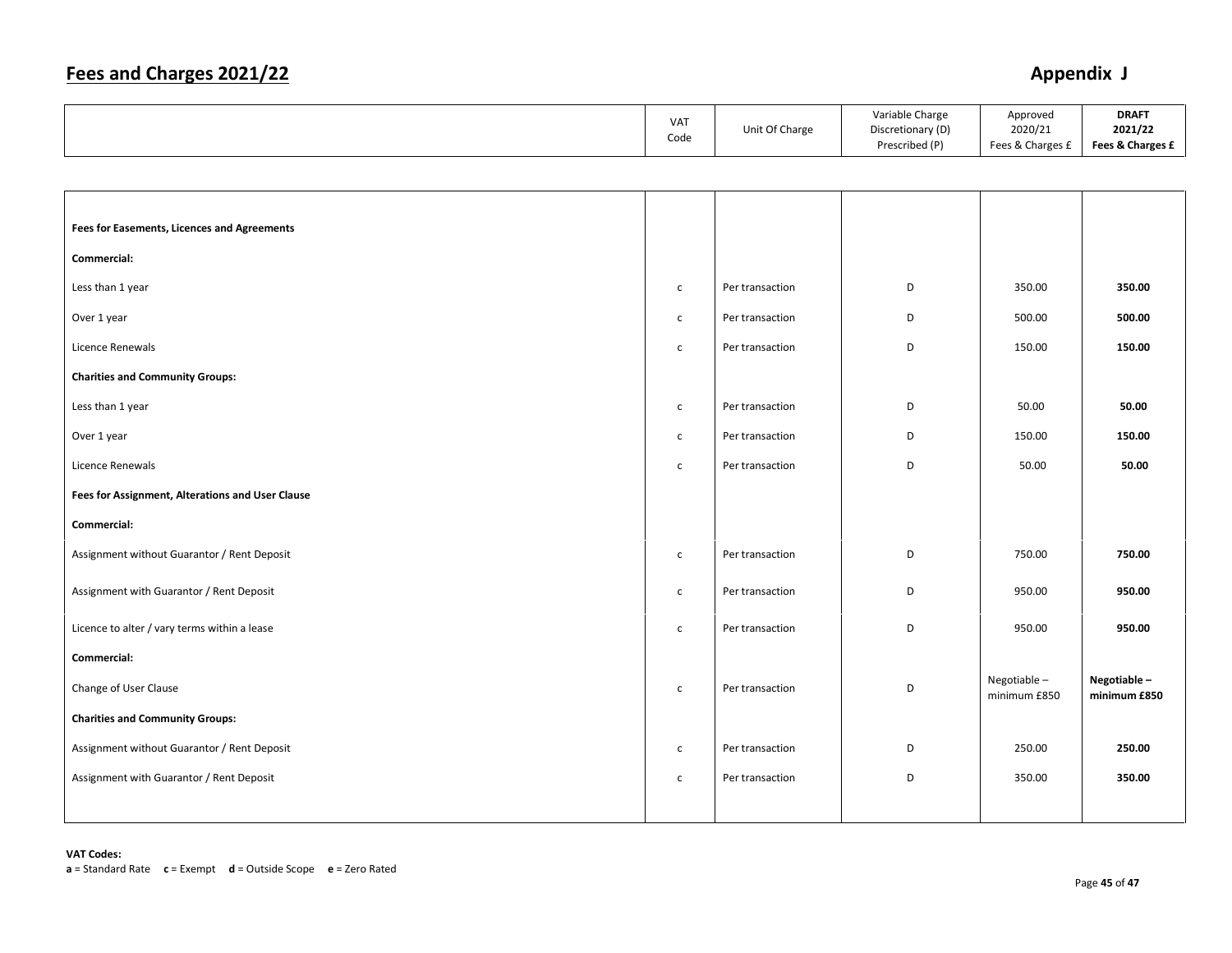|                                                                                                                 | VAT<br>Code  | Unit Of Charge  | Variable Charge<br>Discretionary (D)<br>Prescribed (P) | Approved<br>2020/21<br>Fees & Charges £ | <b>DRAFT</b><br>2021/22<br>Fees & Charges £ |
|-----------------------------------------------------------------------------------------------------------------|--------------|-----------------|--------------------------------------------------------|-----------------------------------------|---------------------------------------------|
|                                                                                                                 |              |                 |                                                        |                                         |                                             |
| Fees for Assignment, Alterations and User Cause continued                                                       |              |                 |                                                        |                                         |                                             |
| <b>Charities and Community Groups:</b>                                                                          |              |                 |                                                        |                                         |                                             |
| Licence to alter / vary terms within a lease                                                                    | $\mathsf{C}$ | Per transaction | D                                                      | 500.00                                  | 500.00                                      |
| Change of User Clause                                                                                           | $\mathsf{C}$ | Per transaction | D                                                      | 450.00                                  | 450.00                                      |
| Fees for Surrender / Re-Gear of Leasehold Interest                                                              |              |                 |                                                        |                                         |                                             |
| Commercial:                                                                                                     |              |                 |                                                        |                                         |                                             |
| Surrender                                                                                                       | $\mathsf{c}$ | Per transaction | D                                                      | 750.00*                                 | 750.00*                                     |
| Re-Gear of Leasehold                                                                                            | $\mathsf{c}$ | Per transaction | D                                                      | 1,250.00*                               | 1,250.00*                                   |
| * represents a minimum - premium fees apply                                                                     |              |                 |                                                        |                                         |                                             |
| Fees for Statutory Management / Covenant Breach                                                                 |              |                 |                                                        |                                         |                                             |
| Commercial:                                                                                                     | $\mathsf{c}$ | Per transaction | D                                                      | 750.00                                  | 750.00                                      |
| S146 Notice                                                                                                     | $\mathsf{c}$ | Per transaction | D                                                      | 650.00                                  | 650.00                                      |
| Other Covenant Breaches                                                                                         |              |                 |                                                        |                                         |                                             |
| <b>Charities and Community Groups:</b>                                                                          |              |                 |                                                        |                                         |                                             |
| S146 Notice                                                                                                     | $\mathsf{C}$ | Per transaction | D                                                      | 250.00                                  | 250.00                                      |
| <b>Other Covenant Breaches</b>                                                                                  | $\mathsf{c}$ | Per transaction | D                                                      | 150.00                                  | 150.00                                      |
| <b>Note - All Transactions</b>                                                                                  |              |                 |                                                        |                                         |                                             |
| All transactions (most cases will be within the set price scale but more complex cases charges may exceed this) | $\mathsf{c}$ | Per transaction | D                                                      | 500.00-1500.00                          | 500.00-1500.00                              |
|                                                                                                                 |              |                 |                                                        |                                         |                                             |
|                                                                                                                 |              |                 |                                                        |                                         |                                             |
|                                                                                                                 |              |                 |                                                        |                                         |                                             |
|                                                                                                                 |              |                 |                                                        |                                         |                                             |